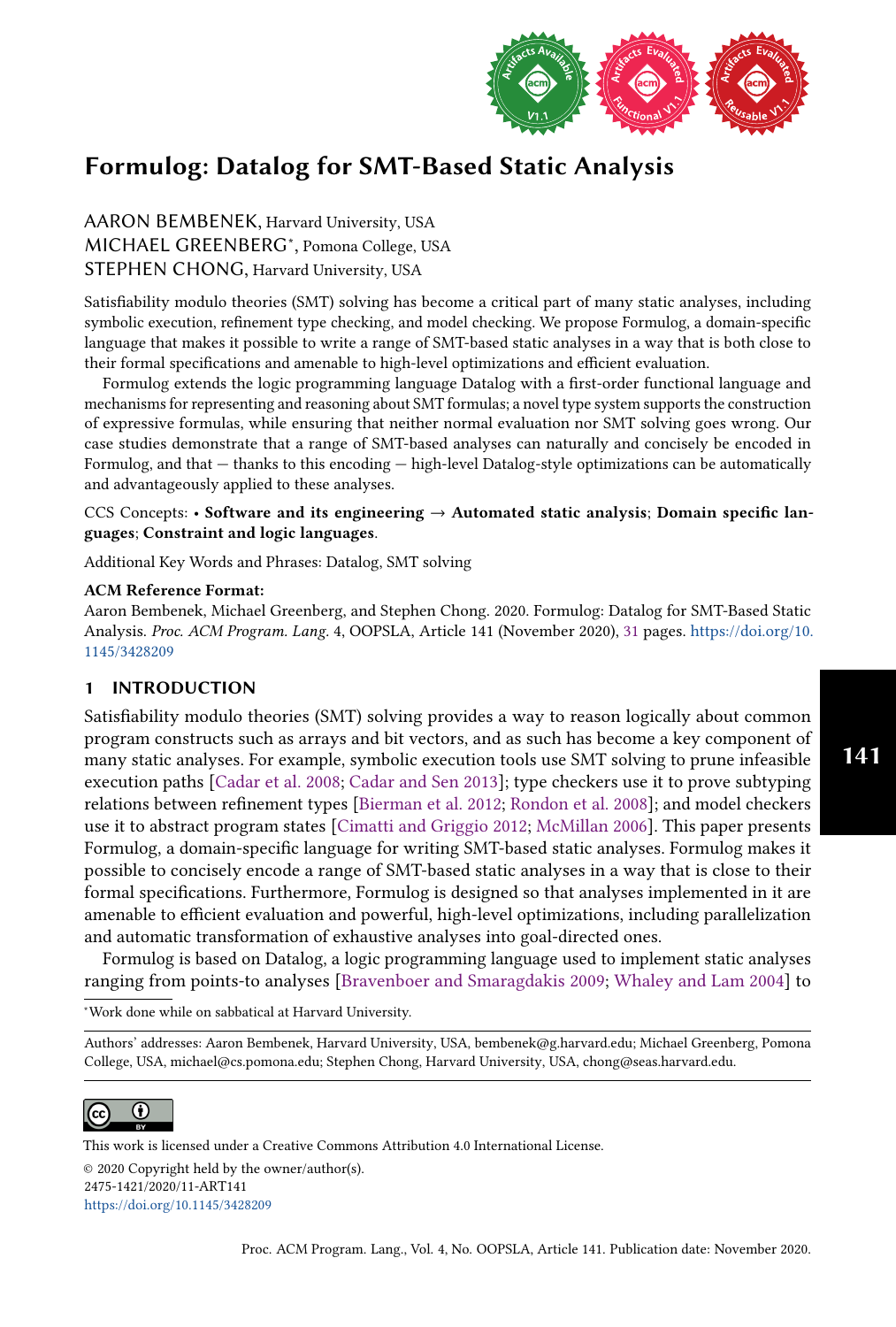decompilers [\[Flores-Montoya and Schulte 2020;](#page-28-0) [Grech et al.](#page-28-1) [2019\]](#page-28-1) to security analyses [\[Grech et al.](#page-28-2) [2018;](#page-28-2) [Guarnieri and Livshits 2009;](#page-28-3) [Jordan et al.](#page-29-2) [2016;](#page-29-2) [Livshits and Lam 2005;](#page-29-3) [Tsankov et al.](#page-30-2) [2018\]](#page-30-2). Embodying the principle of separating the logic of a computation from the control necessary to perform that computation [\[Kowalski 1979\]](#page-29-4), Datalog frees analysis designers from low-level implementation details and enables them to program at the level of specifications (such as formal inference rules). This leads to concise implementations [\[Whaley et al.](#page-30-3) [2005\]](#page-30-3) that can be easier to reason about and improve at the algorithmic level compared to analyses in more traditional languages [\[Smaragdakis](#page-29-5) [and Bravenboer 2011\]](#page-29-5). Datalog-based analyses can be fast and scalable, even outperforming the non-Datalog state-of-the-art [\[Bravenboer and Smaragdakis 2009\]](#page-27-4). Indeed, Datalog's high-level nature makes it amenable to high-level optimizations, such as parallelization [\[Scholz et al.](#page-29-6) [2016\]](#page-29-6) and synthesis of goal-directed analyses from exhaustive ones [\[Reps 1995\]](#page-29-7).

However, despite the appeal of Datalog for static analysis and the importance of SMT solving in static analysis, until now there has not been a focused study of how to effectively extend the benefits of Datalog to SMT-based analyses; our work bridges this gap.

Formulog augments Datalog with an interface to an external SMT solver and a first-order fragment of the functional language ML. It provides a library of constructors for building terms that are interpreted as logical formulas when applied to special SMT operators; in the backend, these operators are implemented by calls to an external SMT solver. A Formulog program is essentially a set of ML-style function definitions and Datalog-style rules; both pieces can refer to each other and invoke the SMT operators. As in Datalog, the goal of Formulog evaluation is to compute all possible inferences with respect to the rules, which correspond to logical implications. Unlike Datalog, rule evaluation might involve both ML evaluation and calls to an SMT solver.

The way this design combines Datalog, ML, and SMT solving gives Formulog some desirable properties. First, Formulog programs can use SMT solving the way it is used in SMT-based analyses. This results from the choice to represent SMT formulas as ML terms, and contrasts with the approach of most prior work combining logic programming and constraint solving (where, e.g., checking for formula validity is hard). Second, the combination of Datalog-style rules and ML-style functions mirrors the combination of inference rules and helper functions commonly used in analysis specifications, making it easier to translate formal analysis specifications into executable code. This close correspondence between specification and implementation means that specificationlevel reasoning is still applicable to analysis implementations (and vice versa: unexpected behavior in Formulog programs has revealed bugs in specifications). Third, because Formulog is based on Datalog, analyses written in it can be effectively optimized and evaluated via powerful Datalog algorithms, making them competitive with analyses written in more mature languages.

It takes care to fit Datalog, ML, and SMT solving together in a way that truly achieves these properties. Along these lines, part of our technical contribution is a novel bimodal type system that treats terms appearing in SMT formulas more liberally than terms appearing outside of formulas, making it possible to construct expressive logical formulas, while still ensuring that neither concrete (i.e., Datalog/ML) evaluation nor SMT solving goes wrong.

To test the practicality of Formulog, we implemented a fully featured, prototype Formulog runtime and wrote three substantial SMT-based analyses in Formulog: a type checker for a refinement type system, a bottom-up points-to analysis for JVM bytecode, and a bounded symbolic evaluator for a subset of LLVM bitcode. Our implementations for the first two case studies are almost direct translations of previously published formal specifications [\[Bierman et al.](#page-27-2) [2012;](#page-27-2) [Feng et al.](#page-28-4) [2015\]](#page-28-4); indeed, Formulog allowed us to program close enough to the specifications to uncover bugs in both of them. Despite encoding complex analysis logic, each of our analyses is concise (no more than 1.5K LOC). Furthermore, our Formulog-based implementations have acceptable performance, even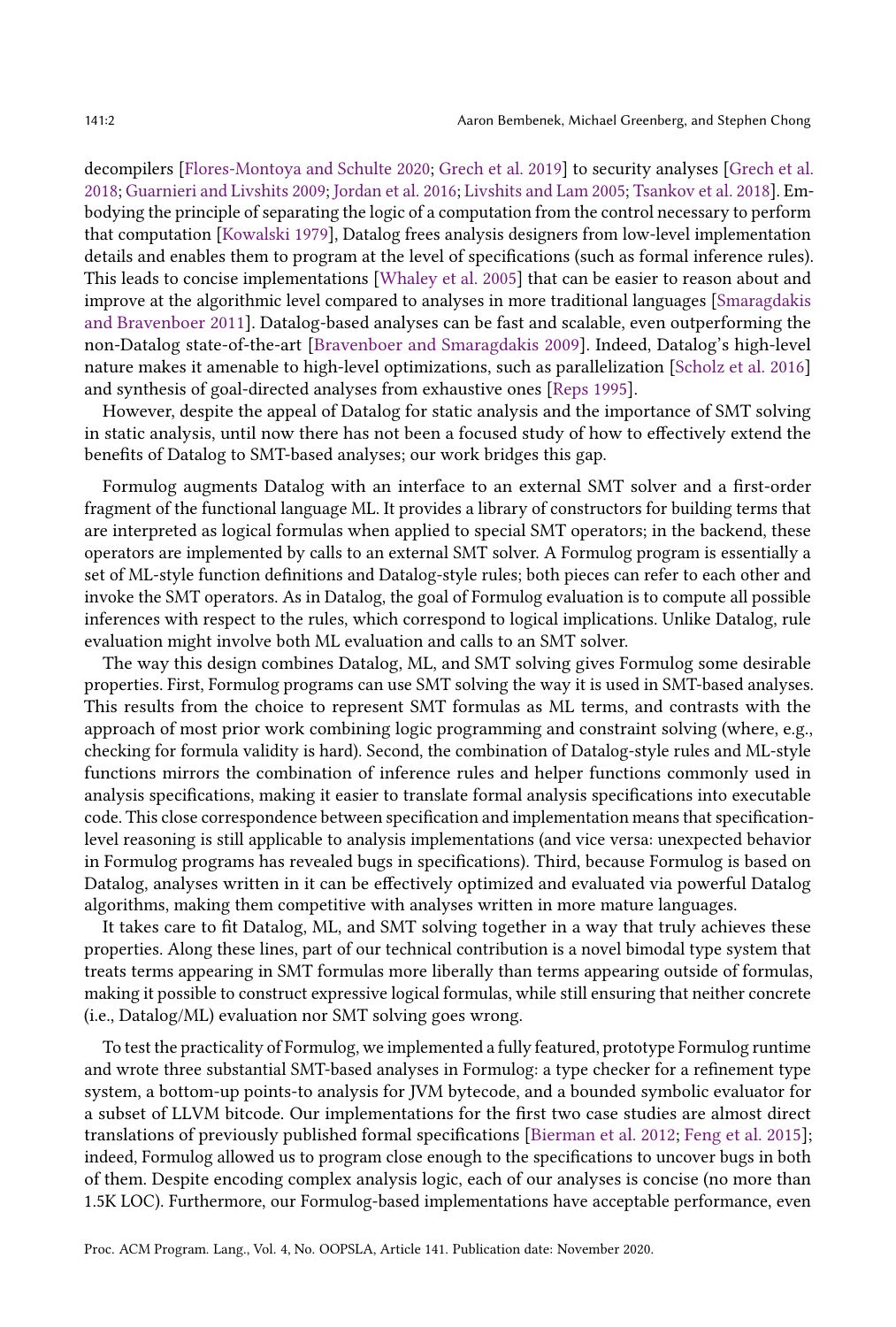<span id="page-2-0"></span>

| Programs $\text{prog} :: = H^*$ |  |                           | Variables $X \in \text{Var}$       |  |  |
|---------------------------------|--|---------------------------|------------------------------------|--|--|
| Horn clauses                    |  | $H$ ::= $p(e^*)$ :- $P^*$ | Constructors $c \in \text{CorVar}$ |  |  |
| Premises                        |  | $P \ ::= A \mid !A$       | Predicates $p \in \text{PredVar}$  |  |  |
| Atoms                           |  | A ::= $p(e^*)   e = e$    |                                    |  |  |
| Expressions                     |  | $e ::= X \mid c$          |                                    |  |  |

Fig. 1. A Datalog program is a collection of Horn clauses that represent rules for making inferences.

when compared against reference implementations running on more mature language platforms. In some cases, we actually achieve substantial speedups over the reference implementations.

These performance results are possible only because Formulog's design allows our runtime to automatically and effectively apply high-level optimizations to Formulog programs. Our third case study makes this point emphatically. Due to automatic parallelization, our symbolic evaluator achieves a speedup of 8× over the symbolic execution tool KLEE [\[Cadar et al.](#page-27-0) [2008\]](#page-27-0). Moreover, this speedup increases to  $12\times$  when we use the magic set transformation [\[Bancilhon et al.](#page-27-5) [1985;](#page-27-5) [Beeri and Ramakrishnan 1991\]](#page-27-6) to automatically transform our exhaustive symbolic evaluator into a goal-directed one that explores only paths potentially leading to assertion failures. That Datalog can speed up analyses like points-to analysis is well established [\[Bravenboer and Smaragdakis](#page-27-4) [2009;](#page-27-4) [Whaley and Lam 2004\]](#page-30-1); that it can automatically scale symbolic evaluation is a novel result.

In sum, this paper makes the following contributions:

- the design of Formulog (Section [3\)](#page-3-0), a domain-specific language for writing SMT-based static analyses that judiciously combines Datalog, a fragment of ML, and SMT solving;
- a lightweight bimodal type system (Section [4\)](#page-13-0) that mediates the interface between concrete evaluation and SMT solving, enabling the construction of expressive formulas while preventing many kinds of runtime errors in both concrete evaluation and SMT solving;
- a fully featured prototype and three substantial case studies (Section [5\)](#page-16-0), showing that the design of Formulog can be the basis of a practical tool for writing SMT-based analyses; and
- an evaluation of Formulog's design in light of these case studies (Section [6\)](#page-22-0), demonstrating how careful design decisions make Formulog an effective medium for encoding a range of SMT-based analyses in a way that is both close to their formal specifications and amenable to efficient evaluation and high-level optimizations.

## 2 BACKGROUND

The starting point for Formulog is Datalog with stratified negation (Figure [1\)](#page-2-0) [\[Apt et al.](#page-27-7) [1988;](#page-27-7) [Gallaire and Minker 1978;](#page-28-5) [Green et al.](#page-28-6) [2013;](#page-28-6) [Przymusinski 1988;](#page-29-8) [Van Gelder 1989\]](#page-30-4). A Datalog program is a collection of Horn clauses, where a *clause H* consists of a head predicate  $p(e^*)$  and a sequence of body premises  $P$ . Each *premise*  $P$  is either a positive atom  $A$  or a negated atom ! $A$ . An atom A has one of two forms: It is either a predicate symbol applied to a list of expressions, or the special equality predicate  $e = e$ . An expression e is a variable X or a nullary constructor c, i.e., an uninterpreted constant. Each predicate symbol  $p$  is associated with an extensional database (EDB) relation or an intensional database (IDB) relation. An EDB relation is tabulated explicitly through facts (clauses with empty bodies), whereas an IDB relation is computed through rules (clauses with non-empty bodies). A rule should be read as a universally quantified logical implication, with the conjunction of the body premises implying the predicate in the head. Datalog evaluation amounts to computing every possible inference with respect to these implications; the restriction to stratified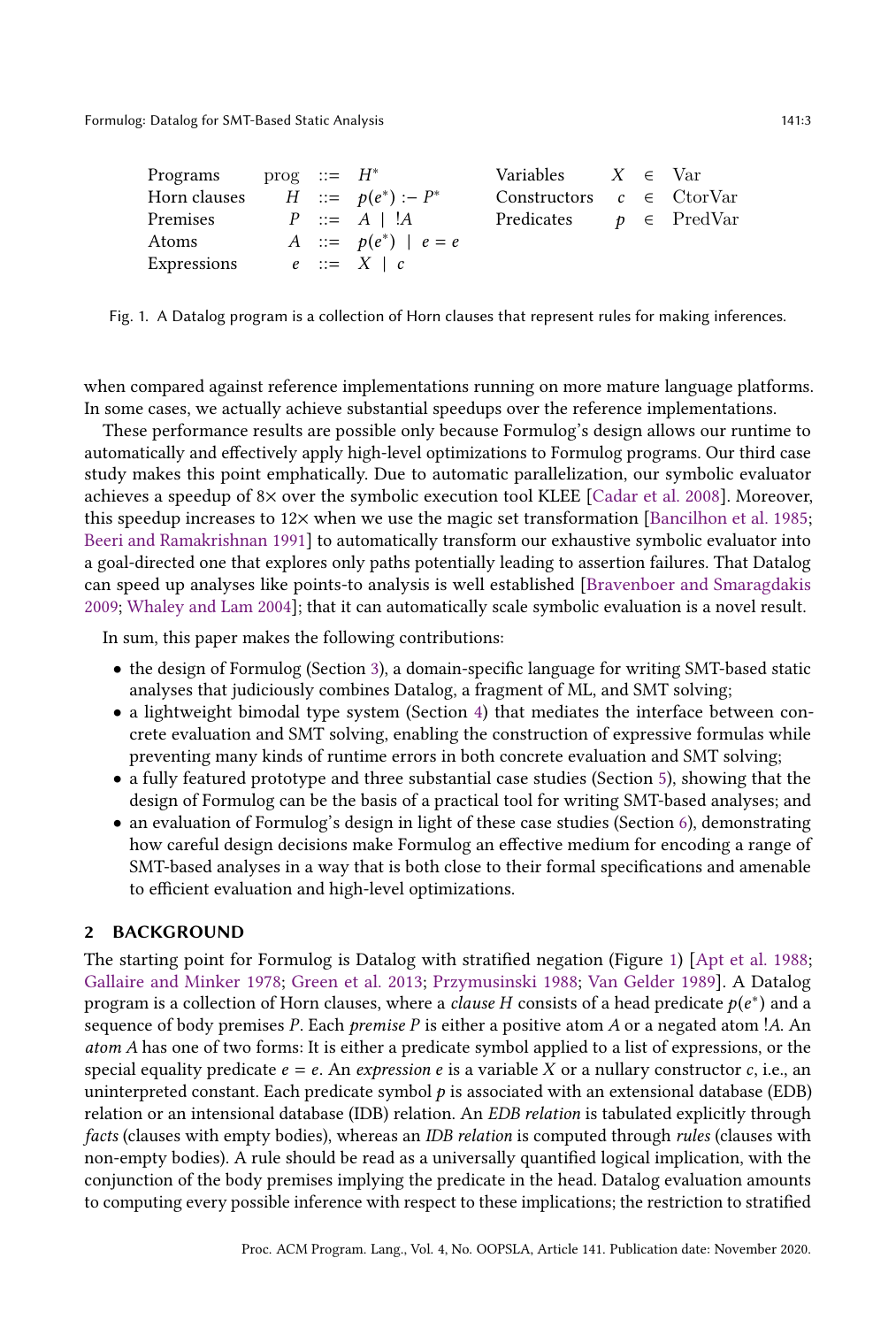negation (a relation cannot be defined, either directly or indirectly, by its complement) ensures that this can be done via a sequence of fixed point computations.

Datalog has proven to be a natural and effective way to encode a range of static analyses [\[Braven](#page-27-4)[boer and Smaragdakis 2009;](#page-27-4) [Flores-Montoya and Schulte 2020;](#page-28-0) [Grech et al.](#page-28-1) [2019,](#page-28-1) [2018;](#page-28-2) [Guarnieri](#page-28-3) [and Livshits 2009;](#page-28-3) [Jordan et al.](#page-29-2) [2016;](#page-29-2) [Livshits and Lam 2005;](#page-29-3) [Tsankov et al.](#page-30-2) [2018;](#page-30-2) [Whaley and Lam](#page-30-1) [2004\]](#page-30-1). EDB relations are used to represent the program under analysis; for example, EDB relations might encode a control flow graph (CFG) of the input program. The logic of the analysis is encoded using rules that define IDB relations; these rules are fixed and do not depend on the program under analysis (which is already captured by the EDB relations). The Datalog program will compute the contents of the IDB relations, which can be thought of as the analysis results.

That being said, standard Datalog is a very restricted language and there are many other analyses that cannot easily be encoded in it, if at all. Recent variants extend Datalog for analyses that operate over interesting lattices [\[Madsen et al.](#page-29-9) [2016;](#page-29-9) [Szabó et al.](#page-29-10) [2018\]](#page-29-10). Following in this spirit, Formulog proposes a way to support analyses that need access to SMT solving.

#### <span id="page-3-0"></span>3 LANGUAGE DESIGN

The design of Formulog is driven by three main desiderata. First, it should be possible to implement SMT-based static analyses in a form close to their formal specifications. Second, it should be easy to use logical terms the way that they are commonly used in many analyses. For example, analyses often need to create formulas about entities such as arrays and machine integers, test those formulas for satisfiability or validity, and generate models of them. Third, Formulog programs should still be amenable to powerful Datalog optimizations and evaluable using scalable Datalog algorithms.

Section [6](#page-22-0) demonstrates how the design of Formulog largely meets these desiderata. Here, we give a warm-up example of Formulog, provide an overview of its language features, discuss how these features support logical formulas, and conclude with its operational semantics.

#### 3.1 Formulog by Example

To give the flavor of Formulog-based analyses, this section presents a bounded symbolic evaluator for CFGs of a simple imperative language (Figures [2](#page-4-0) and [3\)](#page-5-0). A symbolic evaluator [\[King 1976\]](#page-29-11) interprets a program in which some values are unknown. When the evaluator reaches a condition that depends on one of these symbolic values, it forks into two processes, one in which the condition is assumed to be true and one in which it is assumed to be false. At this point, it can avoid exploring an impossible path by checking whether the condition along that branch is consistent with the conditions encountered so far during execution (which are known collectively as the "path condition"). Our symbolic evaluator uses fuel to bound the depth of its execution.

We use algebraic data types to represent the input language to the evaluator (lines 1-9). Values are formulas representing 32-bit vectors (i.e., terms of type i32 smt), and operands are either values or variables. Our input language has binary operations, conditional jumps, and fail instructions (indicating that control flow has reached, e.g., an assertion failure). The program-to-analyze is given by two EDB (i.e., input) relations (lines 11-12). The relation node\_has\_inst maps a CFG node to the corresponding instruction, and the relation node\_has\_succ relates it to its fall-through successor.

The state of the symbolic evaluator (line 14) is a record with a store mapping variables to values, and a path condition; an initial state (line [1](#page-3-1)6) consists of an empty map and the true path condition.<sup>1</sup> ML-style functions are used to update and query the state. The function update\_store (lines 18-19) updates a store binding, while the function update\_path\_cond (lines 21-24) adds another conjunct to the path condition, returning none in the case that the resulting path condition is unsatisfiable.

<span id="page-3-1"></span><sup>1</sup>We omit the definitions for maps; we use association lists with the standard operations empty\_map, get, and put.

Proc. ACM Program. Lang., Vol. 4, No. OOPSLA, Article 141. Publication date: November 2020.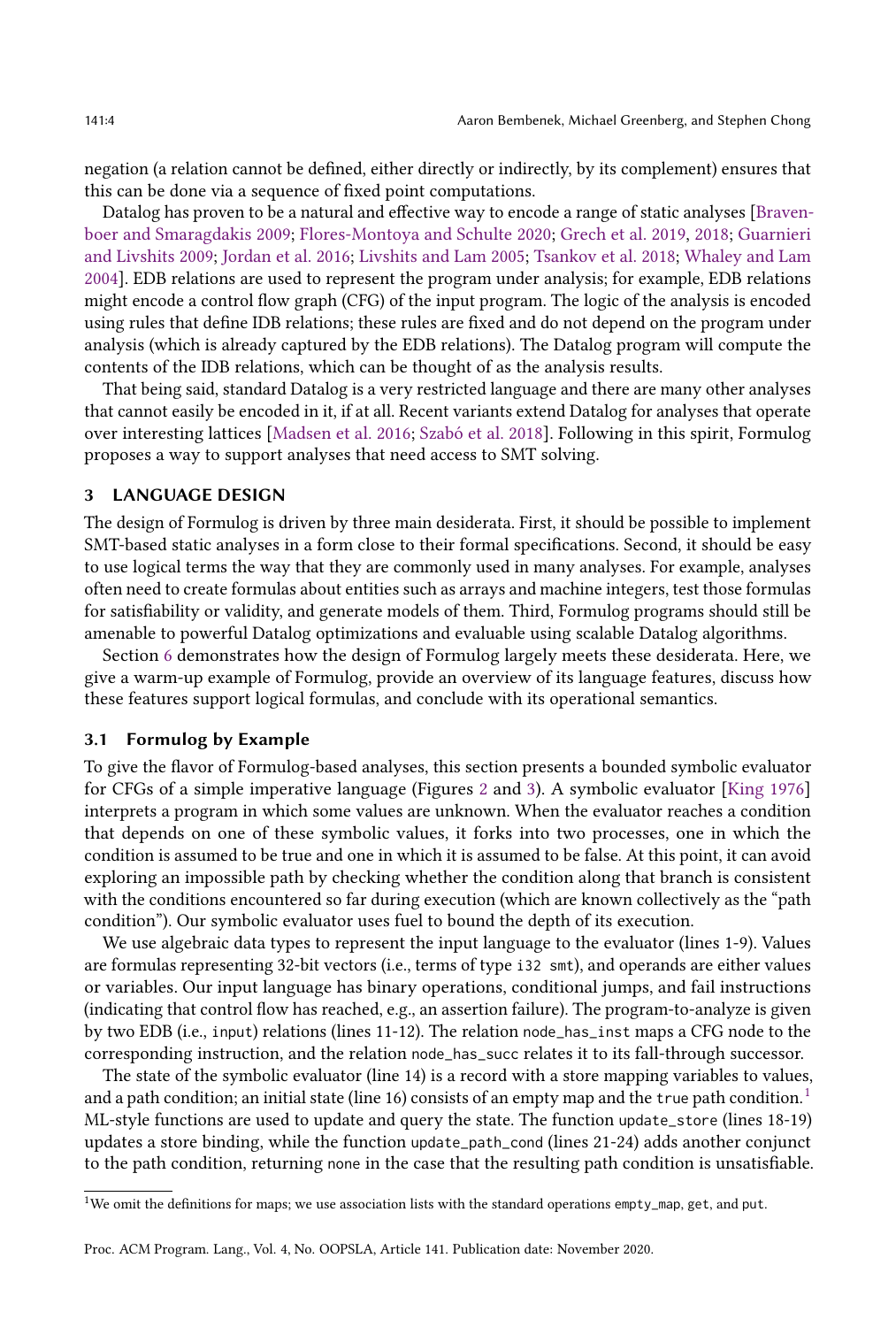```
1 type val = i32 smt
2 type var = string
3 type operand = o\_val(val) | o\_var(var)4 type binop = b_add | b_mul | b_eq | b_lt
5 type node = i32
6 type inst =
7 | i_binop ( var, binop, operand, operand )
8 | i_jnz (operand, node) (* jump if the operand is not zero *)
9 | i_fail
10
11 input node_has_inst ( node , inst )
12 input node_has_succ ( node , node )
13
14 type state = { store: (var, val) map; path_cond: bool smt; }
15
16 fun initial_state : state = { store=empty_map; path_cond='true'; }
17
18 fun update_store(x: var, v: val, st: state) : state =
19 \{ st with store=put(x, v, store(st)) }
20
21 fun update_path_cond(x: bool smt, st: state) : state option =
22 let y = path\_cond(st) in
23 let z = \xrightarrow{\ } x / \xrightarrow{\ } y in
24 if is_sat(z) then some({ st with path_cond=z }) else none
25
26 fun operand_value (o: operand, st: state) : val * state =
27 match o with
28 | o\_val(v) \Rightarrow (v, st)29 \t - \t 0 \t - \t 27 \t 27 \t 37 \t 5730 match get(x, store(st)) with
31 | some (v) => (v, st)
32 | none => let v = \forall f{st}[i32] ' in (v, update_store(x, v, st))
33 end
34 end
```
Fig. 2. A combination of types and input relations represent the program under evaluation; ML-style functions are defined for manipulating the complex types that represent evaluator state.

The built-in operator is\_sat queries an external SMT solver for the satisfiability of its argument (an SMT proposition). The function operand\_value (lines 26-34) looks up the value of an operand in the state, returning a pair of the value and a (possibly) new state. In the case that the operand is a value or a mapped variable, the relevant value is returned with the input state. In the case that the operand is a variable that is not in the store, the function returns a fresh symbolic bit vector (`#{st}[i32]`) with an updated state mapping the variable to that value.

The symbolic evaluator itself is defined through two IDB (i.e., output) relations (lines 36-37). The relation reached consists of tuples (node, st, fuel) that indicate that the symbolic evaluator has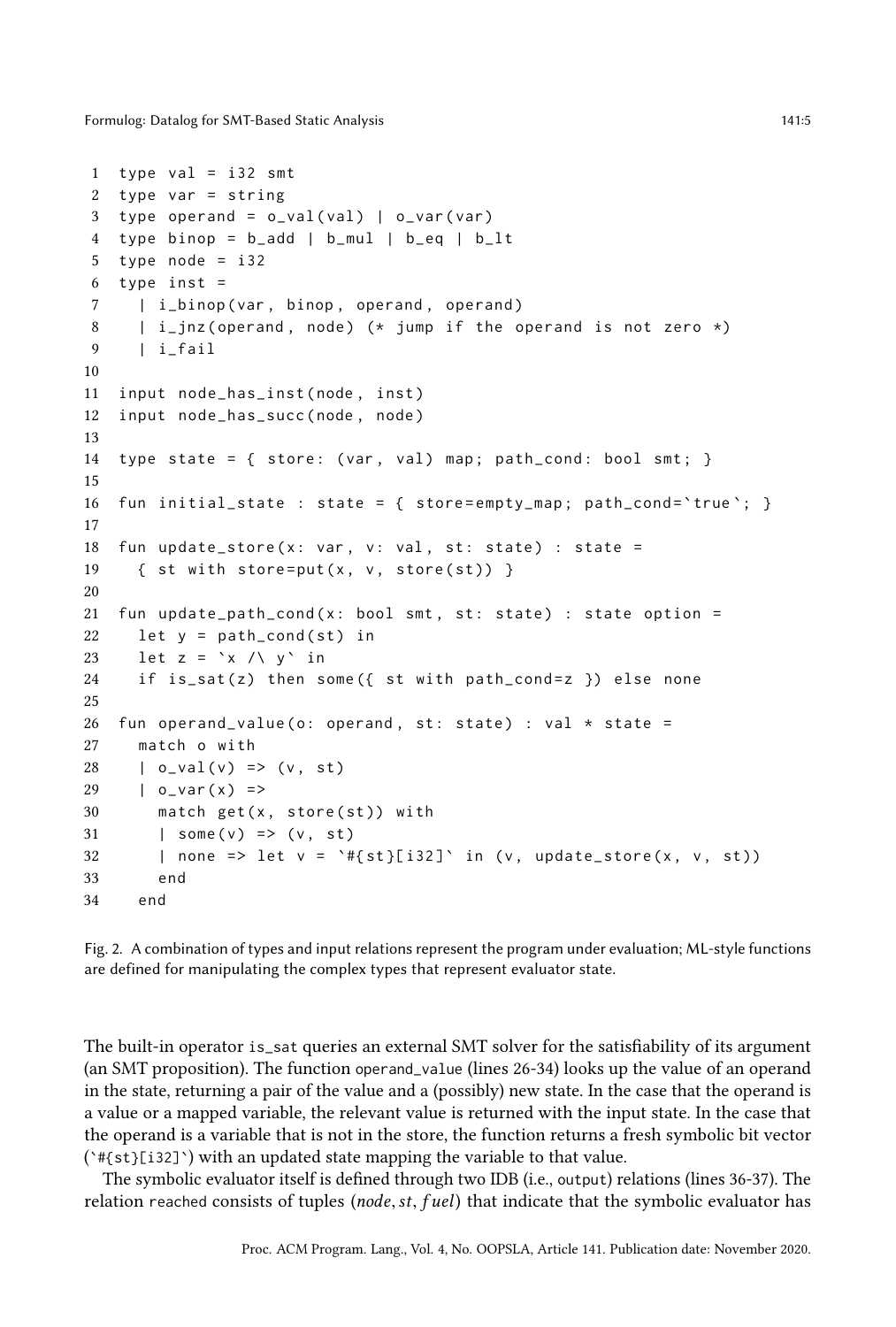```
36 output reached ( node , state , i32 option )
37 output failed (node, state)
38
39 fun decr(n: i32) : i32 option = if n > 0 then some(n - 1) else none
40
41 fun do_binop (b: binop, op1: operand, op2: operand, st: state) :
42 val \star state =
43 let (v1, st1) = operand_value (op1, st) in
44 let (v2, st2) = operand_value (op2, st1) in
45 let fun b2i(x: bool smt) : i32 smt = '# if x then 1 else 0' in46 let v = match b with
47 | b_add => \forall bv_add (v1, v2) \forall48 | b_mul => ` bv_mul (v1 , v2 ) `
49 | b_eq => b2i ( ` v1 #= v2 `)
50 | b_l t \Rightarrow b2i('bv_slt(v1, v2)')51 end in
52 (v, st2)53
54 reached (0, \text{ initial-state}, \text{ some } (10)). (* start with 10 units of fuel *)
55
56 read(Next, St2, decr(N)) :-
57 reached (Curr, St, some (N)),
58 node_has_inst ( Curr, i_binop ( Def, B, Op1, Op2 ) ),
59 node_has_succ(Curr, Next),
60 St2 =61 let (v, st1) = do_binop(B, Op1, Op2, St) in
62 update_store (Def, v, st1).
63
64 read(Dst, St2, decr(N)):
65 reached (Curr, St, some (N)),
66 node_has_inst ( Curr , i_jnz (Op , Dst )) ,
67 some (St2) =68 let (v, st1) = openand_value (Op, St) in69 update_path_cond(\degree (v #= 0)\degree, st1).
70
71 reached (Next, St2, decr(N)) :-
72 reached (Curr, St, some (N)),
73 node_has_inst (Curr, i_jnz (Op, _)),
74 node_has_succ(Curr, Next),
75 some (St2) =
76 let (v, st1) = operand_value (Op, St) in
77 update_path_cond ('v #= 0', st1).78
79 failed (Node, St) :-
80 reached (Node, St, _{-}),
81 node_has_inst ( Node , i_fail ).
```
Fig. 3. Horn clauses and ML-style helper functions define the logic of the symbolic evaluator.

```
Proc. ACM Program. Lang., Vol. 4, No. OOPSLA, Article 141. Publication date: November 2020.
```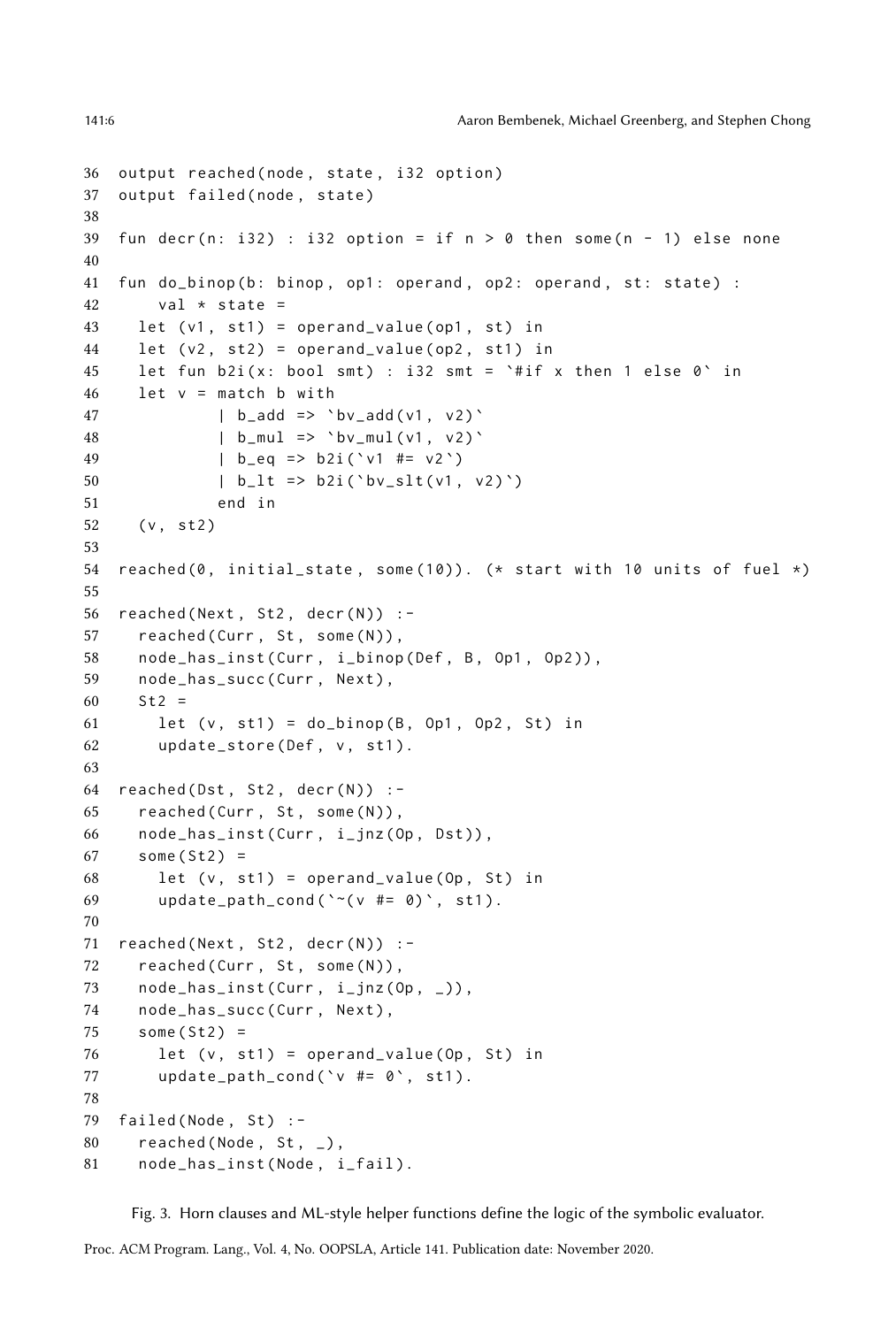reached a node node with state st and the amount of fuel fuel. The relation failed consists of pairs (node,st) that indicate that the evaluator has reached a failure node node with the state st.

Before defining these relations, we define some helper functions. The function decr (line 39) decrements an integer if it is greater than zero, and else returns none; it is used to decrement the amount of fuel. The function do\_binop (lines 41-52) is used to perform a binary operation on two operands. It looks up the value of those operands in the given state, and then returns a bit-vector-valued SMT formula representing the binary operation applied to those values. It also returns a state, since the resolution of the operands might have resulted in an updated state (if one of the operands is an unmapped variable). The locally scoped function b2i converts an SMT proposition to a bit-vector-valued SMT formula by building an if-then-else SMT expression (via the  $\#\mathrm{if} \cdot \mathrm{then} \cdot \mathrm{else}$  constructor) that is 1 if the proposition is true and 0 otherwise.

Four rules define the reached relation. The first one (line 54) states the base case: node 0 (the start of the CFG) is reachable with the initial state and 10 units of fuel. The remaining recursive rules match each possible step of execution and have a shared form: They check whether execution has reached a particular type of instruction with a non-zero amount of fuel, do whatever operation is required for that instruction, and then, if successful, step to the appropriate successor instruction with one less unit of fuel (computed via decr). For example, the second rule (lines 56-62) handles a binary operation: the operation is performed symbolically (via the function do\_binop), the store is updated with the resulting value, and evaluation steps to the fall-through successor node Next.

The third and fourth rules define what happens when evaluation reaches a conditional jump. The first of these (lines 64-69) handles the case where the jump condition succeeds (i.e., when the operand in the jump can be nonzero) in which case the evaluator steps to the jump destination Dst with an updated path condition constraining the operand to be nonzero. The second of these (lines 71-77) handles the case where the jump condition fails (i.e, the operand can be zero). Note that these two cases are not mutually exclusive; the fact that these two rules can "firež at the same time means that the symbolic evaluator can explore both branches in parallel.

One final rule (lines 79-81) defines the failed relation, and states that evaluation has uncovered a failure if it has reached a node with a fail instruction.

The symbolic evaluator can correctly determine that this program is safe:

```
if (x < y) { x++; assert (x < = y); }
```
It can also determine that this program is not (because the bit vector y can wrap around):

```
if (x < y) { x++; y++; assert(x < = y); }
```
While seemingly simple, this toy symbolic evaluator captures the essence of the more developed symbolic evaluator we describe as a case study (Section [5.4\)](#page-20-0).

#### <span id="page-6-0"></span>3.2 Overview

Formulog extends Datalog with a fragment of first-order ML and a language of SMT formulas (Figure [4\)](#page-7-0). Accordingly, a program consists of Horn clauses, type and function definitions, and SMT declarations. The Horn clause fragment is the same as in Datalog, except with a richer variety of expressions e that can occur as arguments to predicates.

Type definitions. Formulog users can define ML-style algebraic data types, which can be polymorphic and mutually recursive. An algebraic data type definition consists of a list of type variables  $\alpha$ , a type name D, and a list of constructors c with their argument types  $\tau$ . Section [4](#page-13-0) explains Formulog's type system in more detail; we provide a brief sketch now. Algebraic data types D  $\tau^*$ , base types B, and type variables  $\alpha$  are treated as *pre-types*; intuitively, a pre-type t is the type of a concrete (non-formula) term. In addition to pre-types, there are types that represent SMT-relevant terms: a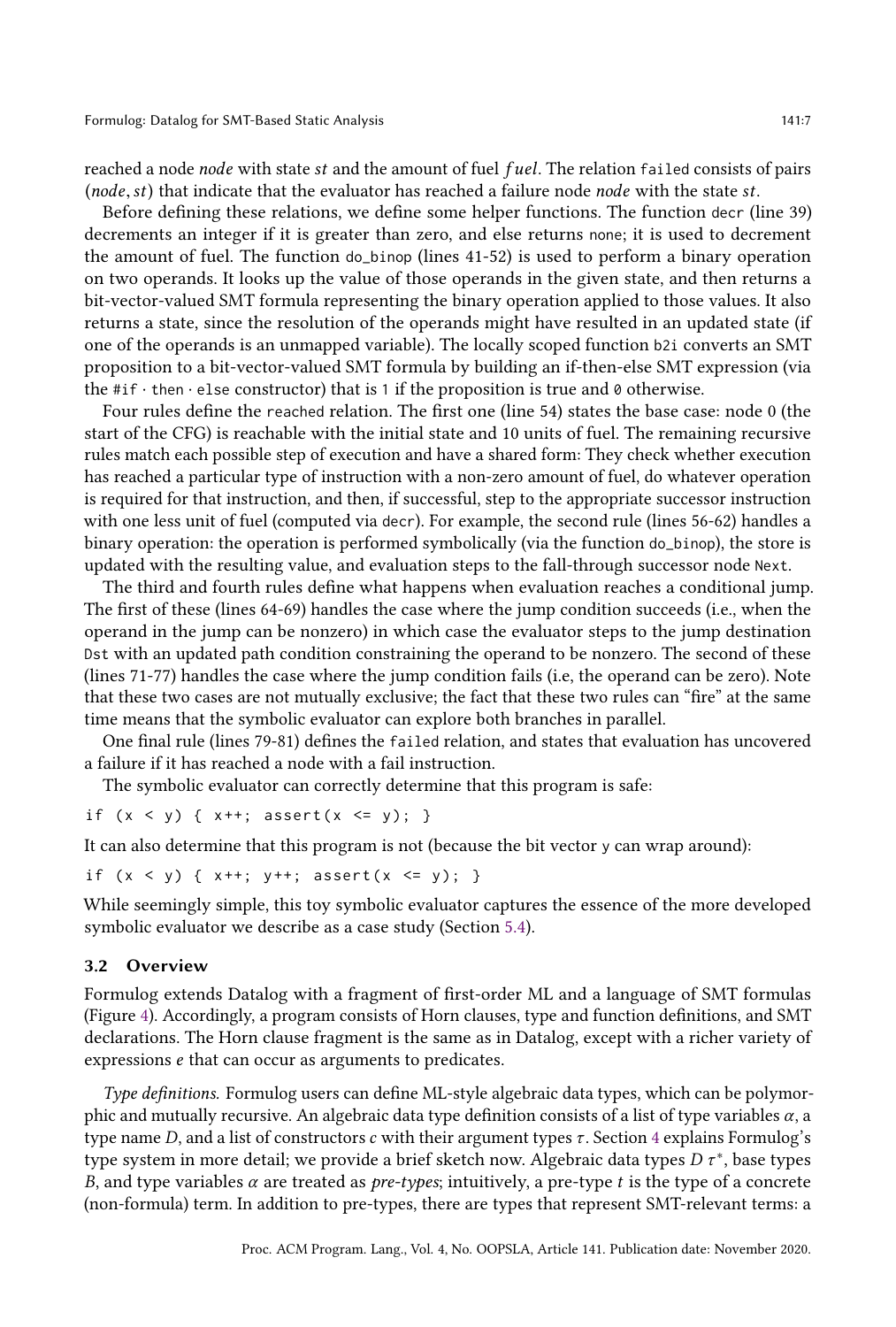<span id="page-7-0"></span>

| <b>Types</b>        |                          |            |                                                                                                                                                            |  |  |  |  |  |
|---------------------|--------------------------|------------|------------------------------------------------------------------------------------------------------------------------------------------------------------|--|--|--|--|--|
| <b>Types</b>        |                          | $\tau$ ::= | $t$   $t$ smt   $t$ sym   model                                                                                                                            |  |  |  |  |  |
| Pre-types           |                          |            | $t \ ::= B \mid D \tau^* \mid \alpha$                                                                                                                      |  |  |  |  |  |
| Base types          |                          |            | B ::= bool   string   bv $[k]_{k \in \mathbb{N}^+}$                                                                                                        |  |  |  |  |  |
| <b>Terms</b>        |                          |            |                                                                                                                                                            |  |  |  |  |  |
| Programs            |                          |            | prog ::= $H^* T^* \overline{F^* Z^*}$                                                                                                                      |  |  |  |  |  |
| Horn clauses        |                          |            | $H$ ::= $p(e^*)$ :- $P^*$                                                                                                                                  |  |  |  |  |  |
| Premises            |                          |            | $P ::= A   !A$                                                                                                                                             |  |  |  |  |  |
| Atoms               |                          |            | A ::= $p(e^*)   e = e$                                                                                                                                     |  |  |  |  |  |
| Type definitions    |                          |            | <i>T</i> ::= type $\alpha^*$ <i>D</i> = $[c(\tau^*)]^*$                                                                                                    |  |  |  |  |  |
| <b>Functions</b>    |                          |            | $F$ ::= fun $f([X : \tau]^*) : \tau = e$                                                                                                                   |  |  |  |  |  |
| SMT declarations    |                          |            | Z ::= uninterpreted fun $c([t \text{ smt}]^*) : t \text{ smt}$                                                                                             |  |  |  |  |  |
|                     |                          |            | uninterpreted sort $\alpha^*$ D                                                                                                                            |  |  |  |  |  |
| Expressions         |                          |            | $e$ ::= $X \mid c(e^*) \mid k \mid f(e^*) \mid$ match $e$ with $[c(X^*) \rightarrow e]^*$                                                                  |  |  |  |  |  |
|                     |                          |            | let $X = e$ in $e$   if $e$ then $e$ else $e$   $\otimes (e^*)$   $\phi$   $p(w^*)$                                                                        |  |  |  |  |  |
| Constants           |                          |            | $k$ ::= true   false   0   1  <br>$\ldots$                                                                                                                 |  |  |  |  |  |
| <b>SMT</b> formulas |                          |            | $\phi$ ::= ,e   $c_{\text{forall}}^{\text{SMT}}(\phi, \phi)$   $c_{\text{let}}^{\text{SMT}}(\phi, \phi, \phi)$   $c_{\text{ctor}}^{\text{SMT}}[c](\phi^*)$ |  |  |  |  |  |
| Wildcard            |                          |            | $w ::= ??   e$                                                                                                                                             |  |  |  |  |  |
| Values              |                          |            | $v \in Val$ ::= $k   c(v^*)$                                                                                                                               |  |  |  |  |  |
|                     |                          |            |                                                                                                                                                            |  |  |  |  |  |
| <b>Namespaces</b>   |                          |            |                                                                                                                                                            |  |  |  |  |  |
| Data type names D   | $\in$                    | ADTVar     | Variables<br>X<br>$\in$ Var                                                                                                                                |  |  |  |  |  |
| Type variables      | $\alpha \in \text{TVar}$ |            | Predicates<br>$p \in \text{PredVar}$                                                                                                                       |  |  |  |  |  |
| Constructors        | $c \in$                  | CtorVar    | f<br>Functions<br>$\epsilon$ FunVar                                                                                                                        |  |  |  |  |  |

Fig. 4. Formulog extends the abstract syntax of Datalog with type definitions, functions, SMT declarations, and a richer language of expressions.

t-valued SMT formula has type t smt, a t-valued SMT variable has type t sym, and an SMT model  $-$  a finite map from formula variables to concrete terms  $-$  has type model. The Formulog type system distinguishes the first three types where it is computationally relevant (i.e., during concrete evaluation, where confusing a  $t$ -valued formula for a concrete  $t$  term might lead to a computation getting stuck), and collapses them where it is not (i.e., during SMT evaluation, where there is no meaningful distinction between a *t*-valued formula and a concrete  $t$  value). It also prevents SMT models, which are not representable as SMT expressions, from flowing into SMT formulas.

Functions. Formulog supports ML-style function definitions, although functions are limited to being first-order and are not first-class values. They can be polymorphic and mutually recursive.

SMT declarations. Formulog users can declare uninterpreted functions and polymorphic uninterpreted sorts. An uninterpreted function amounts to a special constructor for building a purely symbolic term of type  $t$  smt (for some pre-type  $t$ ). An uninterpreted sort amounts to a special symbolic pre-type  $t$ , where  $t$  is not inhabited by any value, but  $t$  sym and  $t$  smt are.

Expressions and formulas. Expressions e occur as function bodies and as predicate arguments in Horn clauses. Although Datalog traditionally limits ground terms to nullary constructors, we admit  $n$ -ary constructors. While this comes with the cost of possibly-diverging programs  $-\text{adding}$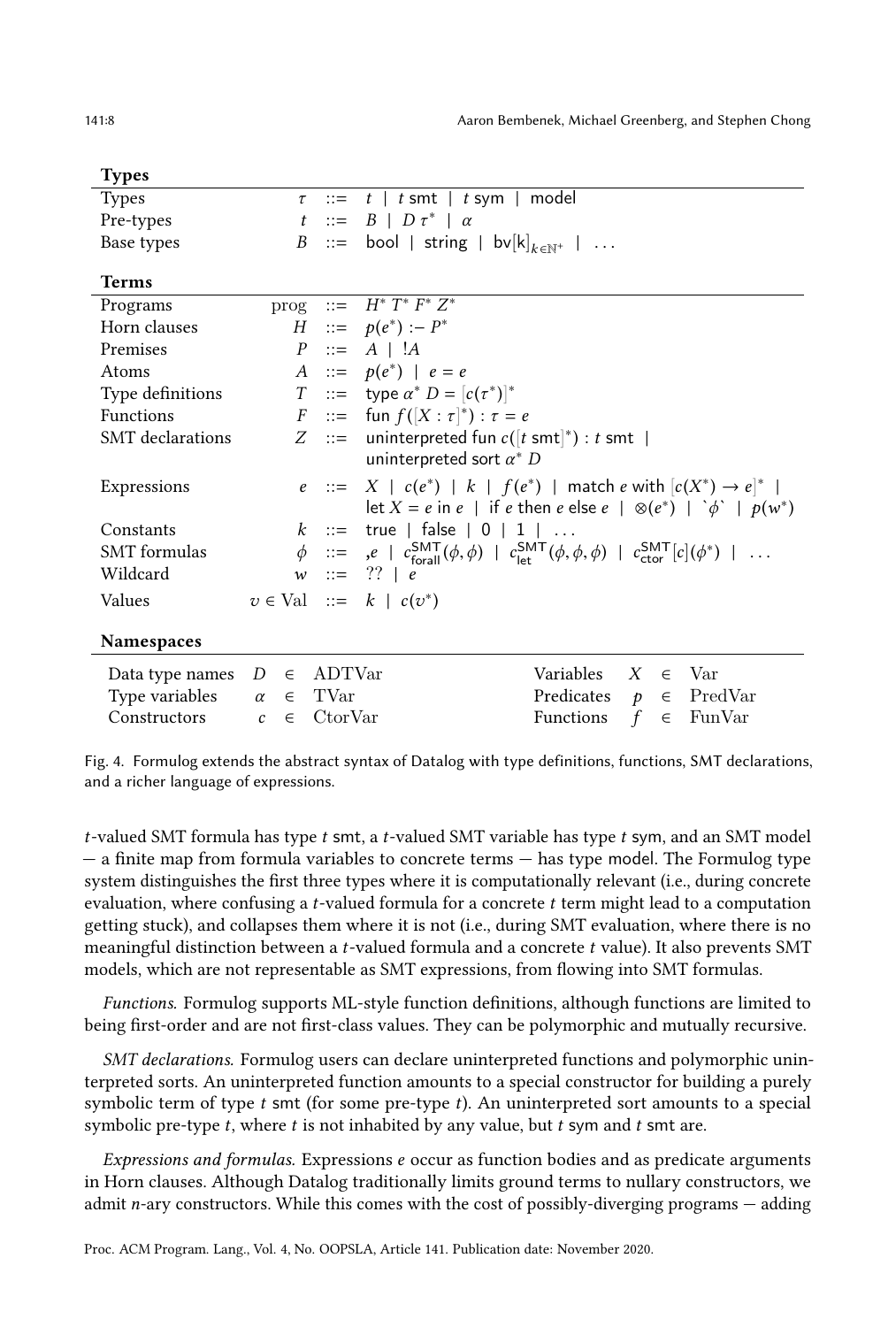$n$ -ary constructors makes Datalog Turing-complete [\[Green et al.](#page-28-6) [2013\]](#page-28-6)  $-$  many recent Datalog variants allow complex terms, including Soufflé [\[Scholz et al.](#page-29-6) [2016\]](#page-29-6), LogicBlox [\[Aref et al.](#page-27-8) [2015\]](#page-27-8), and Flix [\[Madsen et al.](#page-29-9) [2016\]](#page-29-9). For us, complex terms provide a natural way to reify logical formulas, and they also can be used to create data structures that make it easier to encode certain analyses.

Additional Formulog expressions include standard ML fare like constants (booleans, strings, machine integers, and floats), function calls, and match, let, and if-then-else expressions. The expression ⊗ $(e^*)$  represents the application of a primitive operator to a sequence of subexpressions. These cover both basic arithmetic operations (e.g., addition) and SMT-specific operations (e.g., checking for satisfiability, generating models; see Section [3.3.2\)](#page-10-0).

The expression ` $\phi$ ` is a quasi-quoted SMT formula, where the language of formulas  $\phi$  consists of unquoted expressions, e and formula constructors of the form  $c_{c'}^{\text{SMT}}$  applied to SMT formulas. Some of these constructors directly reflect SMT formula constructs; for example, the constructor  $c_{\text{forall}}^{\text{SMT}}$  builds a universally quantified formula, and the constructor  $c_{\text{let}}^{\text{SMT}}$  builds an SMT let formula. Formula constructors can appear only in formulas, and non-formula constructors cannot appear directly in formulas. We embed algebraic data type constructors in formulas using a family of formula constructors. Each formula constructor  $c_{\text{ctor}}^{\text{SMT}}[c]$  lifts the user-defined algebraic data type constructor c to SMT. Quotes are used to delineate formulas and trigger a different type checking mode, in which the types t, t smt, and t sym are conflated (with some restrictions, as explained in Section [4\)](#page-13-0). The unquote operator , escapes from this type checking mode and makes it possible to inject a non-formula expression into a formula. Section [3.3](#page-9-0) discusses formulas in more detail.

We have already seen how the Datalog fragment of Formulog can include expressions from the ML fragment; the final expression  $p(w^*)$  ties the loop by providing a way for the ML fragment to reference the Datalog fragment. The expression  $p(w^*)$  acts like a function call that queries the contents of the relation  $p$ . Its exact behavior depends on its arguments, which are either expressions or the special wildcard term ??. If its arguments contain no wildcards, then  $p(e^*)$ returns a boolean indicating whether the tuple identified by its arguments is in the  $p$  relation. If it has  $k > 0$  wildcards, it returns a list of k-tuples: For each tuple  $v^*$  in the relation corresponding to p, there is a corresponding k-tuple in this list that is  $v^*$  projected to the wildcard positions; if there are *n* matching tuples in  $p$ , then the list is of length *n*. In other words, given complete arguments, a predicate is really just a predicate; given partial arguments with wildcards, a predicate is the multiset consisting of matching tuples after they have been appropriately projected.<sup>[2](#page-8-0)</sup>

Remarks. Extending Datalog with our fragment of ML is not foundational, as it can relatively easily be translated to Datalog rules (this would not necessarily be the case for a higher-order fragment of ML). However, despite the fact that the ML fragment could be treated as just syntactic sugar, it has a significant positive impact on the usability of Formulog, as we argue in Section [6.](#page-22-0)

The concrete syntax of formulas in our prototype (and in the examples we give in this paper) differs from the abstract syntax given here. We differentiate between ML variables (initial lowercase) and Datalog variables (initial caps). Algebraic data type constructors are allowed to appear directly in formulas, and are implicitly lifted to the appropriate formula constructor (so data type constructor c is automatically lifted to  $c_{\text{ctor}}^{\text{SMT}}[c]$ ). We do not support an explicit unquote operator; instead, we implicitly unquote variables, constants, and invocations of nullary functions. We support additional features (records, locally scoped functions, etc.) that can be easily compiled to the abstract syntax.

<span id="page-8-0"></span> $2$ Multisets can arise if the "anonymous" variable  $\Delta$  is used to project out unwanted columns. For example, given that exactly p(1, 2) and p(3, 2) hold, the expression p(\_, ??) would evaluate to a multiset represented by the list [2, 2].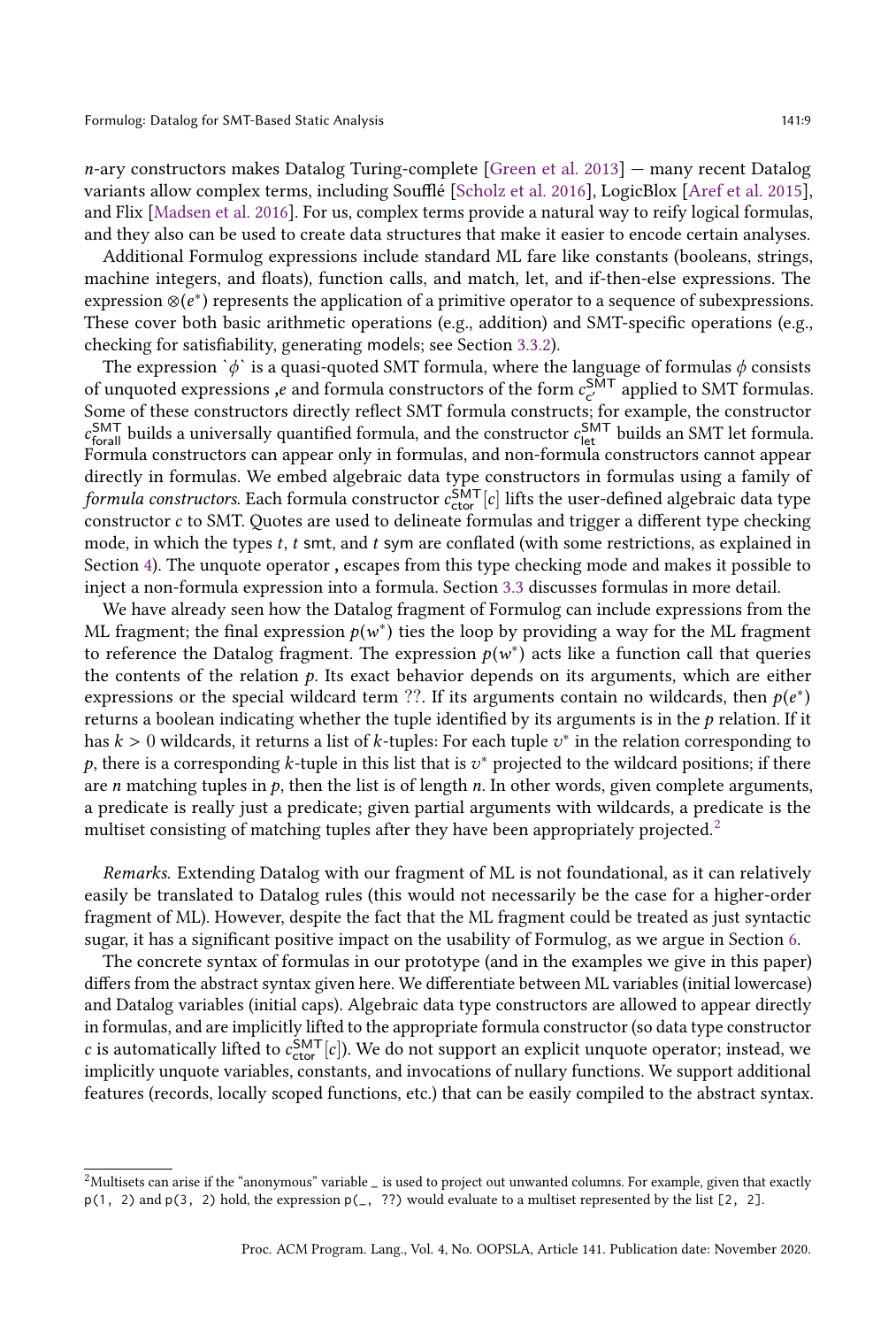<span id="page-9-1"></span>141:10 Aaron Bembenek, Michael Greenberg, and Stephen Chong

| Negation            |                                            | $\sim$ : bool smt $\rightarrow$ bool smt                         |
|---------------------|--------------------------------------------|------------------------------------------------------------------|
| Conjunction         |                                            | $\wedge$ : (bool smt, bool smt) $\rightarrow$ bool smt           |
| Implication         |                                            | $\Rightarrow$ : (bool smt, bool smt) $\rightarrow$ bool smt      |
| Equality            |                                            | $smt\_eq[t]$ : $(t smt, t smt) \rightarrow bool smt$             |
| SMT variable        | $smt\_var[t', t]$ : $t' \rightarrow t$ sym |                                                                  |
|                     |                                            | Bit vector constant by_const[k] : by[32] $\rightarrow$ by[k] smt |
| Bit vector addition |                                            | bv_add : (bv[k] smt, bv[k] smt) $\rightarrow$ bv[k] smt          |

Fig. 5. Logical formulas are created in Formulog via built-in constructors, such as the ones shown here.

## <span id="page-9-0"></span>3.3 Logical Formulas

Formulog uses data types and operators to support constructing and reasoning about logical formulas. Formulog provides a library of data types that define logical terms. Most of the time during evaluation, these terms are unremarkable and treated just like any other ground term. However, these terms are interpreted as logical formulas when they are used as arguments to built-in operators that make calls to an external SMT solver. In our current prototype, it is possible to create logical terms in first-order logic extended with (fragments of) the SMT-LIB theories of uninterpreted functions, integers, bit vectors, floating point numbers, arrays, and algebraic data types [\[Barrett et al.](#page-27-9) [2016\]](#page-27-9), as well as the theory of strings shared by the SMT solvers Z3 [\[de Moura](#page-28-7) and Bjørner 2008] and CVC4 [\[Barrett et al. 2011\]](#page-27-10).

3.3.1 Representing Formulas. Users create logical terms through constants and formula constructors. For example, to represent the formula False  $\implies$  True, one would use the term `false ==> true`, where false and true are the standard boolean values and ==> is the infix constructor for implication.

Our current prototype offers around 70 constructors for creating logical terms ranging from symbolic string concatenation to logical quantifiers; others could be added in the future. Figure [5](#page-9-1) shows a sample of these constructors and their types. Some constructors require explicit indices, either to guarantee that type information is available at runtime when the formula is serialized to SMT-LIB, or to make sure that the type of the arguments can be determined by the type of the constructed term (which makes type checking easier). For example, bv\_const[k] creates a symbolic  $k$ -bit-vector value from a concrete 32-bit vector; at runtime, it is necessary to know the width  $k$ so that we can serialize it correctly. The constructor  $\text{sm}_e \neq \text{q}[t]$  denotes the equality of two terms of type  $t$  smt (alternatively stated using the infix notation  $#$ ); here, the index makes sure that the type checker knows what types the arguments should have. A programmer typically does not need to provide these indices explicitly, as they can often be inferred (our prototype does this).

Formulog distinguishes between logic programming variables and formula variables. A formula variable is a ground term that, when interpreted logically, represents a symbolic value. A term  $\text{smt\_var}[t', t](v)$  - typically abbreviated as  $\#\{v\}[t]$  - is a formula variable of type t sym identified by a value  $v$  of type  $t'$ . Intuitively,  $v$  is the "name" of the variable. The term  $\#\{v\}$ [ $t$ ] is guaranteed not to occur in  $v$ , which means that the variable it represents is fresh with respect to the set of formula variables in  $v$ ; this makes it easy to deterministically construct a new variable that is fresh with respect to an environment, a trick we use often in our case studies. For example, if  $X$  is bound to a list of boolean formula variables, the formula variable #{X}[bool] will not unify with any term in X. The shorthand  $\#id[t]$  is equivalent to  $\#{^"id"}{t}$ ], where id is a syntactically valid identifier.

Importantly, because formula variables are ground terms, we can derive facts containing formula variables without violating Datalog's range restriction, which requires that every derived fact is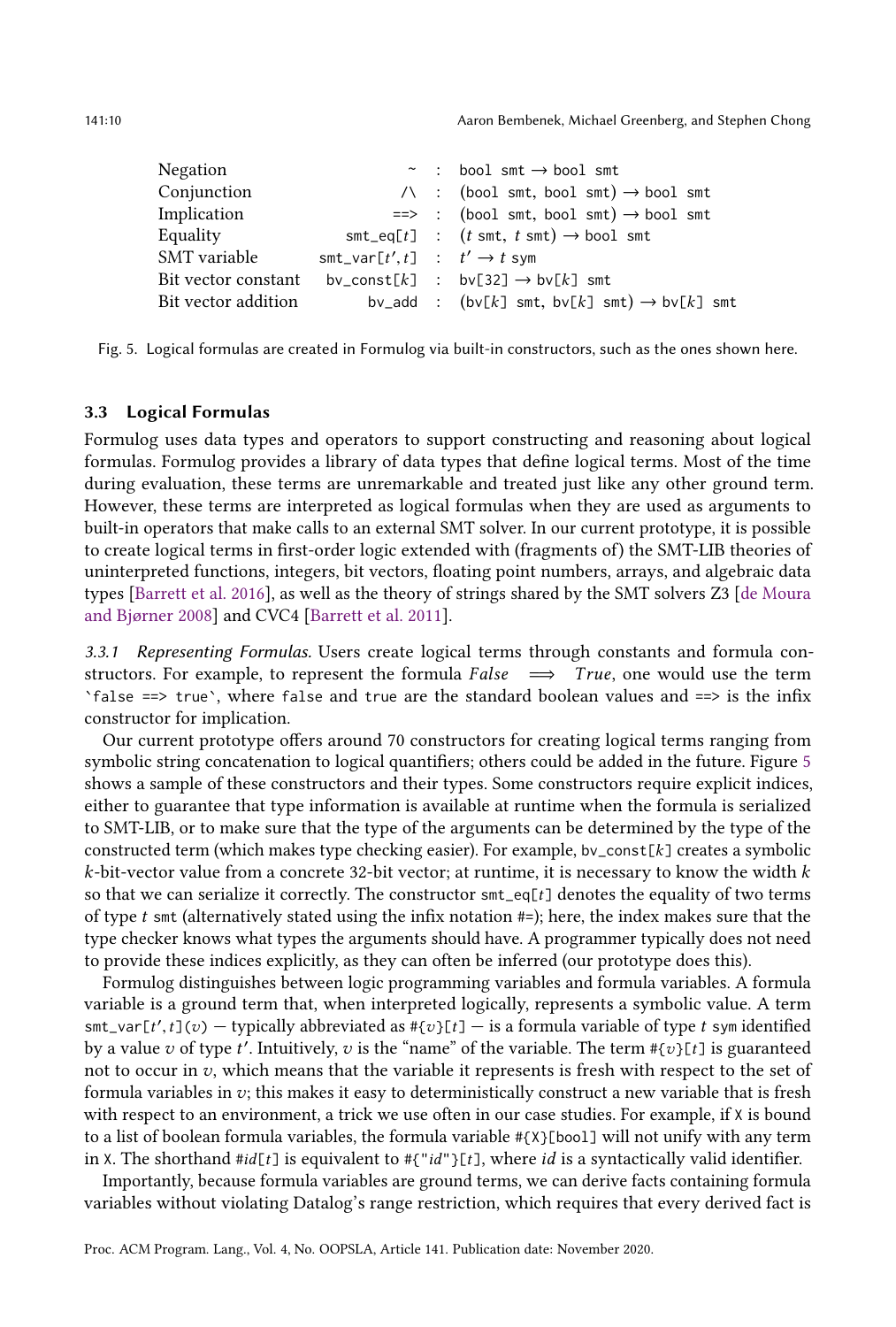<span id="page-10-1"></span>Formulog: Datalog for SMT-Based Static Analysis 141:11 and 2012 141:11 and 2013 141:11

| Satisfiability   |  | is_sat : bool smt $\rightarrow$ bool                                   |
|------------------|--|------------------------------------------------------------------------|
|                  |  | is_sat_opt : (bool smt list, bv[32] option) $\rightarrow$ bool option  |
| Validity         |  | is valid : bool smt $\rightarrow$ bool                                 |
| Model generation |  | get_model : (bool smt list, bv[32] option) $\rightarrow$ model option  |
|                  |  | Model inspection query_model : ('a sym, model) $\rightarrow$ 'a option |

Fig. 6. Formulog provides built-in operators for reasoning about logical terms.

variable-free. This restriction enables efficient evaluation by simplifying table lookups, one of the fundamental operations in Datalog evaluation.

<span id="page-10-0"></span>3.3.2 Using Formulas. Built-in operators provide a way to reason about logical terms as formulas (Figure [6\)](#page-10-1). When an operator in the SMT interface is invoked, its formula argument is serialized into the SMT-LIB format and a call is made to an external SMT solver. These operators are assumed to act deterministically during a single Formulog run; an implementation can achieve this in the presence of a non-deterministic SMT solver by memoizing operations.

For example, to test the validity of the principle of explosion (any proposition follows from false premises), one could make the call is\_valid(`false ==> #x[bool]`). Like other operators, the SMT interface operators can be invoked from the bodies of rules, as here:

ok :-  $\#x[bool]$  !=  $\#y[bool],$  $is\_sat('#x[bool] #= #y[bool]') = true,$  $is\_sat('~(#x[bool] #= #y[bool]))$  = true.

This rule derives the fact ok: The term  $\#x[bool]$  is not unifiable with the term  $\#y[bool]$ , since they are different formulas, representing different SMT variables. But these terms both may and may not be equal when interpreted as formula variables via the operator is\_sat. Within an invocation of is\_sat, constraints are formed between  $\#x[bool]$  and  $\#y[bool]$   $-$  in the first case they must be equal, and in the second case they must not be  $-$  but these constraints do not leak into the larger context. This is an intentional design decision and differs from the approach taken by paradigms like constraint logic programming (see Section [6\)](#page-22-0).

Formulog provides two sets of operators for testing the satisfiability and logical validity of propositions. In general, an SMT solver can return three possible answers to such a query: "yes," "no,ž and "unknown.ž The operators is\_sat and is\_valid return booleans. In the case that the backend SMT solver is not be able to determine whether a formula  $\phi$  is satisfiable, these operators fail (as explained in Section [4\)](#page-13-0). The operator is\_sat\_opt( $\phi^*$ , timeout) provides more fine-grained control: it takes a list of propositions (interpreted as conjuncts) and an optional timeout, and returns an optional boolean, with none corresponding to "unknown.ž While we suspect that the simpler versions will be sufficient for most applications, this more complex version does allow applications to explicitly handle the "unknown" case if need be (e.g., pruning paths in symbolic execution).

The operator get\_model takes a list of propositions and an optional timeout; it returns a model for the conjunction of the propositions if the SMT solver is able to find one in time, and none otherwise. The values of formula variables in this model can be inspected using query\_model, which returns none if the variable does not occur free in the formula or if a concrete value for it is not representable in Formulog (for example, Formulog does not have a type for a concrete 13-bit vector). The values of symbolic expressions can be indirectly extracted through formula variables: Before finding the model, add the equality ' $x \neq e$ ' to the formula, where x is a fresh formula variable and  $e$  is an expression; in the extracted satisfying model, x will be assigned the value of  $e$  in that model.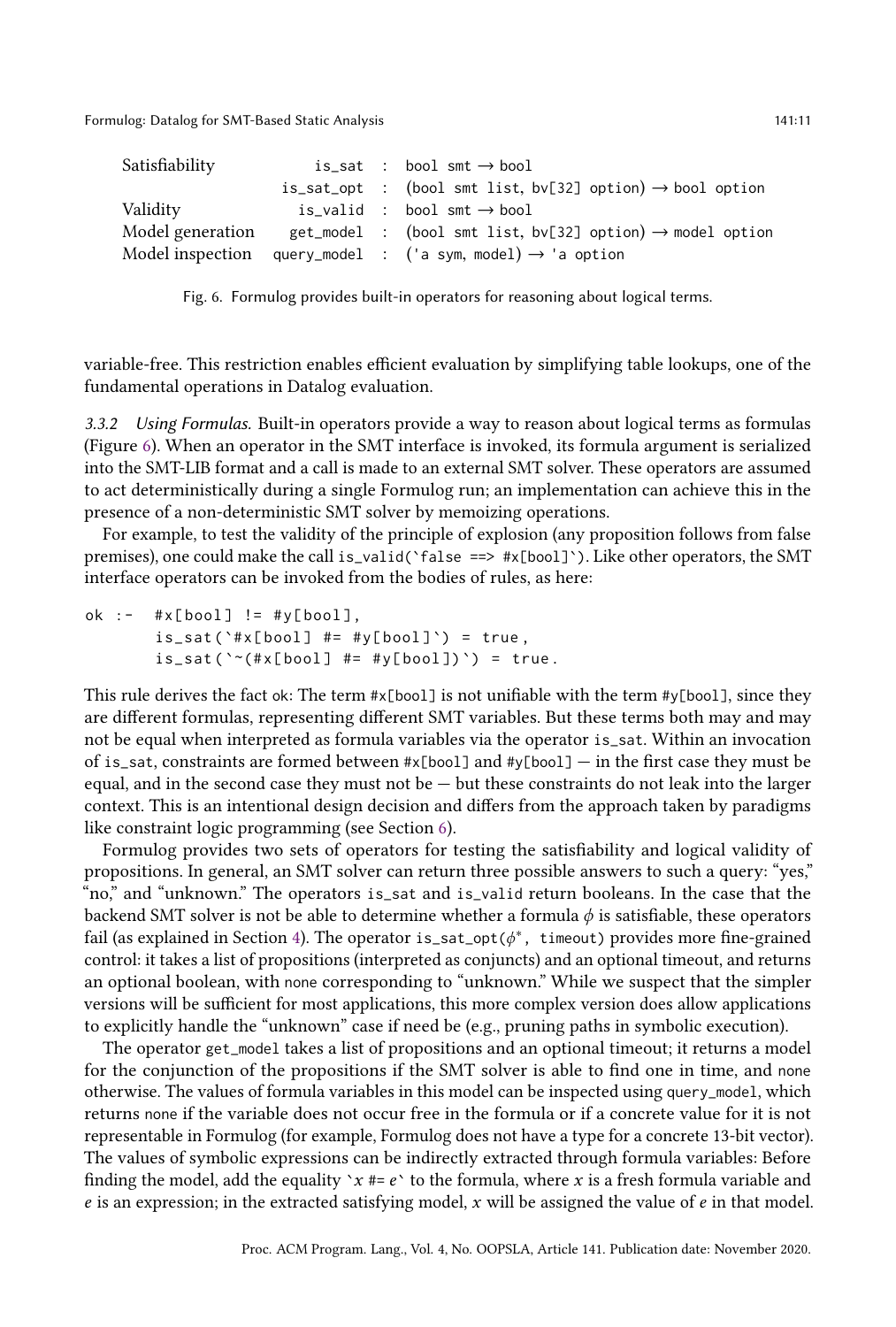3.3.3 Custom Types in Formulas. Formulog's algebraic data types can be reflected in SMT formulas via SMT-LIB's support for algebraic data types. Thus, Formulog permits arbitrary term constructors to be used within logical formulas. For example, we can define a type foo with a single nullary constructor bar and then write formulas involving foo-valued terms:

```
type foo = | bar
ok :- is_valid ('#x[foo] #= bar') = true.
```
This program would derive the fact ok: Since there is only one way to construct a  $f \circ \sigma - f$  through the constructor bar  $-$  any symbolic value of type foo must be the term bar.

For each algebraic data type, we automatically generate two kinds of constructors that make it easier to write formulas involving terms of that type. The first kind is a constructor tester. For each constructor c of a type t, Formulog provides a constructor  $\#\text{is}_c$  of type t smt  $\rightarrow$  bool smt. The proposition  $\#is_c(e)$  holds if the outermost constructor of e is c. The second kind is an argument getter. If c is a constructor for type t with n arguments of types  $t_i$  for  $1 \leq i \leq n$ , Formulog generates n argument getters of the form  $\#c_i$ , where  $\#c_i$  has the type  $t$  smt  $\rightarrow t_i$  smt. When interpreted as a formula, the term #c\_i(e) represents the value of the  $i^{\text{th}}$  argument of  $e$ . For example, we can state that a symbolic list of booleans is non-empty and its first argument is true:

`#is\_cons(#x[bool list]) /\ #cons\_1(#x[bool list])`

We could use the operator get\_model to find a model of this satisfiable formula; in this model, #x[bool list] might be assigned the concrete value cons(true, nil).

# 3.4 Operational Semantics

This section presents Formulog's operational semantics, making reference to a selection of the formal rules (Figures  $7$ ).<sup>[3,](#page-11-0) [4](#page-11-1)</sup> Formulog imposes the standard stratification requirements upon programs: no recursive dependencies involving negation or aggregation between relations. As a stratifiable program can be evaluated one stratum at a time, we focus on the evaluation of a single stratum.

A stratum is evaluated by repeatedly evaluating its Horn clauses until no new inferences can be made. The semantics of a Horn clause H is defined through the judgment  $\vec{F}$ ;  $W \vdash H \rightarrow W_1$ , where a world  $W$  is a map from predicate symbols to sets of tuples (i.e., those that have been derived so far). A Horn clause takes a world to either a new world or the error value ⊥. Going wrong can result for two reasons: either because a variable is unbound at a point where it needs to be bound, or because an operator is applied to a value outside of its domain. It is important to distinguish between a rule going wrong and a rule failing to complete because two terms fail to unify: The first is an undesirable error (ruled out by our type system), whereas the second is expected behavior.

A rule is evaluated by evaluating its premises one-by-one, using a left-to-right order (Clause). The judgment  $\vec{F}$ ;  $W$ ;  $\theta \vdash P \to \theta_{\perp}$  defines the semantics of a premise, which takes a world and a substitution  $\theta$  (a partial function from variables to values) and returns a new substitution or an error. The substitution produced by one premise is used as the input to the next one. A successful inference extends the input world with a (potentially novel) tuple  $\theta_n(\vec{X}_j)$ , i.e., the result of element-wise applying the substitution produced by the rightmost premise to the variables in the head of the rule. Clause evaluation goes wrong if the evaluation of one of the premises goes wrong.

Proc. ACM Program. Lang., Vol. 4, No. OOPSLA, Article 141. Publication date: November 2020.

<span id="page-11-0"></span> ${}^{3}$  Formulog can also be given a model-theoretic semantics: because the ML features can be desugared into Datalog rules, the model theory of Formulog is essentially that of stratified Datalog. The extended version of this paper [\[Bembenek et al.](#page-27-11) [2020\]](#page-27-11) sketches this out further, and includes the full formalism for the operational semantics.

<span id="page-11-1"></span> $4$ In the boxed rule schemata, implicit parameters are in gray; we conserve space by stating the rules without threading implicit parameters through, which are unchanging. We write  $\vec{x_i}$  for some metavariable x to mean a possibly empty sequence of xs indexed by *i*, and write  $S_{\perp}$  for some set S to mean the set  $S$  + Err.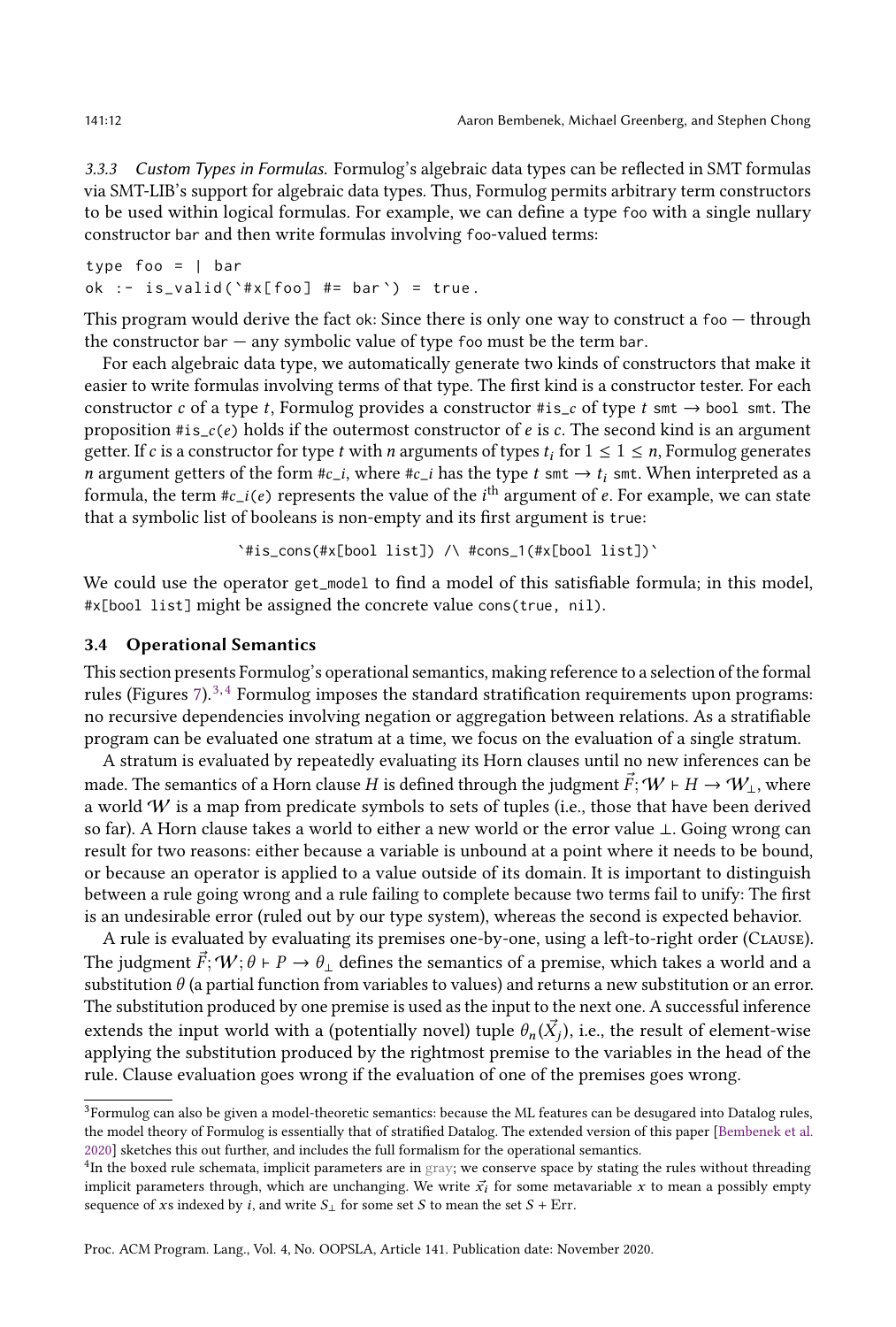#### <span id="page-12-0"></span>Namespaces and constructs

World

\n
$$
\begin{array}{llll}\n\mathsf{World} & \mathsf{W} \in \mathrm{PredVar} \to \mathcal{P}(\mathrm{Val}^*) \\
\text{Substitution} & \theta \in \mathrm{Var} \to \mathrm{Val} \\
\mathsf{W} & \mathsf{W} \to \mathrm{Val} \\
\mathsf{W} & \mathsf{W} \to \mathrm{Val} \\
\mathsf{W} & \mathsf{W} \to \mathrm{Val} \\
\mathsf{W} & \mathsf{W} \to \mathrm{Val} \\
\mathsf{W} & \mathsf{W} \to \mathrm{Val} \\
\mathsf{W} & \mathsf{W} \to \mathrm{Val} \\
\mathsf{W} & \mathsf{W} \to \mathrm{Val} \\
\mathsf{W} & \mathsf{W} \to \mathrm{Val} \\
\mathsf{W} & \mathsf{W} \to \mathrm{Val} \\
\mathsf{W} & \mathsf{W} \to \mathrm{Val} \\
\mathsf{W} & \mathsf{W} \to \mathrm{Val} \\
\mathsf{W} & \mathsf{W} \to \mathrm{Val} \\
\mathsf{W} & \mathsf{W} \to \mathrm{Val} \\
\mathsf{W} & \mathsf{W} \to \mathrm{Val} \\
\mathsf{W} & \mathsf{W} \to \mathrm{Val} \\
\mathsf{W} & \mathsf{W} \to \mathrm{Val} \\
\mathsf{W} & \mathsf{W} \to \mathrm{Val} \\
\mathsf{W} & \mathsf{W} \to \mathrm{Val} \\
\mathsf{W} & \mathsf{W} \to \mathrm{Val} \\
\mathsf{W} & \mathsf{W} \to \mathrm{Val} \\
\mathsf{W} & \mathsf{W} \to \mathrm{Val} \\
\mathsf{W} & \mathsf{W} \to \mathrm{Val} \\
\mathsf{W} & \mathsf{W} \to \mathrm{Val} \\
\mathsf{W} & \mathsf{W} \to \mathrm{Val} \\
\mathsf{W} & \mathsf{W} \to \mathrm{Val} \\
\mathsf{W} & \mathsf{W} \to \mathrm{Val} \\
\mathsf{W} & \mathsf{W} \to \mathrm{Val} \\
\mathsf{W} & \mathsf{W} \to \mathrm{Val} \\
\mathsf{W} & \mathsf{W} \to \mathrm{Val} \\
\mathsf{W} & \mathsf
$$

# Clause semantics  $|\vec{F}; W \rhd H \rightarrow W_1$

$$
|\vec{P}_i| = n \quad \theta_0 = \cdot \quad \forall i \in [0, n), \ \theta_i \vdash P_i \rightarrow \theta_{i+1}
$$

$$
\vec{F}; \mathcal{W} \vdash p(\vec{X}_j) := \vec{P}_i \rightarrow \mathcal{W}[p \mapsto \mathcal{W}(p) \cup \{\theta_n(\vec{X}_j)\}]
$$

#### Premise semantics

$$
\frac{\vec{v} \in \mathcal{W}(p) \qquad \theta \vdash \vec{X} \sim \vec{v} : \theta'_{\perp}}{\mathcal{W}; \theta \vdash p(\vec{X}) \rightarrow \theta'_{\perp}} \text{PosAtom}
$$

$$
\frac{\mathcal{W}; \theta \vdash \vec{e} \Downarrow_{\vec{e}} \vec{v} \qquad [\![\otimes\!] (\vec{v}) = v \qquad \qquad}_{\vec{e}} O \mathbf{P}}{\mathcal{W}; \theta \vdash \otimes (\vec{e}) \Downarrow_{e} v} \Downarrow_{e} O \mathbf{P}}
$$

$$
\frac{\mathcal{W}; \theta \vdash \vec{\phi} \Downarrow_{\vec{\phi}} \vec{v}}{\mathcal{W}; \theta \vdash c_{c'}^{\mathsf{SMT}}(\vec{\phi}) \Downarrow_{\phi} c_{c'}^{\mathsf{SMT}}(\vec{v})} \Downarrow_{\phi} \text{-Ctor}
$$

#### SMT conversion

 $\text{to} \text{SMT}(c_{\text{let}}^{\text{SMT}}(v_1, v_2, v_3)) = c_{\text{let}}^{\text{SMT}}(v_1, v_2, v_3)$  $\mathrm{toSMT}(c_{\text{for all}}^{\text{SMT}}(v_1, v_2)) = c_{\text{for all}}^{\text{SMT}}(v_1, v_2)$ 

| $W; \theta \models \otimes (\vec{e}) \Downarrow_e v$                                                    | $\downarrow_e$ -Qvort                                                                                                                                                                                                                                                                                                                                                                                                                                                                                                                                                                                                                                                                                                                                                                                                                              |                                                                                                                       |
|---------------------------------------------------------------------------------------------------------|----------------------------------------------------------------------------------------------------------------------------------------------------------------------------------------------------------------------------------------------------------------------------------------------------------------------------------------------------------------------------------------------------------------------------------------------------------------------------------------------------------------------------------------------------------------------------------------------------------------------------------------------------------------------------------------------------------------------------------------------------------------------------------------------------------------------------------------------------|-----------------------------------------------------------------------------------------------------------------------|
| Formula semantics                                                                                       | $\overline{F}; W; \theta \models \phi \Downarrow_{\phi} v_{\perp}$                                                                                                                                                                                                                                                                                                                                                                                                                                                                                                                                                                                                                                                                                                                                                                                 | $\downarrow_e$ -Qvort                                                                                                 |
| Formula semantics                                                                                       | $\overline{F}; W; \theta \models \phi \Downarrow_{\phi} v_{\perp}$                                                                                                                                                                                                                                                                                                                                                                                                                                                                                                                                                                                                                                                                                                                                                                                 | $\overline{F}; W; \theta \models \phi \Downarrow_{\phi} v_{\perp}$                                                    |
| $W; \theta \models \overrightarrow{\phi} \Downarrow_{\overrightarrow{\phi}} \overrightarrow{v_{\perp}}$ | $\overline{W}; \theta \models \phi \Downarrow_{\phi} v_{\perp}$                                                                                                                                                                                                                                                                                                                                                                                                                                                                                                                                                                                                                                                                                                                                                                                    | $\overline{F}; W; \theta \models \overrightarrow{\phi} \Downarrow_{\overrightarrow{\phi}} \overrightarrow{v_{\perp}}$ |
| $W; \theta \models e, \overline{v}$                                                                     | $W; \theta \models e, v$                                                                                                                                                                                                                                                                                                                                                                                                                                                                                                                                                                                                                                                                                                                                                                                                                           | $W; \theta \models e, v$                                                                                              |
| SMT conversion                                                                                          | $\overline{U} \circ \overline{M} \circ \overline{M} \circ \overline{M} \circ \overline{M} \circ \overline{M} \circ \overline{M} \circ \overline{M} \circ \overline{M} \circ \overline{M} \circ \overline{M} \circ \overline{M} \circ \overline{M} \circ \overline{M} \circ \overline{M} \circ \overline{M} \circ \overline{M} \circ \overline{M} \circ \overline{M} \circ \overline{M} \circ \overline{M} \circ \overline{M} \circ \overline{M} \circ \overline{M} \circ \overline{M} \circ \overline{M} \circ \overline{M} \circ \overline{M} \circ \overline{M} \circ \overline{M} \circ \overline{M} \circ \overline{M} \circ \overline{M} \circ \overline{M} \circ \overline{M} \circ \overline{M} \circ \overline{M} \circ \overline{M} \circ \overline{M} \circ \overline{M} \circ \overline{M} \circ \overline{M} \circ \overline{M} \circ$ |                                                                                                                       |

Fig. 7. A fragment of Formulog's operational semantics.

Without loss of generality, we assume that premises occur in a limited form: predicates are applied to only variables, written  $p(\vec{X}_i)$ , and equality predicates bind variables, as in  $Y = e$ . (Our prototype similarly desugars premises.) An atom  $p(\vec{X})$  is evaluated by non-deterministically choosing a tuple  $\vec{v}$  from the tuples in  $W(p)$ , and then pairwise unifying its elements with the variables  $\vec{X}$  (PosArom). The premise  $Y = c(X)$  unifies its two terms (EQCTOR). The judgment  $\theta \vdash u_1 \sim u_2 : \theta_\perp$  defines the unification of terms  $u_1$  and  $u_2$  under the substitution  $\theta$ ; it results in an error if  $u_1$  and  $u_2$  both contain unbound variables, and a new substitution if they are otherwise unifiable.

Most expressions have standard semantics. An operator produces a value if its arguments are evaluated to values in its domain ( $\Downarrow_e$ -Op); it goes wrong if the argument values are outside its domain, e.g., if a string and number are added together. A quoted formula  $\phi$  evaluates to whatever  $\phi$  evaluates to ( $\psi_e$ -Quote). Formula  $c_{c'}^{\text{SMT}}(\vec{\phi})$  evaluates to formula  $c_{c'}^{\text{SMT}}(\vec{v})$  if arguments  $\vec{\phi}$  evaluate to values  $\vec{v}$  ( $\Downarrow_{\phi}$ -C $\tau$ or). If the expression e evaluates to the value v, then the formula ,e evaluates to the term toSMT(v) ( $\Downarrow_{\phi}$ -Unquore), where the function toSMT lifts a term to its formula version.

**CLAUSE** 

$$
\vec{F}; \mathbf{W}; \theta \vdash P \rightarrow \theta_{\perp}
$$

$$
\frac{\vec{v} \in W(p) \qquad \theta \vdash \vec{X} \sim \vec{v} : \theta'_{\perp}}{W; \theta \vdash p(\vec{X}) \rightarrow \theta'_{\perp}} \text{ PosArom}
$$
\n
$$
\frac{\theta \vdash Y \sim c(\vec{X}) : \theta'_{\perp}}{W; \theta \vdash Y = c(\vec{X}) \rightarrow \theta'_{\perp}} \text{ EQCron}
$$
\n
$$
\frac{\theta \vdash Y \sim c(\vec{X}) : \theta'_{\perp}}{W; \theta \vdash Y = c(\vec{X}) \rightarrow \theta'_{\perp}} \text{ EQCron}
$$
\n
$$
\frac{\theta \vdash Y \sim c(\vec{X}) : \theta'_{\perp}}{W; \theta \vdash Y = c(\vec{X}) \rightarrow \theta'_{\perp}} \text{ EQCron}
$$

$$
\frac{W(\theta + \phi \psi_e v_\perp)}{W(\theta + \phi \psi_e v_\perp)} \psi_e
$$
-Quore

$$
W; \theta \vdash e \Downarrow_{e} v
$$
  
\n
$$
W; \theta \vdash e \Downarrow_{e} v
$$
  
\n
$$
W; \theta \vdash e \Downarrow_{\phi} \text{to} \text{SMT}(v) \Downarrow_{\phi} \text{-Ungyote}
$$
  
\n
$$
\text{to} \text{SMT}(c(\vec{v_i})) = c_{\text{ctor}}^{\text{SMT}}[c](\overrightarrow{\text{to}} \text{SMT}(v_i))
$$

. . .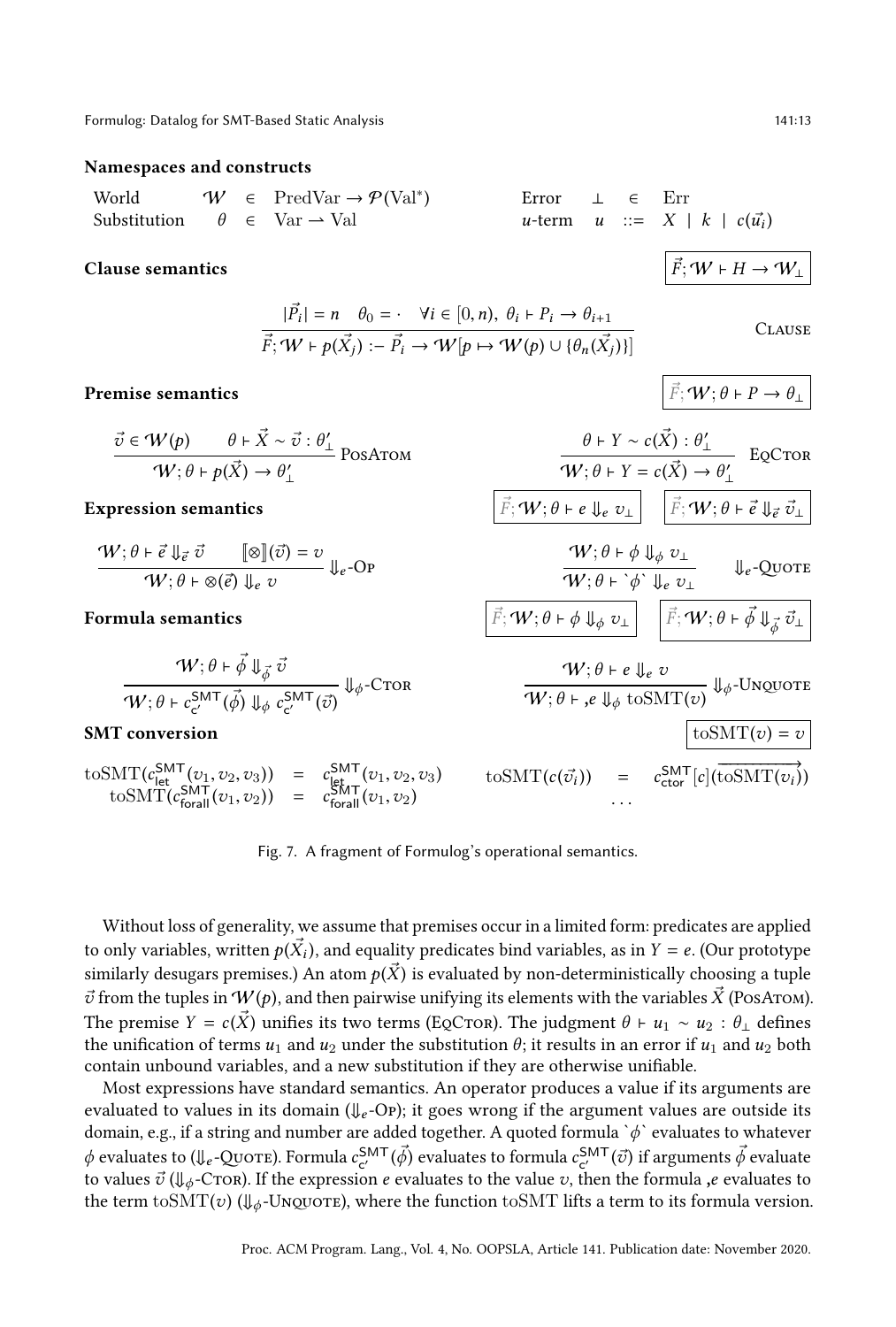# <span id="page-13-0"></span>4 TYPE SYSTEM

Formulog's type system is designed to meet three desiderata. The first desideratum is that concrete evaluation should never go wrong, which might happen if an operator is applied to an operand outside its domain or a variable is unbound at a point when it needs to be evaluated. The second desideratum is that SMT solving should never go wrong, which might happen if a term that does not represent a well-sorted formula under the SMT-LIB standard reaches the external SMT solver (e.g., a formula representing the addition of a 16-bit vector and 32-bit vector). The third desideratum is that the type system should make it easy to construct expressive logical formulas, including formulas that involve terms drawn from user-defined types.

There is some tension between the first and third of these desiderata. The first one requires that we differentiate between, for example, a concrete bit-vector value and a symbolic bit-vector value (e.g., a bit-vector-valued formula) since an operator that is expecting a concrete bit vector might get stuck if its argument is a symbolic bit vector. For instance, we want to rule out this program:

<span id="page-13-2"></span>Example 1 (A bad program we would want to reject).

```
type foo = | bar(bv[32])|fun f(x: foo) : bv[32] = match x with bar(y) => y + y endnot\_ok : - X = #x[bv[32]],
           f(bar(X)) = 42.
```
This program gets stuck evaluating  $f(bar(X))$ , since y is bound to a symbolic value in f but the ML fragment's addition operator needs concrete arguments. On the other hand, we are able to construct more expressive formulas if we can occasionally conflate concrete and symbolic expressions:

<span id="page-13-3"></span>Example 2 (A good program we would want to accept).

ok :-  $X = #x[bv[32]]$ ,  $is\_sat('bar(X) \#= bar(5)') = true.$ 

This rule asks whether there exists a symbolic bit vector x such that  $bar(x)$  equals bar(5), where bar is the constructor defined above. This reasonable formula is not well-typed under a type system that uniformly distinguishes between concrete and symbolic values, since the constructor bar expects a concrete bit vector argument but instead receives the symbolic one x.

Formulog resolves the tension between these desiderata through a bimodal type system that acts differently inside and outside formulas (which are demarcated by quotations). In essence, the Formulog type system differentiates between the pre-type  $t$ , the SMT formula type  $t$  smt, and the SMT variable type  $t$  sym outside of formulas, but typically conflates them within formulas.<sup>[5](#page-13-1)</sup> This bimodal approach disallows Example [1](#page-13-2) (since outside a formula, a term of type bv[32] sym cannot be used where a term of type bv[32] is expected), while permitting Example [2](#page-13-3) (since within a formula, a term of type bv[32] sym can be used anywhere a term of type bv[32] is expected).

Intuitively, this bimodal approach is safe because it distinguishes between concrete and symbolic values during concrete evaluation  $-$  where conflating them might lead to going wrong  $-$  and conflates them only during SMT evaluation, where the distinction is not meaningful. We have formalized the Formulog type system and proven it sound with respect to the operational semantics of Formulog. We present only a small subset of it here (Figure [8\)](#page-14-0).[6](#page-13-4)

The rule defining a well-typed Horn clause (H-Clause) depends on two notable judgments. The premise typing judgment  $\Gamma \vdash P \triangleright \Gamma'$  takes a variable typing context  $\Gamma$  and a premise P and

<span id="page-13-1"></span> $<sup>5</sup>$ It does not conflate them in binding positions where formula variables are required, such as in quantifiers.</sup>

<span id="page-13-4"></span><sup>&</sup>lt;sup>6</sup>See the extended version of this paper [\[Bembenek et al. 2020\]](#page-27-11) for the full formalism and proofs.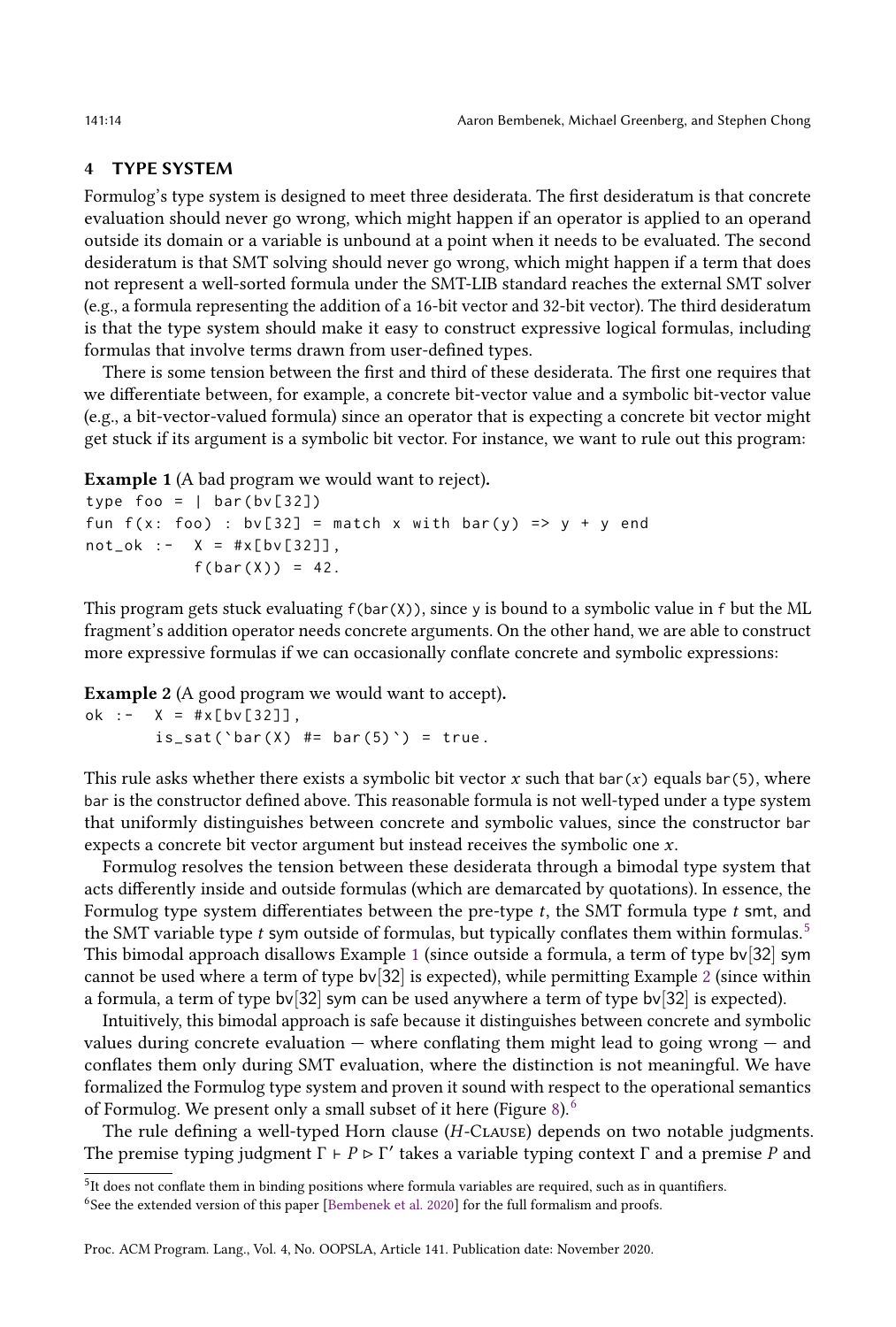#### <span id="page-14-0"></span>Contexts

Data type declarations 
$$
\Delta ::= \cdot | \Delta, D : \forall \vec{\alpha_i} \cdot \{ \vec{c_j} : \vec{\tau_k} \}
$$
  
Program declarations  $\Phi ::= \cdot | \Phi, f : \forall \vec{\alpha}, \vec{\tau} \to \tau | \Phi, p \subseteq \vec{\tau}$   
Variable contexts  $\Gamma ::= \cdot | \Gamma, x : \tau | \Gamma, \alpha$ 

# **Clause typing**  $\Delta$ ;  $\Phi$  ⊢ H

 $\cdot \vdash P_0 \triangleright \Gamma_1$  ...  $\Gamma_j \vdash P_j \triangleright \Gamma_{j+1}$  ...  $\Gamma_n \vdash P_n \triangleright \Gamma'$  $p \subseteq \vec{\tau}_i \in \Phi$   $\Gamma' \vdash \vec{X}_i, \vec{\tau}_i \rhd \Gamma'$  $ightharpoonup p(\vec{X}_i) := \vec{P}_j$ H-Clause

Variable binding and typing  
\n
$$
\begin{array}{ccc}\nX \notin \text{dom}(\Gamma) & X\tau-\text{BIND} \\
\hline\n\Gamma + X, \tau > \Gamma, X:\tau\n\end{array}\n\qquad\n\begin{array}{ccc}\n\Gamma + x, \tau > \Gamma \\
\hline\n\Gamma + X, \tau > \Gamma\n\end{array}\n\qquad\n\begin{array}{ccc}\nX\tau-\text{GHEV} & & \tau-\text{GHEV} \\
\hline\n\Gamma + X, \tau > \Gamma\n\end{array}
$$

# **Premise typing**  $\Delta$ ;  $\Phi$ ;  $\Gamma$  +  $P$   $\triangleright$   $\Gamma$

| $p \subseteq \vec{\tau}_i \in \Phi$ $\Gamma \vdash \vec{X}_i, \vec{\tau}_i \rhd \Gamma'$ | $P-PosA$ TOM |  | $\Gamma \vdash e : \tau$ $\Gamma \vdash Y, \tau \rhd \Gamma'$ | $P$ -Eo-FB |
|------------------------------------------------------------------------------------------|--------------|--|---------------------------------------------------------------|------------|
| $\Gamma \vdash p(\vec{X}_i) \triangleright \Gamma'$                                      |              |  | $\Gamma \vdash Y = e \triangleright \Gamma'$                  |            |

**Function and expression well formedness**  $\Delta; \Phi \vdash F \mid \Delta; \Phi; \Gamma \vdash e : \tau$ 

$$
\frac{\text{typeof}(\otimes) = \vec{\tau}_i \to \tau \qquad \Gamma \vdash e_i : \tau_i}{\Gamma \vdash \otimes (\vec{e_i}) : \tau} e\text{-Op}
$$
\n
$$
\frac{\Gamma \vdash \phi : \tau}{\Gamma \vdash \dot{\phi} : \tau} \qquad e\text{-Quore}
$$

SMT constructors and formula well formedness  $\big| \mathbin{\vartriangle}; \Phi; \Gamma \vdash c^{\textsf{SMT}}_{\dots}$  $\Delta$ ; Φ; Γ +  $\phi$  : τ

$$
\frac{\Gamma \vdash c_{\mathsf{c}}^{\mathsf{SMT}} : \vec{\tau_i} \to \tau \qquad \Gamma \vdash \phi_i : \tau_i}{\Gamma \vdash c_{\mathsf{c}}^{\mathsf{SMT}}(\vec{\phi_i}) : \tau} \qquad \qquad \frac{\Gamma \vdash e : \tau}{\Gamma \vdash e : \text{to} \mathsf{SMT}(\tau)} \qquad \qquad \frac{\Gamma \vdash \phi : t \text{ sym}}{\Gamma \vdash \phi : t \text{ smt}} \qquad \qquad \frac{\Gamma \vdash \phi : t \text{ sym}}{\varphi \text{-PROMOTE}}
$$

**SMT representations**  $\left|\text{erase}(\tau) = t\right| \quad \text{to} \text{SMT}(\tau) = \tau$  $\text{erase}(B) = B$  $\text{erase}(D \vec{\tau_i}) = D \overrightarrow{\text{erase}(\tau_i)}$  $\text{erase}(t \text{ smt}) = \text{erase}(t)$  $\text{erase}(t \text{ sym}) = \text{erase}(t)$  $to \text{SMT}(t)$  = erase(t) smt  $to \text{SMT}(t \text{ smt}) = \text{erase}(t) \text{ smt}$  $to \text{SMT}(t \text{ sym})$  =  $\text{erase}(t) \text{ sym}$ 

Fig. 8. A fragment of Formulog's type system.

produces a new variable typing context  $\Gamma'$ . The variable binding and typing judgment  $\Gamma \vdash x, \tau \rhd \Gamma'$ holds if either X is not in Γ, in which case Γ' extends Γ with X mapped to  $\tau$  (Xτ-BIND), or X is mapped to  $\tau$  by Γ, in which case  $\Gamma = \Gamma'$  (X $\tau$ -CHECK). As can be seen from rule H-CLAUSE, the type checking of Horn clauses is flow-sensitive and proceeds left-to-right across the clause, with the "output" context of checking premise  $P_i$  used as the "input" context for checking premise  $P_{i+1}$ .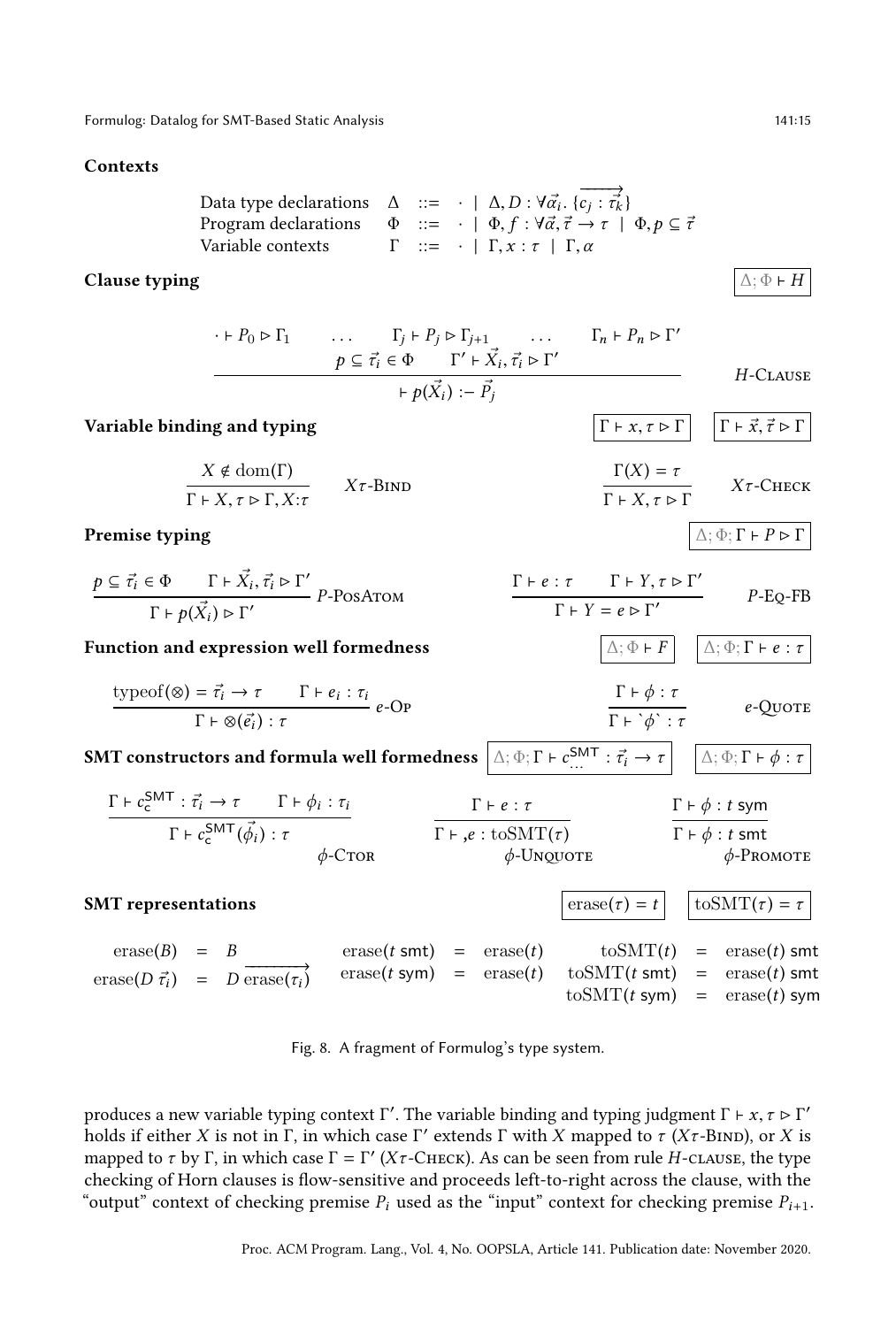This left-to-right type checking mirrors the left-to-right evaluation strategy Formulog uses; this is important for ensuring that variables are bound at the correct points.[7](#page-15-0) The second line of premises in rule H-clause ensures that every variable in the head of the rule is bound at the type specified by the head relation's signature.

A positive atom is well typed if each of its variable arguments has the type given to that argument by the relation's signature (P-PosArom). A premise of the form  $Y = e$  is typed according to a few different rules depending on which side of the equation is ground with respect to the input context Γ. The key is that our type system only types premises of the form  $Y = e$  when unification is guaranteed to not go wrong at runtime.

The typing rules for most expressions are standard. An operation is well-typed if its arguments match its type signature ( $\phi$ -C $\text{TOR}$ ). A quoted formula ` $\phi$ ` types at whatever  $\phi$  types at (e-Quote). The formula constructor  $c_{\rm c}^{\rm SMT}$  is well typed if the types of its arguments match its type signature  $(\phi$ -C $\tau$ on); in the case of a constructor for an algebraic data type that has been lifted to a formula constructor, that signature will require the constructed term and all of its arguments to have types of the form t smt. If an expression types at  $\tau$ , then the formula ,e types at toSMT( $\tau$ ) ( $\phi$ -Unquore). The helper function toSMT lifts a type to a formula type; for example, it lifts bool to bool smt. The typing rules for formulas also include a rule promoting from  $t$  sym to  $t$  smt, reflecting the fact that, within a formula, a t-valued formula variable can be used anywhere a t-valued formula can be.<sup>[8](#page-15-1)</sup>

Type soundness with respect to the semantics of Formulog comes from safety and preservation:

<span id="page-15-2"></span>THEOREM 4.1 (SAFETY). If  $\Delta; \Phi \vdash \vec{F_i} \ \vec{H_j}$  and  $\Delta; \Phi \models W$  then for all  $H \in \vec{H_j}$ ,  $\neg(\vec{F_i}; W \vdash H \rightarrow \bot)$ .

THEOREM 4.2 (PRESERVATION). If  $\Delta; \Phi \vdash \vec{F_i} \; \vec{H_j}$  and  $\Delta; \Phi \models W$  and  $\vec{F_i}; W \vdash H \to W'$  for some  $H \in \vec{H}_j$  then  $\Delta; \Phi \models \mathcal{W}'$ .

Safety (Theorem [4.1\)](#page-15-2) guarantees that a Horn clause from a well-typed program, evaluated on a well-typed world (i.e., one where all the tuples have the right types), cannot step to error. Thus, safety means that an operator is never applied to an operand outside its domain, and a variable is never unbound when it needs to be bound. Preservation (Theorem [4.1\)](#page-15-2) guarantees that if a Horn clause, from a well-typed program, is evaluated on a well-typed world and results in a new world, then that new world is also well-typed. Taken together, these theorems imply that a well-typed Formulog program does not go wrong during concrete evaluation.

The type system is sound with respect to the semantics of SMT-LIB because the types of the formula constructors provided by Formulog are consistent with the types given by the SMT-LIB standard. The Formulog type system guarantees that, at runtime, terms (including formulas) are well-typed, and the type system prevents terms that are not representable in SMT (such as those of type model) from flowing into SMT formulas. We distinguish between SMT-compatible types and non-SMT types formally by indexing the type well formedness judgment with a mode, which is either smt (for those types that can be sent to the solver) or exp (for those types that cannot). It is fair to think of these modes as kinds with a subkinding relationship: types of kind smt can safely be treated as general types of kind exp, but not the other way round.

Assumptions. An actual implementation of Formulog, such as our prototype, has to contend with a few sources of going wrong that are not captured in our formal model. First, our model assumes that patterns in match clauses are exhaustive; this is just for simplicity, and could be statically

<span id="page-15-0"></span> $^7\!\mathrm{The}$  fact that the operational semantics and type system assume a certain order of evaluation does not prohibit a Formulog runtime from reordering premises within rules (for example, when applying database-style query planning optimizations); it just needs to check that the new order is also well typed. This type of rewriting does not affect the result of running the rule provided that all subexpressions terminate (an assumption we make).

<span id="page-15-1"></span> ${}^{8}$ The opposite is not true, since some formula constructors (i.e., quantifiers and let expressions) bind formula variables.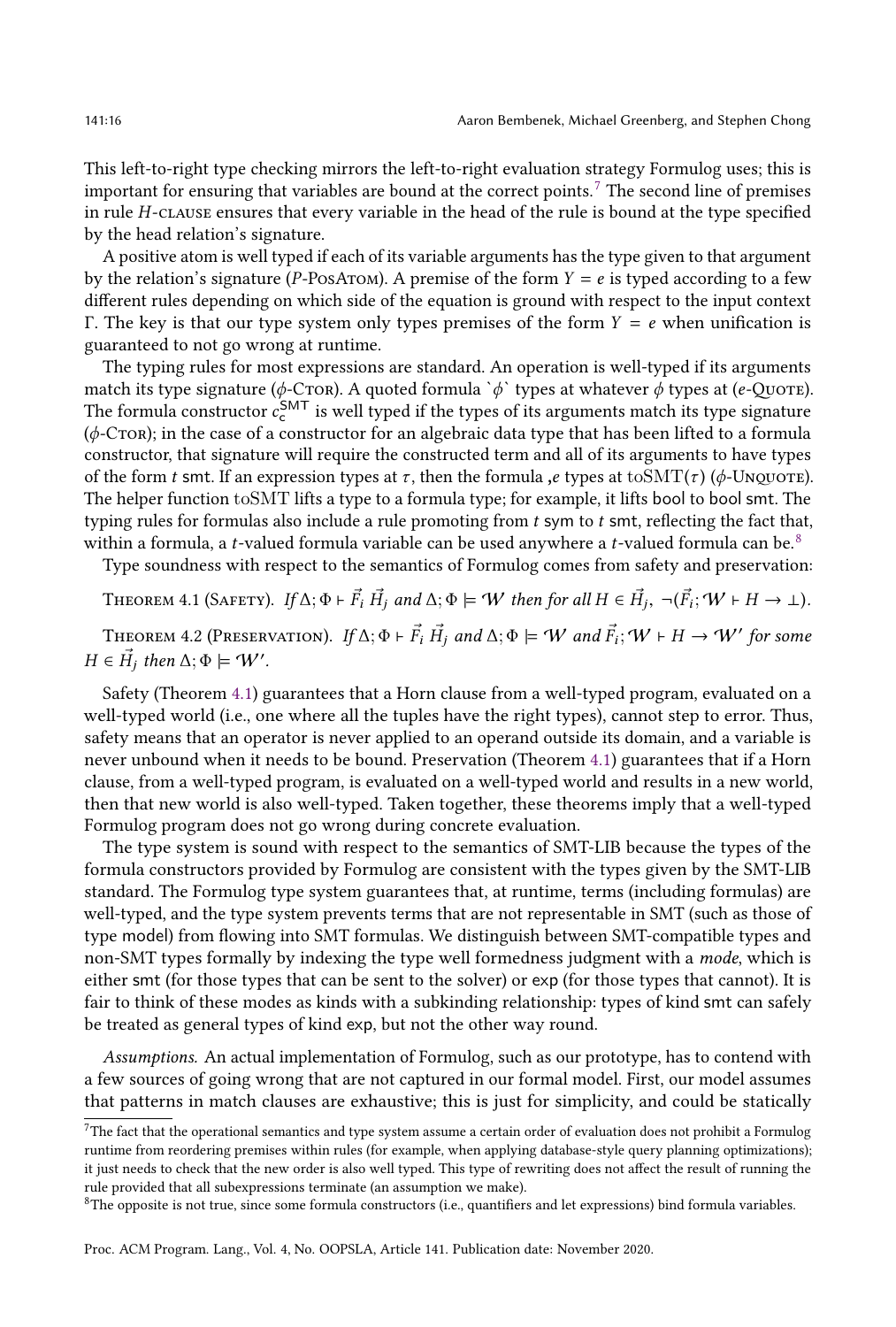checked using standard algorithms. Second, our model assumes that operators are total with respect to terms with the correct type. There are three places where this assumption might break: 1) division or remainder by zero; 2) the operators is\_sat or is\_valid may induce an "unknownž response from the external SMT solver; and 3) the SMT solver may reject patterns used in trigger-based quantifier instantiation that it considers to be ill formed (for example, if the pattern contains a binding operation). The first case is standard for many languages; the second can be avoided if the programmer uses the option-returning SMT operator is\_sat\_opt. The last case would be hard to check statically; however, an implementation could dynamically check patterns before making a call to the SMT solver, dropping invalid patterns and issuing a warning to the user. Our prototype uses "hard exceptions" by default, aborting the program. We also support a "soft exception" mode, which treats all these cases analogously to unification failures, halting execution on the current path but allowing execution on other paths to continue.

# <span id="page-16-0"></span>5 IMPLEMENTATION AND CASE STUDIES

In this section we briefly describe our prototype implementation of Formulog, and then discuss three analyses we have built as case studies: refinement type checking, bottom-up points-to analysis, and bounded symbolic evaluation.

# 5.1 Prototype

Our prototype runtime (∼17.5K LOC Java) works in five stages: parsing, type checking, rewriting (for query specialization), validation, and evaluation. Stratification and the range restriction are checked during the validation phase. Our parallel implementation of semi-naive evaluation [\[Bancilhon 1986\]](#page-27-12) uses a work-stealing thread pool; worker threads dispatch SMT queries to external solvers (Z3 by default  $\lceil$  de Moura and Bjørner 2008]). Our prototype is feature complete, but not very optimized.<sup>[9](#page-16-1)</sup>

Unless otherwise noted, we ran experiments on an Ubuntu Server 16.04 LTS machine with a 3.1 GHz Intel Xeon Platinum 8175 processor (24 physical CPUs, each hyperthreaded) and 192 GiB of memory. We configured our Formulog runtime to use up to 40 threads and up to 40 Z3 instances (v4.8.7); all comparison systems were set to use the same version of Z3 (with one exception, noted later). For each result, we report the median of three trials.<sup>[10](#page-16-2)</sup> Times are given as minutes:seconds.

# <span id="page-16-4"></span>5.2 Refinement Type Checking

We have implemented a type checker in Formulog for Dminor, a first-order functional programming language for data processing that combines refinement types with dynamic type tests [\[Bierman](#page-27-2) [et al. 2012\]](#page-27-2). This type system can, e.g., prove that

x in Int ? x : 
$$
(x ? 1 : 0)
$$

type checks as Int in a context in which x has the union type (Int|Bool). Proving this entails encoding types and expressions as logical formulas and invoking an SMT solver over these formulas. We built a type checker for Dminor by almost directly translating the formal inference rules used to describe the bidirectional Dminor type system. In fact, we programmed so closely to the formalism that debugging an infinite loop in our implementation helped us, along with the Dminor authors, uncover a subtle typo in the formal presentation! Our Dminor type checker is 1.2K lines of Formulog. The implementation of Bierman et al. is 3.2K lines of  $\texttt{F}^{\sharp}$  and 400 lines of SMT-LIB; we estimate that the functionality we implemented accounts for over two thousand of these lines. $11$ 

<span id="page-16-1"></span> $9$ Our prototype is available at [https://github.com/HarvardPL/formulog.](https://github.com/HarvardPL/formulog)

<span id="page-16-3"></span><span id="page-16-2"></span> $10$ For each case study, we use a tool to translate the input programs into Formulog facts. We do not include these times, which are typically quite short. Extracting libraries can take a few minutes, but this needs to be done only once per library. <sup>11</sup>The reference implementation is closed source; the authors have kindly provided us with line counts for each file.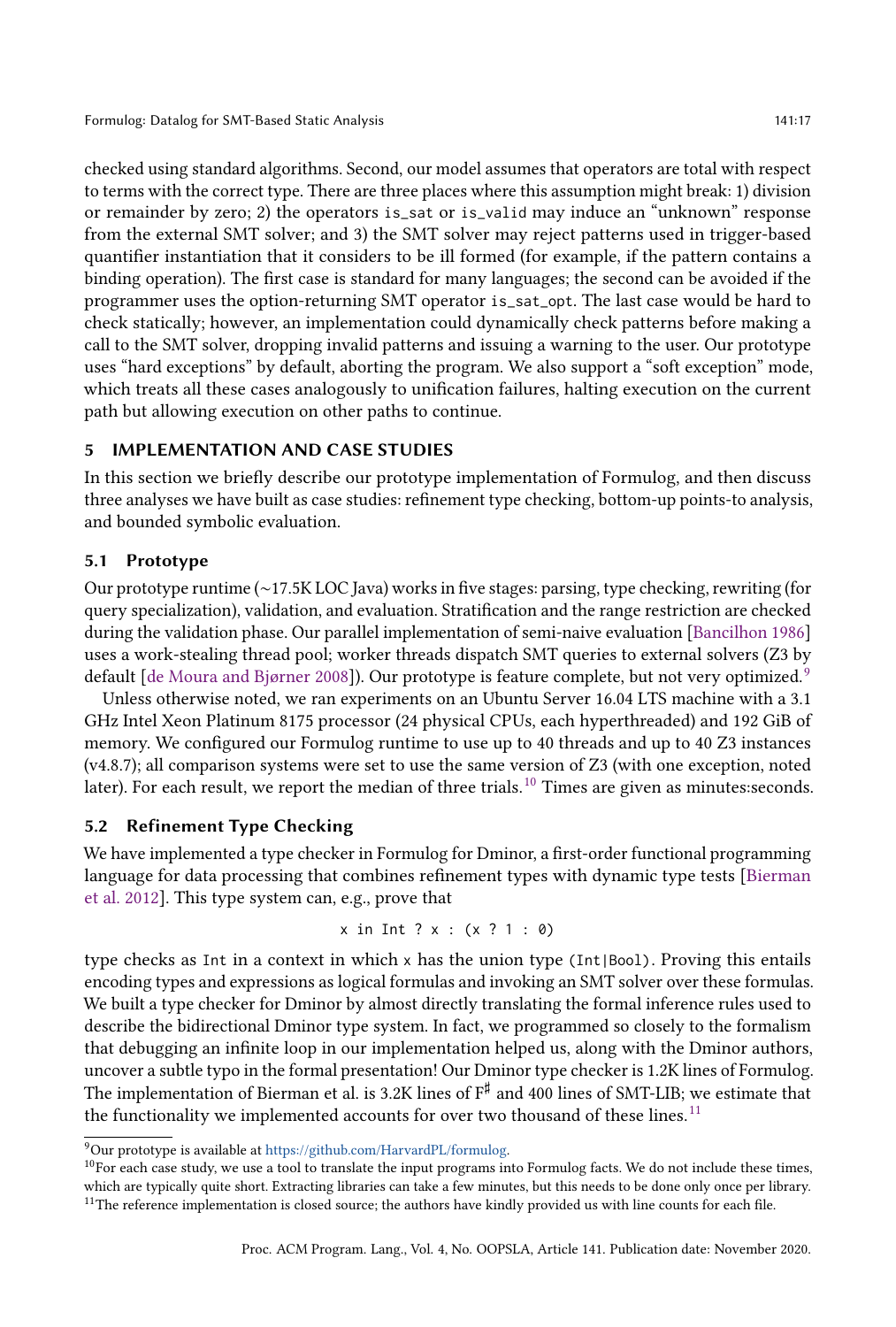```
fun accum_nil_axiom : bool smt =
 let (f, i) = (#func[closure], #init[enc_val]) in
 'forall f, i : accum(f, v_zero, i). accum(f, v_zero, i) #= i'
```
Fig. 9. This axiom encodes the denotation of a Dminor accumulate expression over an empty multiset. The term in the formula between : and . is a quantifier pattern [\[Detlefs et al. 2005\]](#page-28-8).

```
fun encode_type (t: typ, v: enc_val smt) : bool smt * bool smt =
  match t with
  | t_any => ( ` true `, `true `)
  | t_{\text{block}} = \rangle ('#is_ev_bool(v)', 'true')
  | t_{coll}(s) =>
    let x = #{(s, v)}[enc_val] in
    let (phi, ax) = encode_type(s, `x`) in
    ('good_c(v) /\\ for all x : mem(x, v). mem(x, v) ==> phi', ax)
```
Fig. 10. This function (fragment) constructs a formula capturing the logical denotation of a Dminor type.

The encoding of Dminor types and expressions is complex, requiring uninterpreted sorts, uninterpreted functions, universally quantified axioms, and arrays (among other features). The fact that we were able to code this relatively concisely speaks to the expressiveness of Formulog's formula language. For example, Figure [9](#page-17-0) shows an axiom describing the denotation of the base case of a Dminor accumulate expression, which is essentially a fold over a multiset. Here, the type closure is an uninterpreted sort, enc\_val is an algebraic data type that represents an encoded Dminor value, and accum and v\_zero are uninterpreted functions, where the latter represents an empty multiset.

We defined a set of mutually-recursive functions that encode expressions, environments, and types. For example, the type encoding function (fragment, Figure [10\)](#page-17-1) takes a type  $\tau$  and an (encoded) Dminor value v, and returns two propositions. The first is true when v has type  $\tau$ . The second is a conjunction of axioms: new axioms are created to describe the denotation of the bodies of accumulate expressions as they are encountered when encoding expressions. The first case in the figure encodes the fact that any value has type Any. The second one says that a value has type Bool if it is constructed using the constructor ev\_bool; the constructor #is\_ev\_bool is an automatically-generated constructor tester. The third case handles multiset types. It creates a fresh encoded value x, uses x to recursively create a proposition representing the encoding of the type s of items in the multiset, and then returns a proposition requiring the value to be a "goodž collection (defined using the uninterpreted function good\_c) and every item in the multiset to have type s (where mem is another uninterpreted function).

Although we use ML-style functions to define the logical denotation of expressions, environments, and types, we use logic programming rules to define the bidirectional type checker, which allows us to write rules that are very similar to the inference rules given in the paper. Figure [11](#page-18-0) gives the one rule defining the subtype relation: T is a subtype of T1 in environment Env if T1 is well formed and the denotation of T, given our axioms and the denotation of Env, implies the denotation of T1. This rule is an almost exact translation of the inference rule given in the paper.

Finally, the type checker needs to ensure that any expressions that occur in refinements are pure (i.e., terminate and are deterministic). We have written a termination checker based on the size-change principle [\[Lee et al.](#page-29-12) [2001\]](#page-29-12). Our implementation is another good example of the synergy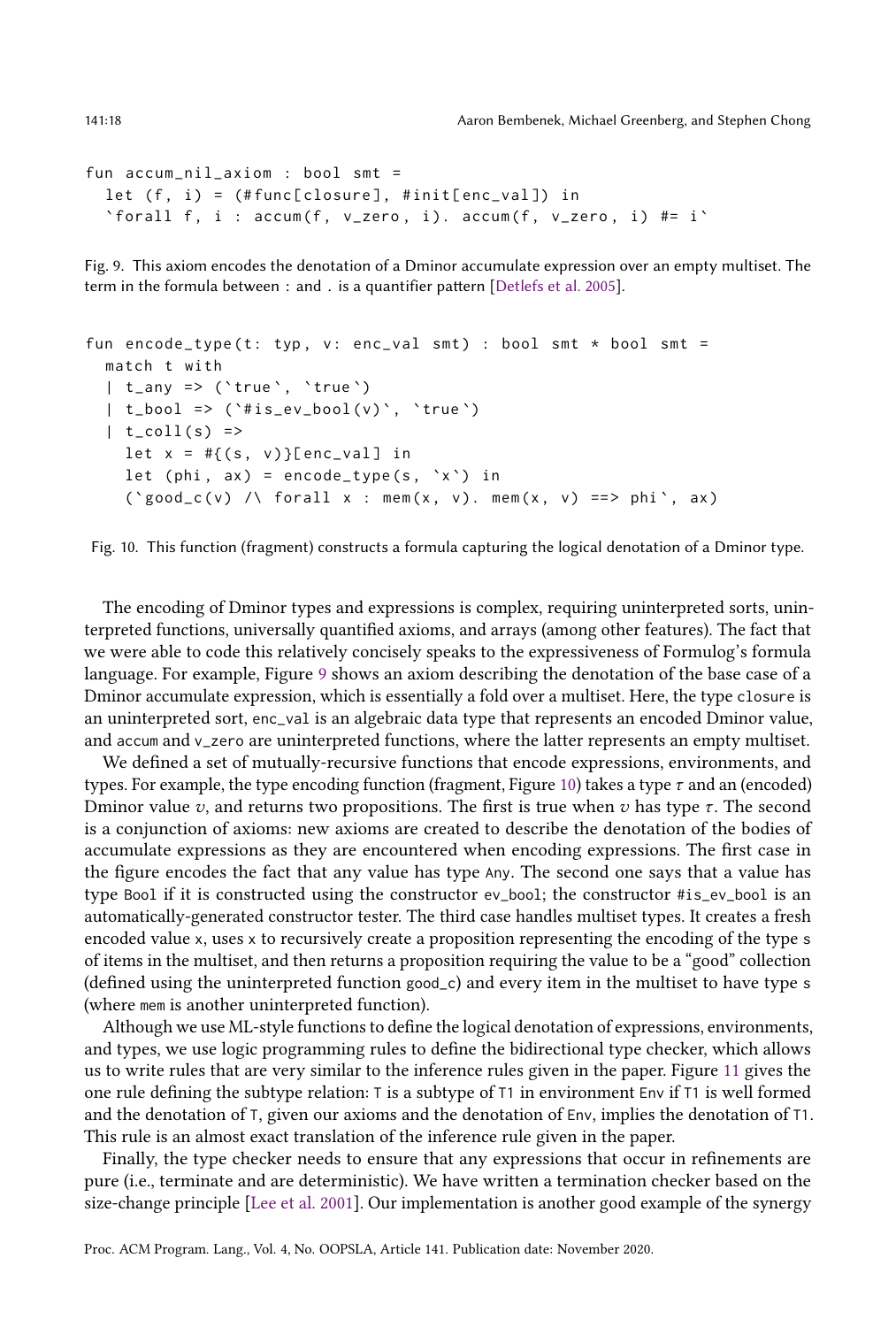```
subtype (Env, T, T1) :-
  type_wf(Env, T1),
  encode_env(Env) = Phi_env,
  X = \{ (Env, T, T1) \}[enc_val]',
  encode_type(T, X) = (Phi_t, Axioms1),encode_type (T1, X) = (Phi_t1, Axioms2),Premises = [Phi_t, Phi_env, Axioms2, Axioms1, axiomatization],
  is\_sat\_opt('~"Phi\_t1' :: Premises, z3\_timeout) = some(false).
```
Fig. 11. This rule defines Dminor's semantic subtyping relation. It uses the operator is\_sat\_opt instead of is\_valid because its SMT queries can sometimes result in "unknown."

between ML-style functions and Datalog rules, as we use the former to define the composition of two size-change graphs and use the latter to find the fixed point of composing size-change graphs.

We tested our type checker on six of the sample programs included in the Dminor documentation (the other three examples make use of a feature  $-$  the ability to generate an instance of a type  $$ that we did not implement, although it should be possible to do so; to the best of our knowledge, these are the only publicly available Dminor programs). We combined these examples into a single aggregate program of ∼150 LOC. The reference implementation type checked this program in 1.5 seconds using an optimization that tries syntactic subtyping before semantic subtyping; with this optimization disabled, it took 3.6 seconds.[12](#page-18-1) Our implementation completed in 4.7 seconds; it did not use this optimization (which is not detailed in the paper), but did use a newer version of Z3. Thanks to parallelization, our implementation automatically scaled to larger programs: On a synthetic program consisting of ten copies of the original aggregate program, it completed in 19.8 seconds (2.0 seconds per program copy); on a synthetic program consisting of 100 copies, it completed in 153.6 seconds (1.5 seconds per program copy). In contrast, the reference implementation did not scale: even with the syntactic-subtyping optimization enabled, it took 68 seconds on the ten-copy program and over 100 minutes on the 100-copy program.

## <span id="page-18-2"></span>5.3 Bottom-up Points-to Analysis

We have implemented the bottom-up context-sensitive points-to analysis for Java proposed by [Feng et al.](#page-28-4) [\[2015\]](#page-28-4). A points-to analysis computes a static approximation of the objects that stack variables and heap locations can point to at runtime. A bottom-up points-to analysis does this through constructing method summaries that describe the effect of a method on the heap; it is bottom-up in the sense that summaries are propagated up the call graph, from callees to callers.

In Feng et al.'s algorithm, a method summary is an abstract heap that maps abstract locations to heap objects, where an abstract location might be a stack variable, an explicitly allocated heap object, or an argument-derived heap location. Edges in the abstract heap are labeled with logical formulas that describe the conditions under which the edges hold; when a method summary is instantiated at a call site, a constraint solver can be used to filter out edges with unsatisfiable labels.

Feng et al.'s tool based on this algorithm, Scuba, is ∼15K lines of Java, builds on the Chord analysis framework [\[Naik 2011\]](#page-29-13), and uses Z3 to discharge constraints. As for many realistic static analysis tools, there is a gap between what is implemented in Scuba and the formal specification of the analysis. This is partly because Scuba is written in Java: Object-oriented programming does not naturally capture inference rules, the form of the specification. In contrast, our Formulog

<span id="page-18-1"></span><sup>&</sup>lt;sup>12</sup>Here we used a machine with Microsoft Windows Server 2019 and the same hardware specs as our Ubuntu machine.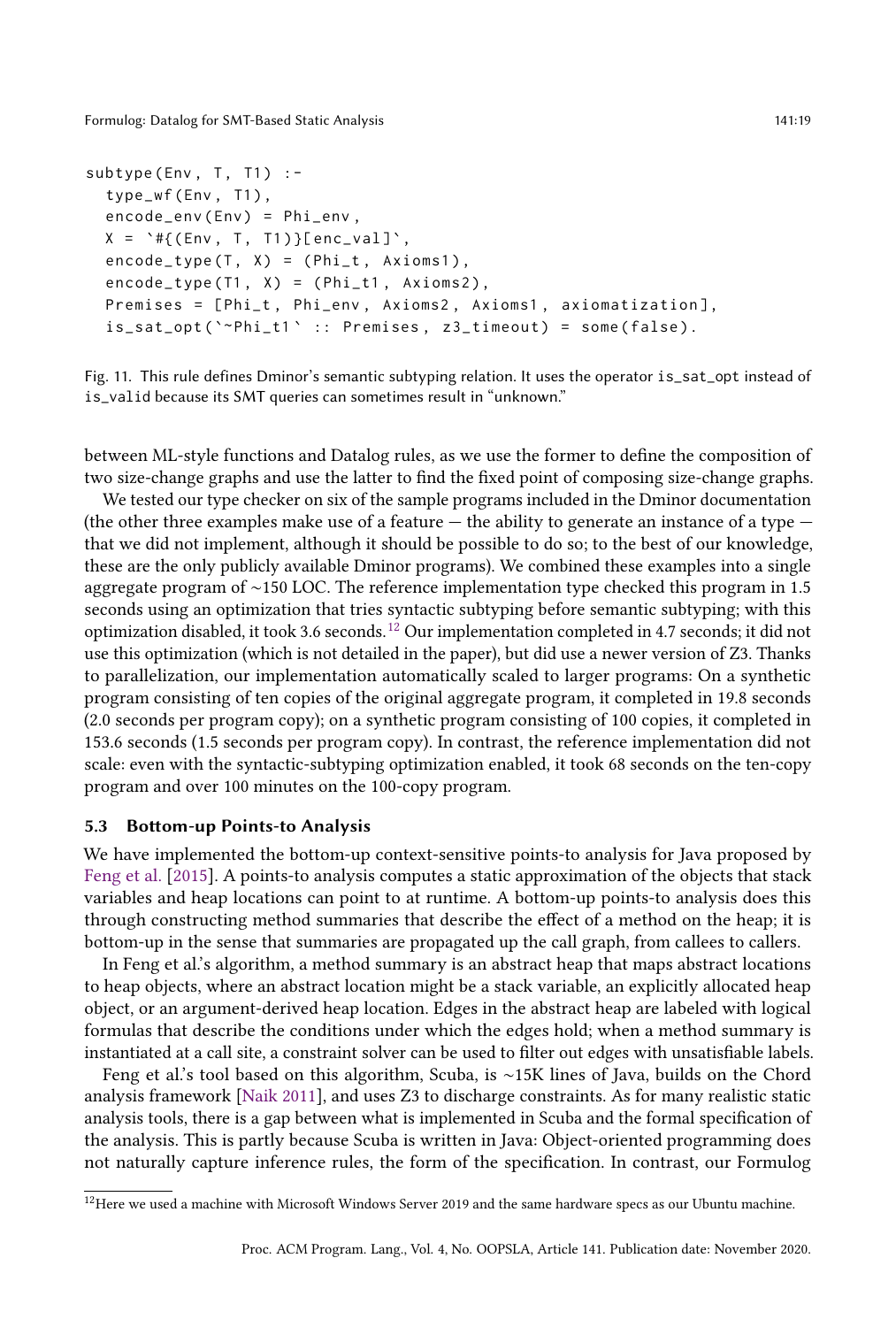141:20 Aaron Bembenek, Michael Greenberg, and Stephen Chong

```
instantiate_ptsto (C, 01, Phi1, 02, widen (C, Phi_all)) :-
 instantiate_loc(C, heap(01), heap(02), Phi2),
 instantiate_constraint (C, Phi1, Phi3),
 Phi_1 = conjoin (Phi2, Phi3).
```
Fig. 12. This rule describes how a points-to edge to object O1 labeled with constraint Phi1 is instantiated at a call site C: if at C a heap location heap(O1) can be instantiated to a heap location heap(O2) under constraint Phi2, and the original constraint on the edge Phi1 can be instantiated to a constraint Phi3, then the pointsto edge to O1 labeled with Phi1 instantiates to a points-to edge to O2 labeled with widen(C, Phi\_all), where Phi\_all is the conjunction of Phi2 and Phi3 and widen is a function that widens constraints in mutually-recursive functions (one of the heuristics we borrowed from Scuba).

<span id="page-19-2"></span>Table 1. In the median, our implementation of a bottom-up points-to analysis for Java was 6.7× slower than Scuba, the reference implementation (times in mm:ss); however, the two tools use different heuristics and thus compute very different things, as indicated by the discrepancy in the number of points-to edges computed in the summary for main (which also captures the effect on the heap of methods invoked transitively from it).

|           |      | Scuba        | Formulog |              |  |
|-----------|------|--------------|----------|--------------|--|
| Benchmark | Time | # main edges | Time     | # main edges |  |
| antlr     | 1:11 | 3,313        | 12:16    | 112,415      |  |
| avrora    | 1:05 | 714          | 7:40     | 127,535      |  |
| hedc      | 0:57 | 867          | 5:04     | 2,962        |  |
| hsqldb    | 0:51 | 780          | 4:53     | 7,039        |  |
| luindex   | 1:40 | 3,395        | T/O      |              |  |
| polyglot  | 0:55 | 117          | 4:52     | 4,245        |  |
| sunflow   | 3:48 | 7,456        | T/O      |              |  |
| toba-s    | 0:58 | 521          | 4:57     | 12,284       |  |
| weblech   | 1:10 | 1,262        | 17:58    | 6,785        |  |
| xalan     | 0:54 | 183          | 5:40     | 55.722       |  |

implementation, which is ∼1.5K LOC, closely mirrors the inference rules. For example, we can directly state how a points-to edge is instantiated at a call site (Figure [12\)](#page-19-0), one step of summary instantiation, a complex process defined through half a dozen mutually recursive relations that need to be computed as a fixed point. The Java code for encoding this logic is more complex and further from the formal specification. Programming close to the specification also helps check the specifications' correctness: while implementing in Formulog one of the judgments specified by Feng et al., we discovered an inconsistency between the judgment's definition and its type signature.

Scuba employs a range of sophisticated heuristics that are essential to making the algorithm perform in practice, as they tune precision to achieve scalability. Some go far beyond the algorithm described in the paper and are interesting in their own right. Our implementation uses some heuristics based on the ones in Scuba. The fact that we were able to implement useful heuristics  $-\alpha$ necessity for a realistic static analysis tool  $-$  argues for the practicality of Formulog. Moreover, we were able to do so such that our code still closely reflects the core algorithm specified in the paper.

We ran both tools on the benchmarks used in the evaluation by Feng et al., which represent a selection from the pjbench suite plus the benchmark polyglot.<sup>[13](#page-19-1)</sup> These experiments include library code and use a context-sensitivity of two call sites; reflection is ignored, as are many native methods.

Proc. ACM Program. Lang., Vol. 4, No. OOPSLA, Article 141. Publication date: November 2020.

<span id="page-19-1"></span><sup>13</sup>The pjbench suite is available at [https://bitbucket.org/psl-lab/pjbench/src/master/.](https://bitbucket.org/psl-lab/pjbench/src/master/)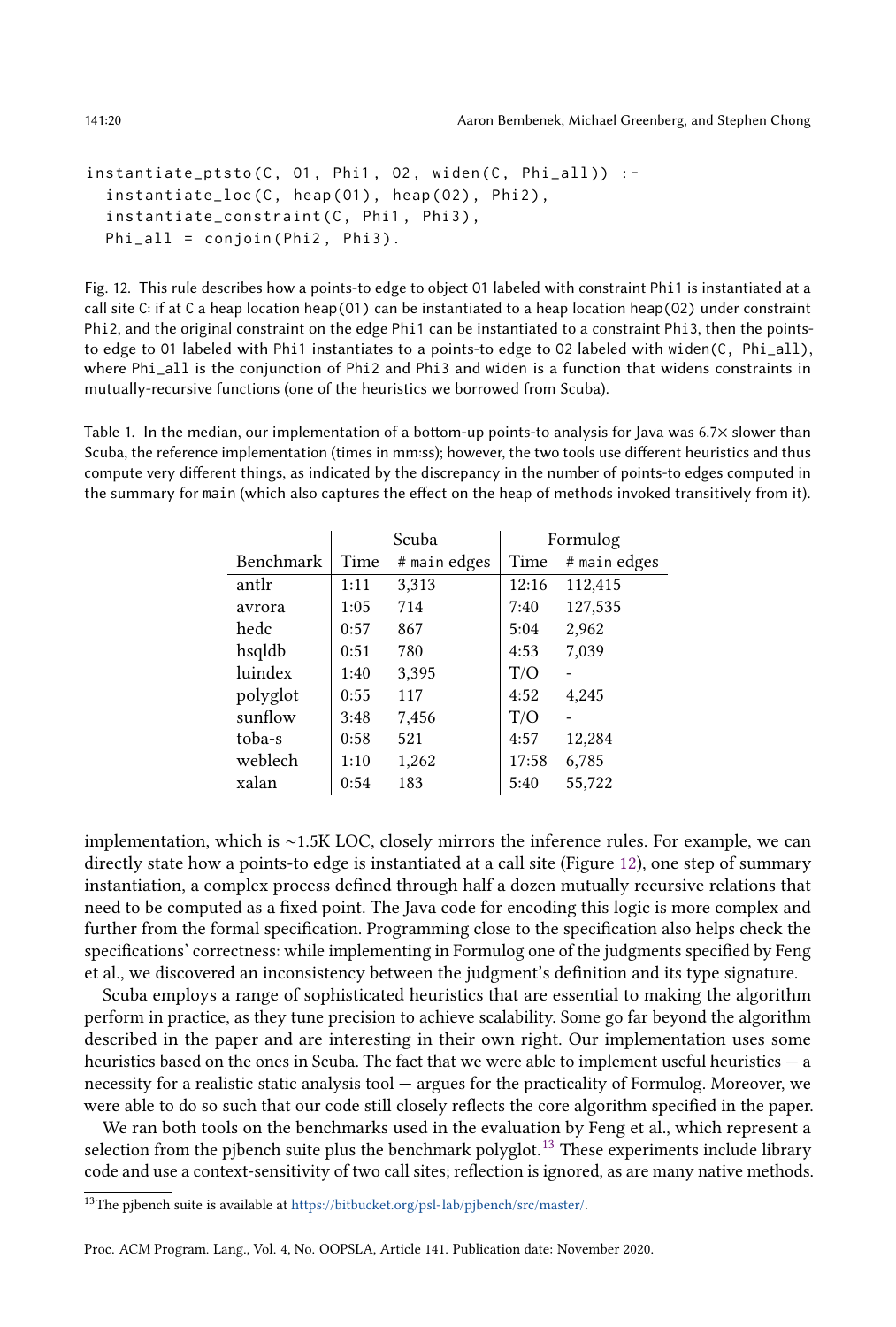Given an hour timeout, our implementation completed on eight of the ten benchmarks, with times ranging from five to 18 minutes (Table [1\)](#page-19-2). In the median, we were 6.7× slower than Scuba. However, a performance comparison between the tools should be taken with a grain of salt: Since they use different heuristics, they compute very different things.

In sum, we were able to implement the algorithm in a way that is still very close to its specification and achieve decent performance on many realistic benchmarks while implementing only a small selection of heuristics. Other heuristics might have helped our version complete on the two benchmarks it timed out on. Making the algorithm practical is a significant engineering challenge: Even with its sophisticated heuristics, Scuba does not complete on all benchmarks in pjbench.<sup>[14](#page-20-1)</sup>

Moreover, our implementation could be used as a platform for exploring potential optimizations to Scuba. First, because it is automatically parallelized (with a user-chosen number of worker threads), it could be used to evaluate how well the underlying points-to algorithm parallelizes before going through all the trouble of parallelizing Scuba, which uses mutable state in a complex way. Second, thanks to the magic set transformation, we have automatically derived a goal-directed version of the analysis that computes only the summaries necessary for constructing user-requested summaries. The points-to algorithm resulting from this transformation could be used as a road map for implementing a demand-driven version of Scuba, which Feng et al. describe as future work.

#### <span id="page-20-0"></span>5.4 Bounded Symbolic Evaluation

We have written a symbolic evaluator (∼1K LOC) for a fragment of LLVM bitcode [\[Lattner and Adve](#page-29-14) [2004\]](#page-29-14) corresponding to a simple imperative language with integer arrays and symbolic integers (a symbolic integer represents a set of integer values that might occur at runtime). It implements a form of bounded symbolic execution [\[King 1976\]](#page-29-11), exploring all feasible program paths up to a given length, evaluating concretely whenever possible, and aggressively pruning infeasible paths.

Our implementation uses a different logic rule to define each of the possible cases during evaluation, and uses ML functions to manipulate and reason about complex terms representing evaluator state. For example, one rule defines when an assertion fails (Figure [13\)](#page-21-0). This rule says that the path Path ends in a failure with evaluator state St if: (1) there is an assert instruction Instr with argument X, (2) following Path has led the evaluator to that instruction with state St, (3) X could have the (possibly symbolic) integer value  $\vee$  in state St, and (4)  $\vee$  may be zero. The function may\_be\_zero(V, St) returns true if and only if  $V$  may be zero given St. We represent symbolic values as SMT formulas, so when V is symbolic, this function invokes the SMT solver.

We have evaluated our symbolic evaluator on ten benchmarks based on five template programs. The first template (shuffle- $N$ ) non-deterministically shuffles an array of size  $N$  and asserts that the resulting array represents the same set as the input array. The second template (sort-N; Figure [14\)](#page-21-0) splits into two branches, sorts an array using selection sort in both branches, and asserts that the resulting array is sorted in the second branch. The third template completes a partially filled-in 4×4 grid of integers, such that there is a path from 1 to 16 where each integer follows its predecessor and only horizontal and vertical movements are used; the benchmark numbrix-sat runs this program on a satisfiable instance, while the benchmark numbrix-unsat runs it on an unsatisfiable one. The fourth template (prioqueue-N) tests the equivalence of two implementations of a priority queue (one based on a heap, the other on an unsorted array) by pushing the same N symbolic integers on them and verifying that they have the same behavior during a sequence of operations. The fifth template (interp-N) runs an interpreter for a simple bytecode language for  $N$  steps; the input bytecode is represented by an array of symbolic integers that can be interpreted as commands for binary operations, register loads and stores, and conditional jumps.

<span id="page-20-1"></span> $^{14}\rm{For}$  example, we found it timed out on batik, chart, fop, lusearch, and pmd (as did our implementation).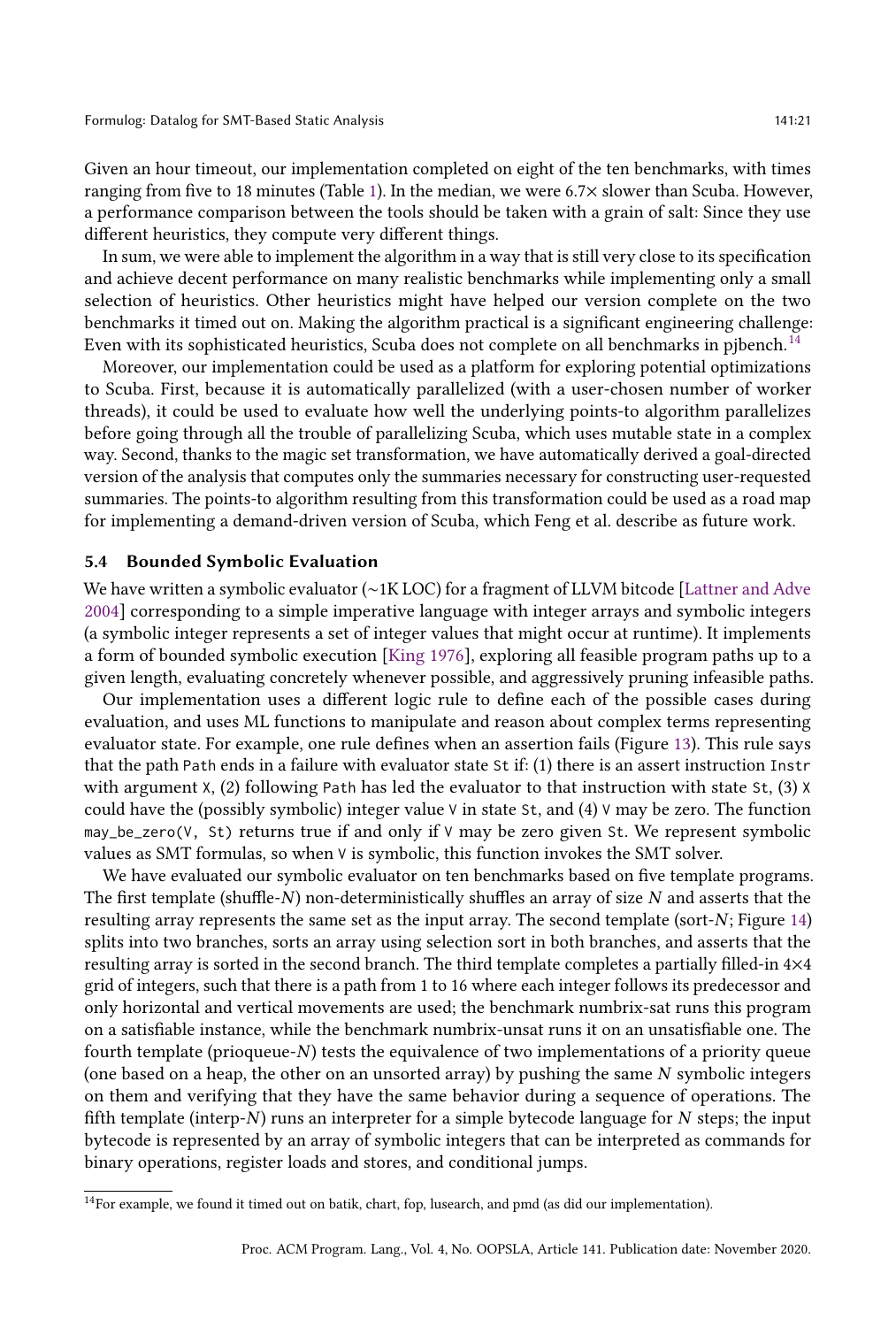```
failed_assert (Path, St) :-
  assert_instruction ( Instr , X),
  stepped (Instr, St, _, Path),
  has_value(X, St, v(int(V)),may_b = zero (V, St) = true.Fig. 13. This rule states that the symbolic eval-
                                          a := array of N symbolicints;b := symbolic int ;
                                          if (b) { sort a; }
                                          else { sort a; assert a sorted; }
                                          Fig. 14. This pseudocode sketches a C program
                                          that creates an array, branches, sorts it in each
```
uator has reached a failing assertion when the argument of the assert instruction may be zero.

branch, but asserts that the result is sorted only in one branch.

<span id="page-21-1"></span>Table 2. We report absolute times (mm:ss) for KLEE, CBMC, and a Formulog-based symbolic evaluation tool on ten benchmark programs; for the latter, we also report speedups (↑) and slowdowns (↓) relative to KLEE.

| Benchmark     | # paths | <b>KLEE</b> | <b>CBMC</b> | Formulog                          |
|---------------|---------|-------------|-------------|-----------------------------------|
| shuffle-4     | 125     | 0:06        | 0:01        | 0:02 ( $\uparrow$ 3.0 $\times$ )  |
| shuffle-5     | 1,296   | 1:56        | 0:01        | 0:07 ( $\uparrow$ 16.6 $\times$ ) |
| sort-6        | 2,718   | 2:29        | 0:24        | 0:18 ( $\uparrow$ 8.3 $\times$ )  |
| sort-7        | 22,070  | 27:13       | 2:46        | 3:16 ( $\uparrow$ 8.3 $\times$ )  |
| numbrix-sat   | 1       | 0:15        | 0:01        | 1:10 $(1.4.7\times)$              |
| numbrix-unsat | 1       | 0:15        | 0:01        | $0.59 \, (\downarrow 3.9 \times)$ |
| prioqueue-5   | 1,132   | 0:43        | 6:45        | 0:16 ( $\uparrow$ 2.7 $\times$ )  |
| prioqueue-6   | 4,409   | 3:24        | T/O         | 1:10 ( $\uparrow$ 2.9 $\times$ )  |
| interp-5      | 994     | 0:55        | 0:05        | 0:39 ( $\uparrow$ 1.4 $\times$ )  |
| interp-6      | 3,433   | 3:19        | 0:12        | $T/O$ ( $\downarrow \infty$ )     |

We compared our times on these benchmarks against the symbolic execution tool KLEE  $(v2.1)$ [\[Cadar et al.](#page-27-0) [2008\]](#page-27-0) and the bounded model checker CBMC (v5.11) [\[Clarke et al.](#page-27-13) [2004\]](#page-27-13) (Table [2\)](#page-21-1); we used a timeout of 30 minutes. These should not be taken as apples-to-apples comparisons: KLEE operates over all of LLVM bitcode and CBMC operates over C source code, whereas we handle just a fragment of LLVM bitcode; CBMC implements bounded model checking and not symbolic execution, with the result that it generates many fewer (but presumably more complex) SMT queries; and all three tools might translate program constructs into SMT formulas in different ways, leading to different external solver performance. Nonetheless, these comparisons provide some context for our evaluation numbers.

In general, our tool achieved speedups over KLEE, but did not quite match the performance of CBMC. It performed relatively poorly for benchmarks with a single path (numbrix-sat and numbrixunsat), but on most other programs we were able to achieve substantial speedups  $(1.4\times16.6\times)$ over KLEE and perform within striking distance of CBMC. This was at least partly due to the fact that our analysis is automatically parallelized, whereas KLEE and CBMC are single threaded. The interp-N benchmarks caused trouble for our tool: Our trials for interp-5 had an unusually high degree of variance (with two trials taking less than 40 seconds, and one trial taking ∼18 minutes), and our tool timed out on interp-6. We suspect that this might be because, on this benchmark, our tool generates SMT queries involving the theory of arrays, and our particular naive encoding might be leading to slowdowns with the external SMT solver.<sup>[15](#page-21-2)</sup>

<span id="page-21-2"></span><sup>&</sup>lt;sup>15</sup>The shuffle-N benchmarks are the only other ones during which our tool generates SMT queries with array constructs.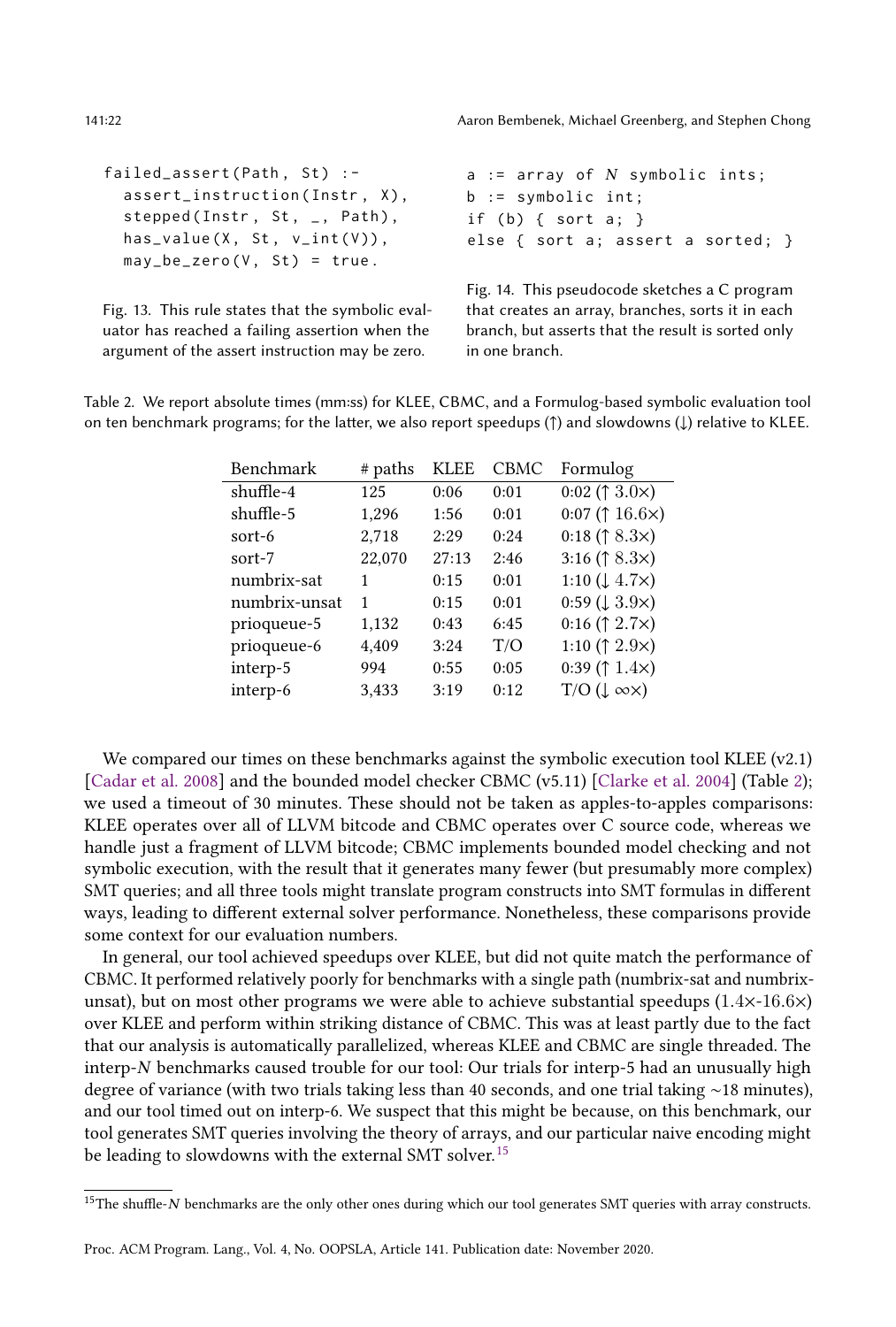<span id="page-22-1"></span>Table 3. Formulog analyses can be concise and close to the formal specifications. This table gives the number of rules, non-nullary functions, and line counts for our case studies; in parentheses, we give the number of rules and functions that correspond to the formal specifications (the rest handle other parts of the analyses, e.g., the termination checker in Dminor, and the context-insensitive points-to analysis used by the bottomup points-to analysis). For comparison, we provide the number of rules and functions used in the formal specifications, as well as the line count of the reference implementations. Our symbolic evaluator is not based on a particular specification; we omit a LOC comparison with the reference implementations, KLEE and CBMC, as they handle much larger input languages and it would be difficult to isolate the parts of their codebases that correspond to the language our analysis supports.

|                                | Formulog impl.                                            |         |      | $\parallel$ Specification $\parallel$ Reference impl. |    |                              |
|--------------------------------|-----------------------------------------------------------|---------|------|-------------------------------------------------------|----|------------------------------|
| Analysis                       | $\#$ rules $\#$ funcs LOC $\ $ $\#$ rules $\#$ funcs $\ $ |         |      |                                                       |    | LOC                          |
| Dminor type checker   $78(50)$ |                                                           | 61 (43) | 1.2K | -34                                                   | 15 | $\sim$ 2K lines F# & SMT-LIB |
| Bottom-up points-to            | $203(47)$ 49 (28)                                         |         | 1.5K | 19                                                    |    | 15K lines Java               |
| Symbolic evaluator             | -51                                                       |         |      |                                                       |    |                              |

Additionally, our tool can be run in a goal-directed mode: If we only want to check that no assertion fails, we can add the query failed\_assert(\_Path, \_St), triggering the Formulog runtime to rewrite our evaluator to explore only paths that could potentially lead to a failed assertion. For the sorting benchmarks (Figure [14\)](#page-21-0), this means the symbolic evaluator can ignore the first branch of the program. This leads to significant performance gains, as we completed sort-6 in 13 seconds and sort-7 in 2:18, representing increased speedups of 11.5× and 11.8×, respectively, over KLEE. We ran CBMC in a similar directed mode (it can use program slicing [\[Weiser 1984\]](#page-30-5) to ignore parts of the program irrelevant to assertions); it was slightly slower than our Formulog implementation, completing sort-6 in 28 seconds and sort-7 in 2:25. This suggests the potential of Formulog's automatic optimizations, which help make it competitive with hand-optimized systems.

# <span id="page-22-0"></span>6 DESIGN EVALUATION

In this section, we evaluate the design of Formulog with respect to our case studies. We argue that Formulog is an effective and usable tool for writing SMT-based analyses.

Formulog makes it possible to write SMT-based analyses in a way that is close to their mathematical specification, leading to concise encodings (Table [3\)](#page-22-1). Our implementations of the Dminor type checker (Section [5.2\)](#page-16-4) and the bottom-up points-to analysis (Section [5.3\)](#page-18-2) directly mirror their published formal specifications; our third case study (Section [5.4\)](#page-20-0), which was not based on any particular formalization, would itself be the basis of a reasonable specification of symbolic evaluation. Formulog provides language features that are a good match for the way that SMT-based analyses are specified: algebraic data types naturally encode BNF grammars (a common feature in analysis specifications); Horn clauses match judgments; ML functions fit helper functions; and the reification of formulas as terms captures the way that formulas are treated in analysis specifications.

As a corollary, analyses written in Formulog can be concise. Despite encoding quite complex logic, each of our case studies is less than 1.5K lines of code. In the case of the points-to analysis, this is  $10\times$  smaller than the reference implementation (which also uses functionality defined externally in Chord). This is partly because Scuba implements heuristics that we do not and Java is a verbose language; however, we suggest that much of the difference is because Formulog is a better fit for encoding the logic of the analysis than an imperative, object-oriented language like Java. The relative concision of Formulog matches the results reported by previous work on Datalog-based static analysis, which found that Datalog-based analyses can be orders of magnitude more concise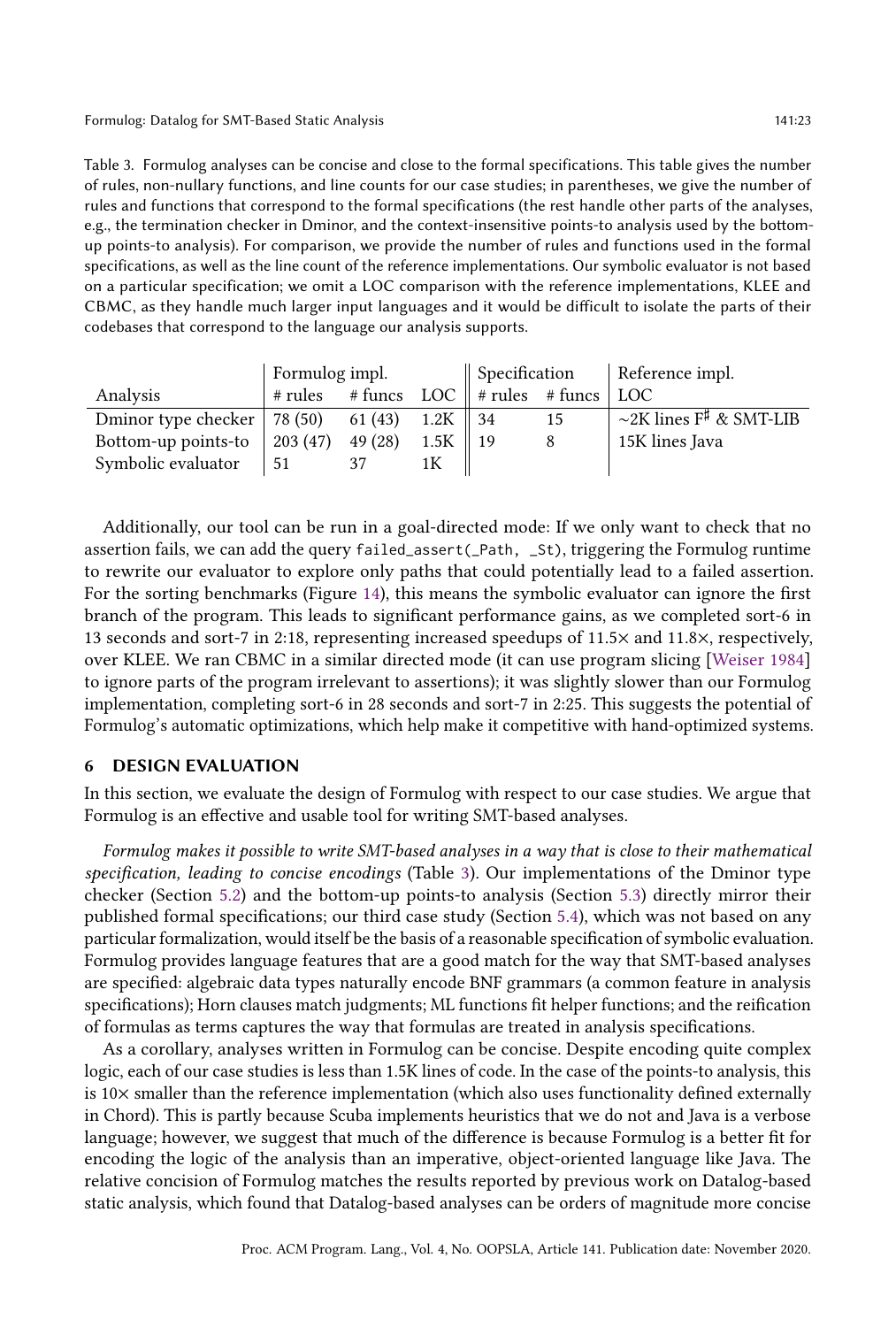than counterparts written in more traditional languages [\[Whaley et al.](#page-30-3) [2005\]](#page-30-3). The ML fragment of Formulog also helps it be concise, since ML expressions — through supporting sequenced, nested, and scoped computation  $-$  can encode logic that would be more verbose to write in Datalog.

We have shown that three diverse case studies can be naturally encoded in Formulog, suggesting that its design is a good match for a range of SMT-based analyses. However, not all analysis logic can be easily encoded in Formulog. There is currently no way to join facts, a useful operation for abstract interpretation-based analyses [\[Cousot and Cousot 1977\]](#page-28-9). The restriction to stratified negation is sometimes too severe: For example, one Dminor rule for the type synthesis relation synth is not directly expressible in Formulog, because it is defined in terms of the negation of the type well formedness relation, which is in turn defined using the relation synth.<sup>[16](#page-23-0)</sup> Finally, given its lack of mutable state, Formulog is probably not a good fit for analyses that can most naturally be specified in an imperative manner, such as lazy abstraction model checking [\[Henzinger et al.](#page-28-10) [2002\]](#page-28-10).

Because Formulog is designed to be compatible with Datalog, we can expand the type of analysis logic it supports by taking advantage of research on Datalog extensions. For instance, lattice-based recursive aggregation [\[Madsen et al.](#page-29-9) [2016;](#page-29-9) [Szabó et al.](#page-29-10) [2018\]](#page-29-10) would make it possible to join facts, and local stratification [\[Przymusinski 1988\]](#page-29-8) would support the Dminor logic we previously cited.

Formulog provides a rich and flexible language of formulas that supports the type of logic-based reasoning found in SMT-based analyses. The formula fragment of Formulog makes it possible to use formulas the way they need to be used by static analyses. A good example of this is the decision to reify logical formulas as terms, a departure from the approach taken by constraint logic programming [\[Jaffar and Lassez 1987;](#page-29-15) [Jaffar and Maher 1994\]](#page-29-16) and constrained Horn clause (CHC) solving [Bjørner et al. [2015;](#page-28-12) [Grebenshchikov et al.](#page-28-11) [2012;](#page-28-11) [Gurfinkel et al.](#page-28-12) 2015; [Hoder and](#page-28-13) [Bjùrner 2012\]](#page-28-13), the two major previous paradigms for combining logic programming and constraint solving. In these systems, constraints are represented as predicates, not terms, and an inference is made if the constraints in the body of a rule are satisfiable. This approach makes sense in the context of programming with constraints; however, it seems overly restrictive in the context of programming with formulas, which do not necessarily have to be used directly as constraints. For example, analyses like our Dminor type checker need to check the validity of a formula, which is the unsatisfiability of its negation. Checking validity does not easily fit in constraint-based paradigms, since constraint programming is built around satisfiability. Similarly, we might want to write an analysis that uses Craig interpolants [\[Craig 1957\]](#page-28-14). One could imagine extending Formulog's SMT interface to include an operator interpolate that takes two formulas and returns a third (optional) formula, the interpolant; it is not clear how to do this in one of the constraint-based paradigms.

Our treatment of formula variables through the constructor  $\#{e}{t}$  provides further evidence. This mechanism makes it easy to identify a formula variable with an object-level construct (e.g., a variable in the input program) by choosing for  $e$  the expression representing that construct. It also makes it easy to create a variable that is guaranteed to be fresh relative to a set of constructs (e.g., fresh with respect to an environment), an extremely useful operation. This is done by choosing for e a tuple of the constructs that the variable needs to be fresh with respect to. We use this trick in both the Dminor type checker and the symbolic evaluator. Crucially, this freshness mechanism is deterministic, which means that we can safely rewrite Formulog programs and parallelize them. The logic programming language Calypso [\[Aiken et al.](#page-27-15) [2007;](#page-27-15) [Hackett 2010\]](#page-28-15) provides a similar mechanism, except that it requires that all the variables in a formula are identified by terms with the same type; this severely limits its usability and is too restrictive for our case studies.

Our case studies exercise a range of the SMT-LIB standard and demonstrate the richness of our formula language. The case studies variously use algebraic data types and uninterpreted functions

<span id="page-23-0"></span><sup>&</sup>lt;sup>16</sup>To get around this, our implementation uses a less precise rule that drops the negated premise.

Proc. ACM Program. Lang., Vol. 4, No. OOPSLA, Article 141. Publication date: November 2020.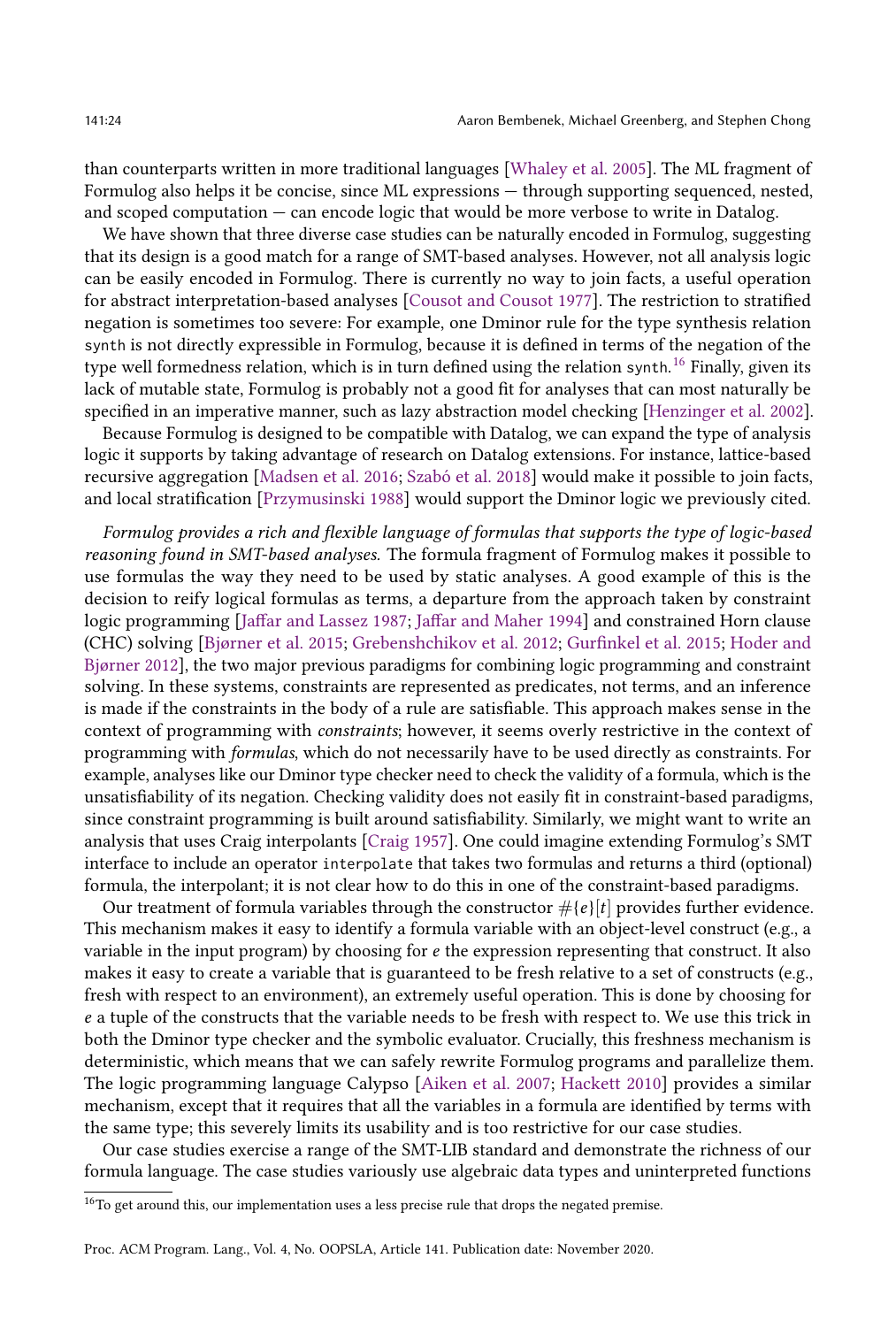(the Dminor type checker and the bottom-up points-to analysis); bit vectors and arrays (the Dminor type checker and the symbolic evaluator); and integers, uninterpreted sorts, and quantifiers (the Dminor type checker). It is easy to extend Formulog with additional theories (by adding new constructors) and different types of logical reasoning (by adding new operators, like interpolate). As Formulog so loosely couples Datalog evaluation and constraint solving, it is easy to swap in new solver backends without major changes to the Formulog runtime; our prototype currently supports Z3 [de Moura and Bjørner 2008], CVC4 [\[Barrett et al. 2011\]](#page-27-10), and Yices [\[Dutertre 2014\]](#page-28-16).

The design of Formulog makes it possible to advantageously apply Datalog-style optimizations to SMT-based analyses, with the result that Formulog programs can compete with analyses written in more mature languages. All of our case study implementations benefit from automatic parallelization: this scales our Dminor type checker and symbolic evaluator over the reference implementations, and helps our bottom-up points-to analysis be reasonably performant. The points-to analysis and symbolic evaluator also demonstrate the potential of the magic set transformation, as we have used it to derive demand-driven versions of these SMT-based analyses. While these types of optimizations could be added by hand to the reference implementations we compare against, the point is that the design of Formulog means that Formulog-based analyses get these optimizations for free, without the explicit effort of the analysis designer. Moreover, because of Formulog's close affinity to Datalog, a Formulog runtime can be augmented with additional Datalog-style optimizations. For instance, a Formulog runtime could use an incremental Datalog evaluation algorithm, which efficiently evaluates Datalog programs while facts are added or retracted from EDB relations [\[Gupta et al.](#page-28-17) [1993;](#page-28-17) [Szabó et al.](#page-29-10) [2018\]](#page-29-10). This would be helpful for using SMT-based analyses in situations where the code under analysis changes, such as in IDEs or rapidly evolving codebases.

It speaks to the design of Formulog that the high-level optimizations it enables can, in many cases, make up for the naivety of our prototype runtime. Nonetheless, we are optimistic that significantly better performance can be achieved with a sophisticated backend. As we have designed Formulog to be close to Datalog, we can take advantage of many of the optimizations that have helped Datalog systems scale. For example, since we maintain the range restriction (which entails that every derived fact is ground), we can use concurrent data structures specialized for Datalog evaluation [\[Jordan](#page-29-17) [et al.](#page-29-17) [2019\]](#page-29-17); since Formulog can be evaluated using standard semi-naive evaluation, we can compile Formulog programs to C++ following Soufflé's strategy [\[Jordan et al. 2016\]](#page-29-2).

The ML fragment is an integral part of Formulog and has a substantial impact on its usability. As discussed in Section [3.2,](#page-6-0) the first-order fragment of ML we use can be translated in a pretty straightforward way to Datalog rules, and hence can be thought of as syntactic sugar. Despite this, the ML fragment is an integral part of the Formulog programming experience. First, it improves the ergonomics of Formulog, by making it more natural to manipulate complex terms. In particular, pattern matching and let expressions provide a structured way to reflect on complex terms and sequence computation on them; this same effect is not always as easy to achieve in Datalog rules. Second, it helps Formulog achieve its design goal of allowing SMT-based analyses to be implemented in a style close to their specification, since formal specifications often involve functions in addition to inference rules. Third, it improves the performance of Formulog, as there is more overhead involved with evaluating Datalog rules than evaluating an ML expression. A substantial amount of our case study code is in the ML fragment: The ratio of functions to rules is 1:4 for the bottom-up points-to analysis and 3:4 for the two other case studies (Table [3\)](#page-22-1). Typically, the case studies use Horn clauses to define the overall structure of the analysis, and ML functions for structuring lower-level control flow, mirroring the use of judgments and helper functions in analysis specifications.

The limitation to first-order ML has several advantages. From a theoretical perspective, it means that there is an easy translation from it to Datalog rules, which allows us to give the standard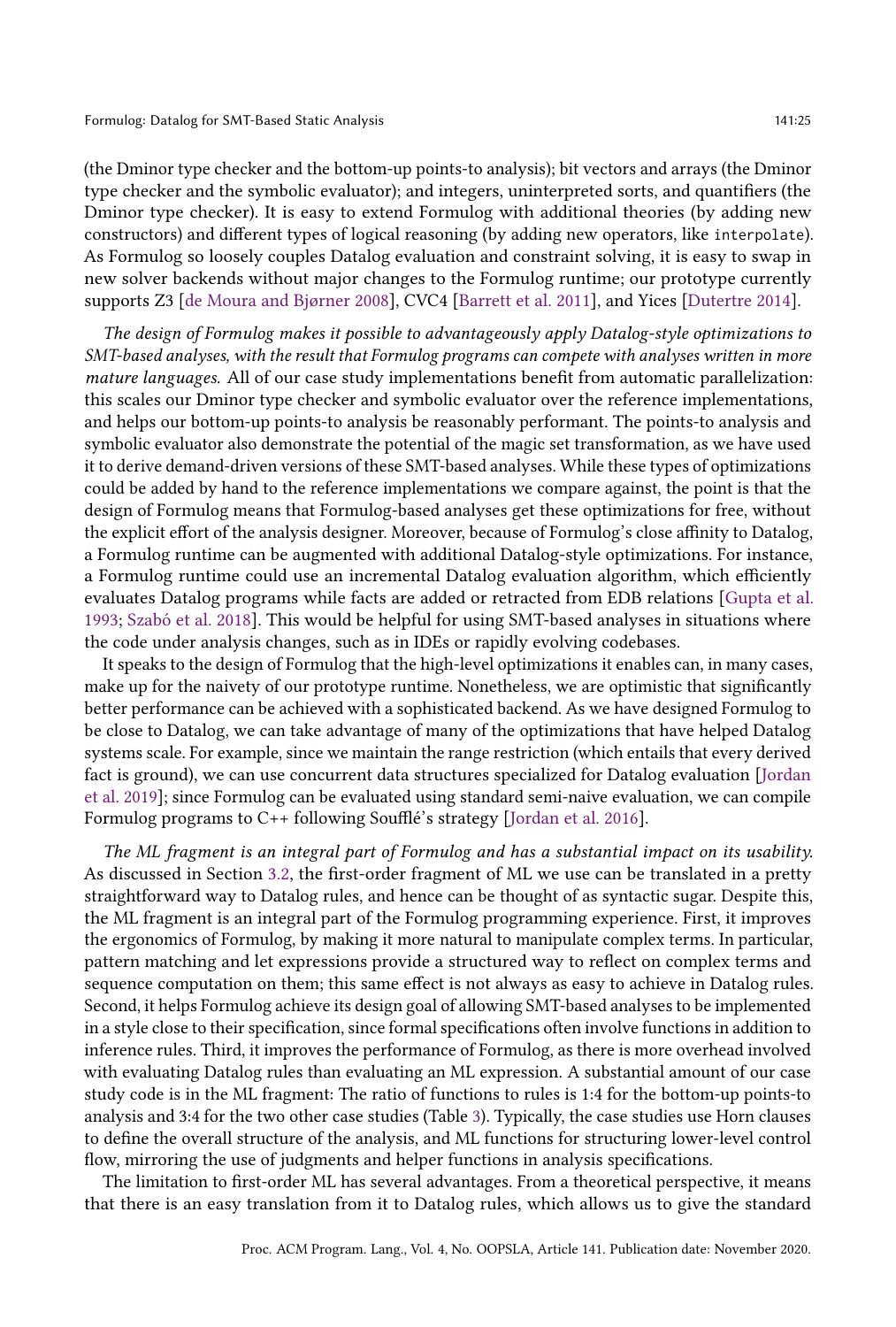Herbrand model-based semantics to Formulog programs. From a practical perspective, it ensures that we never have to unify functions, which would require higher-order unification. The specifications of our case studies did not make heavy use of higher-order functions, so they were not much missed. However, a future version of Formulog could allow a limited use of higher-order functions (for example, those programs that can be compiled to the first-order fragment).

#### 7 RELATED WORK

Datalog-based frameworks and domain-specific languages for static analysis. A variety of static analysis frameworks have been developed based on more-or-less standard Datalog, such as bddbddb [\[Whaley et al.](#page-30-3) [2005\]](#page-30-3), Chord [\[Naik 2011\]](#page-29-13), Doop [\[Bravenboer and Smaragdakis 2009\]](#page-27-4), QL [\[Av](#page-27-16)[gustinov et al.](#page-27-16) [2016\]](#page-27-16), and Soufflé [\[Scholz et al.](#page-29-6) [2016\]](#page-29-6). Recent work has explored synthesizing Datalog-based analyses [\[Albarghouthi et al.](#page-27-17) [2017;](#page-27-17) [Raghothaman et al.](#page-29-18) [2019\]](#page-29-18). Flix [\[Madsen et al.](#page-29-9) [2016\]](#page-29-9) and IncA [\[Szabó et al.](#page-29-10) [2018\]](#page-29-10) extend Datalog for analyses that operate over lattices besides the powerset lattice. IncA supports incremental evaluation, while Flix (like Formulog) includes algebraic data types and a pure functional language. Dataflow analysis is used as a case study for Datafun, a language combining Datalog and higher-order functional programming [\[Arntzenius](#page-27-18) [and Krishnaswami 2016\]](#page-27-18). It might be possible to encode something like Formulog in Datafun; however, although it has recently been shown that Datafun can be evaluated using semi-naive evaluation [\[Arntzenius and Krishnaswami 2020\]](#page-27-19), it is not clear to what extent other Datalog optimizations can be applied to Datafun programs. By combining Datalog with functional programming, Formulog, Flix, and Datafun are related to functional logic programming [\[Antoy and Hanus](#page-27-20) [2010\]](#page-27-20). The functional fragment of Formulog is less expressive than what is typically found in such languages, as Formulog functions are not first-class values and not higher-order.

Logic programming with constraints and formulas. The two dominant prior paradigms for combining logic programming and constraint solving are constraint logic programming (CLP) [\[Jaffar and](#page-29-15) [Lassez 1987;](#page-29-15) [Jaffar and Maher 1994\]](#page-29-16) and constrained Horn clause (CHC) solving [Bjørner et al. [2015;](#page-27-14) [Grebenshchikov et al.](#page-28-11) [2012;](#page-28-11) [Gurfinkel et al.](#page-28-12) [2015;](#page-28-12) [Hoder and Bjùrner 2012\]](#page-28-13). As discussed in Section [6,](#page-22-0) these systems typically encode constraints as predicates, not terms, and thus support programming with constraints as things to be satisfied, rather than programming with formulas, which can be manipulated in more interesting ways (e.g., validity checking). In the context of static analysis, these systems have been used primarily for model checking, where a model of the input system is encoded using Horn clauses [Bjørner et al. [2015;](#page-27-14) [Delzanno and Podelski 1999;](#page-28-18) [Flanagan 2004;](#page-28-19) [Fribourg and Richardson 1996;](#page-28-20) [Grebenshchikov et al.](#page-28-11) [2012\]](#page-28-11). The rules depend on the program being analyzed, and the solutions to these rules reveal properties of the model; e.g., SeaHorn [\[Gurfinkel](#page-28-12) [et al.](#page-28-12) [2015\]](#page-28-12) checks programs by solving a CHC representation of their verification conditions. This differs than the approach taken in this paper, where the rules encode an analysis independent of the input program. The Datalog mode of  $\mu Z$  [\[Hoder et al. 2011\]](#page-28-21) can be thought of as a bottom-up CLP system with special support for abstract interpretation.

A few existing logic programming systems support programming with formulas (vs constraints); we would argue that none do so with the same richness and flexibility as Formulog. [Codish et al.](#page-28-22) [\[2008\]](#page-28-22) extend Prolog with an interface to a SAT solver. SICStus Prolog [\[Carlsson and Mildner](#page-27-21) [2012\]](#page-27-21), with its CLP extensions, has been used to write model checkers [\[Delzanno and Podelski](#page-28-18) [1999;](#page-28-18) [Fribourg and Richardson 1996;](#page-28-20) [Grebenshchikov et al.](#page-28-11) [2012;](#page-28-11) [Podelski and Rybalchenko 2007\]](#page-29-19); these implementations typically rely on Prolog's non-logical features, like assert, making it harder to apply high-level optimizations like parallelization. Calypso [\[Aiken et al.](#page-27-15) [2007;](#page-27-15) [Hackett 2010\]](#page-28-15) is a Datalog variant that interfaces with external constraint solvers and has specialized support for bottom-up analyses. Calypso has been used with SAT and integer constraint solvers; in theory, it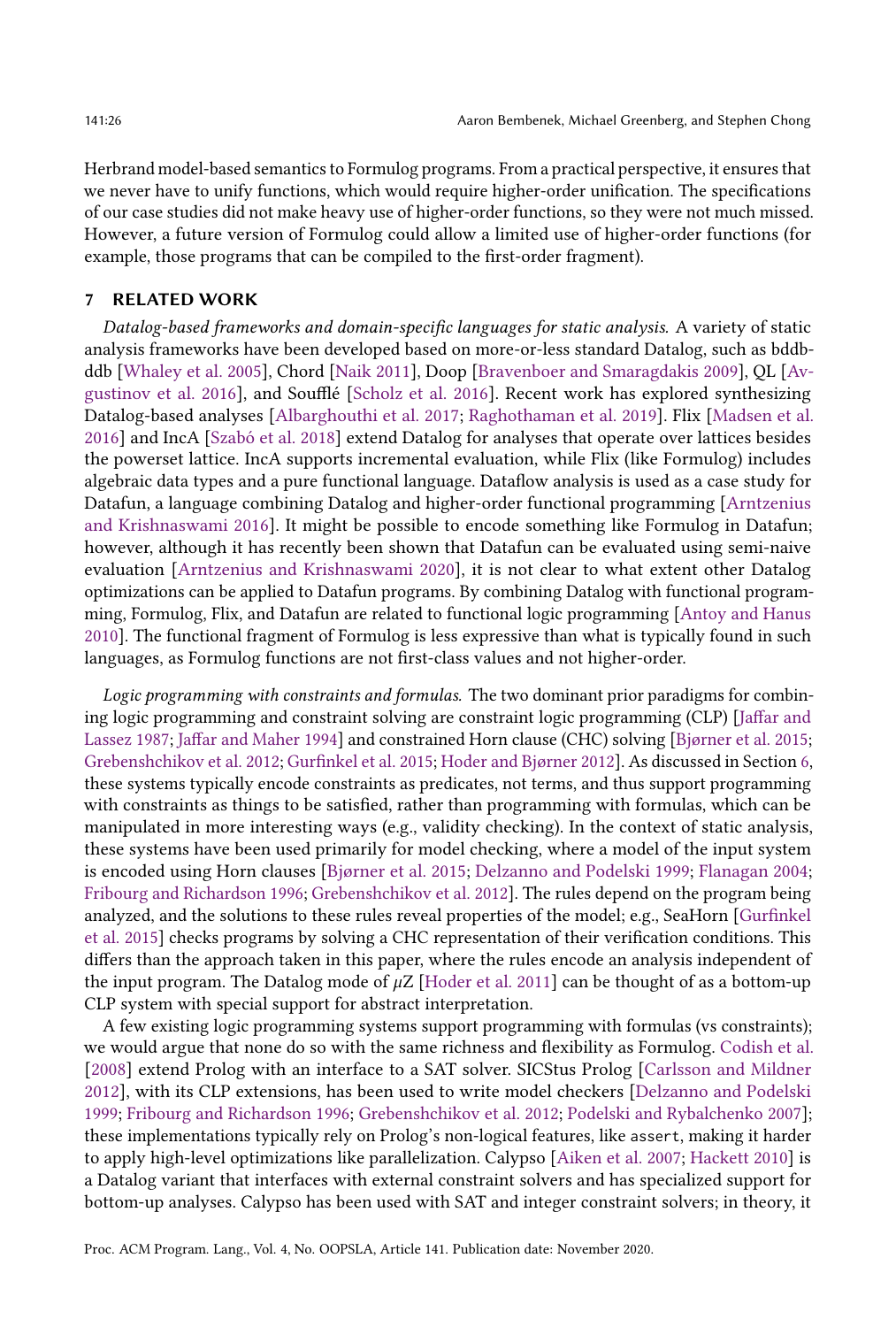could be connected to an SMT solver. However, Formulog offers several advantages over Calypso for SMT-based analyses. First, Formulog's approach to constructing formulas (via complex terms) and manipulating them (via its ML fragment) scales to the complex and heterogeneous formulas that arise in the SMT context, whereas Calypso's approach to formulas (opaque terms, constructed via predicates) would be cumbersome in this setting. Second, Formulog's type system supports the construction of expressive (and safe) formulas involving user-defined terms such as algebraic data types and uninterpreted functions. Third, the ML fragment of Formulog goes a long way towards making it practical for SMT-based analyses, by closing the gap between specification and implementation, and improving ergonomics and performance.

The logic programming language λProlog provides a natural way to represent logical formulas using a form of higher-order abstract syntax based on  $\lambda$ -terms and higher-order unification [\[Miller](#page-29-20) [and Nadathur 1987;](#page-29-20) [Pfenning and Elliott 1988\]](#page-29-21). Although this representation simplifies some aspects of using formulas, moving to a higher-order setting would complicate Formulog, widen the gap between Formulog and other Datalog variants, and potentially be an impediment to building a performant and scalable Formulog implementation. Answer set programming (ASP) uses specialized solvers to find a stable model (if it exists) of a set of Horn clauses [\[Brewka et al.](#page-27-22) [2011;](#page-27-22) [Gelfond and](#page-28-23) [Lifschitz 1988\]](#page-28-23). Common extensions support constraints on the shape of the stable model that will be found. ASP enables concise encoding of classic NP-complete constraint problems such as graph k-coloring, but it is not as obviously applicable to static analysis problems.

Type system engineering. PLT Redex [\[Felleisen et al.](#page-28-24) [2009\]](#page-28-24) and Spoofax [\[Kats and Visser 2010\]](#page-29-22) support exploratory type system engineering. PLT Redex supports a notion of judgment modeled explicitly on inference rules. Spoofax's type engineering framework, Statix, uses a logic programming syntax to specify type systems, with a custom solver for resolving the binding information in scope graphs simultaneously with solving typing constraints [\[van Antwerpen et al.](#page-30-6) [2018\]](#page-30-6). Both of these systems use custom approaches to finding typing derivations; neither supports SMT queries, but Statix's custom solver can resolve constraint systems that might not always terminate in Formulog.

Solver-aided languages. Scala<sup>Z3</sup> [\[Köksal et al.](#page-29-23) [2011\]](#page-29-23) supports mixed computations combining normal Scala evaluation and Z3 solving; we avoid this level of integration. Smten [\[Uhler and Dave 2013\]](#page-30-7) is a solver-aided language that supports both concrete and symbolic evaluation; Rosette [\[Torlak](#page-30-8) [and Bodik 2013\]](#page-30-8) is a framework for creating solver-aided languages that have this property.

## 8 CONCLUSION

Formulog is a domain-specific language for writing SMT-based static analyses that judiciously combines Datalog, ML, and SMT solving (via an external SMT solver). As demonstrated by our case studies, it makes it possible to concisely implement a range of SMT-based analyses  $-$  refinement type checking, bottom-up points-to analysis, and symbolic evaluation  $-\text{ in a way close to their}$ formal specifications, while also making it possible to automatically and advantageously apply high-level optimizations to these analyses like parallelization and goal-directed rewriting.

#### ACKNOWLEDGMENTS

This material is based upon work supported by the Defense Advanced Research Projects Agency (DARPA) under Contract No. FA8750-19-C-0004. Any opinions, findings and conclusions or recommendations expressed in this material are those of the author(s) and do not necessarily reflect the views of the Defense Advanced Research Projects Agency (DARPA). We thank Arlen Cox, Scott Moore, the Harvard PL group, and anonymous reviewers for thoughtful feedback on earlier drafts.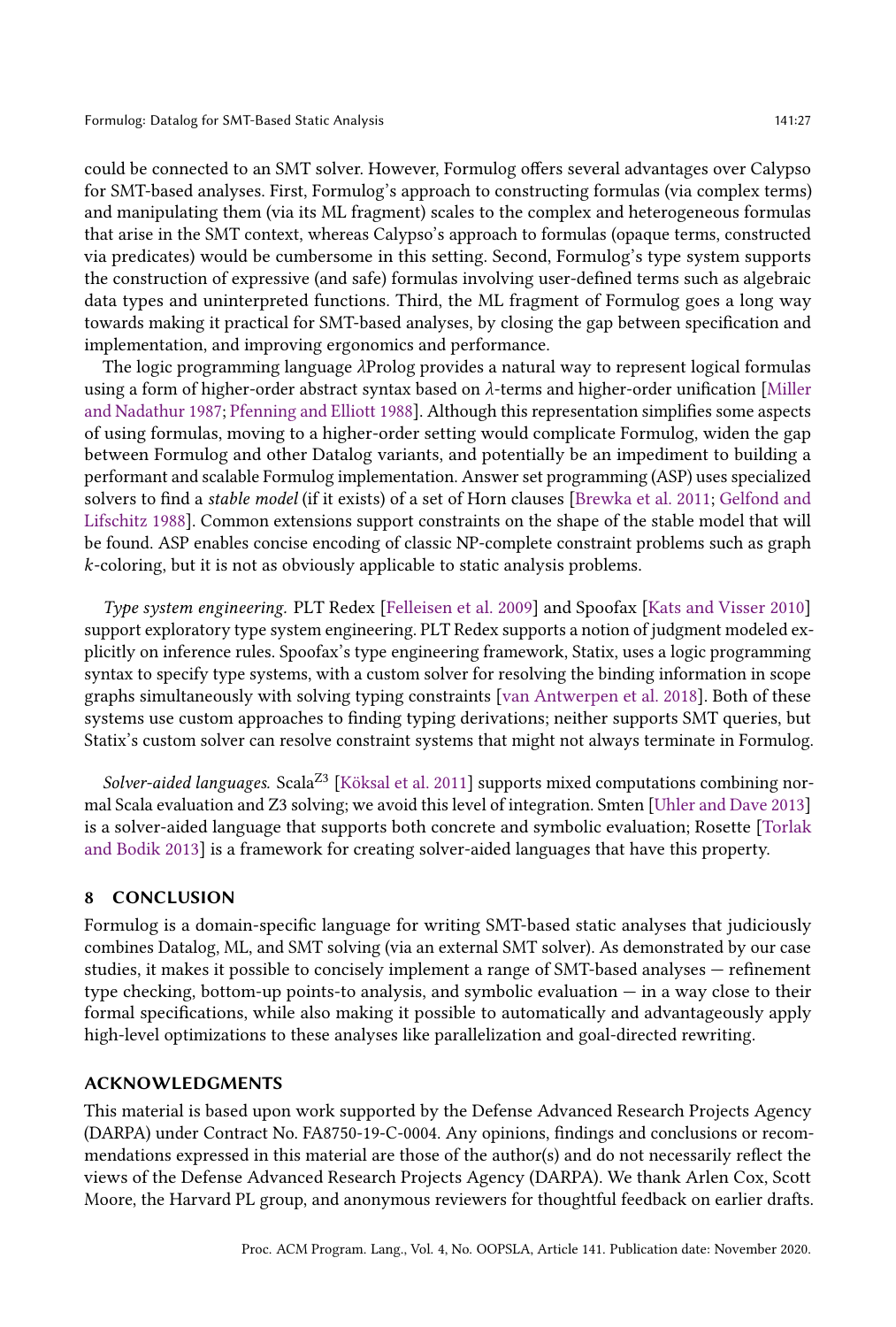#### REFERENCES

- <span id="page-27-15"></span>Alex Aiken, Suhabe Bugrara, Isil Dillig, Thomas Dillig, Brian Hackett, and Peter Hawkins. 2007. An Overview of the Saturn Project. In Proceedings of the 7th ACM SIGPLAN-SIGSOFT Workshop on Program Analysis for Software Tools and Engineering. 43-48. <https://doi.org/10.1145/1251535.1251543>
- <span id="page-27-17"></span>Aws Albarghouthi, Paraschos Koutris, Mayur Naik, and Calvin Smith. 2017. Constraint-Based Synthesis of Datalog Programs. In Proceedings of the 23rd International Conference on Principles and Practice of Constraint Programming. 689-706. [https://doi.org/10.1007/978-3-319-66158-2\\_44](https://doi.org/10.1007/978-3-319-66158-2_44)
- <span id="page-27-20"></span>Sergio Antoy and Michael Hanus. 2010. Functional Logic Programming. Commun. ACM 53, 4 (2010), 74-85. [https:](https://doi.org/10.1145/1721654.1721675) [//doi.org/10.1145/1721654.1721675](https://doi.org/10.1145/1721654.1721675)
- <span id="page-27-7"></span>Krzysztof R Apt, Howard A Blair, and Adrian Walker. 1988. Towards a Theory of Declarative Knowledge. In Foundations of Deductive Databases and Logic Programming. Elsevier, 89-148. <https://doi.org/10.1016/B978-0-934613-40-8.50006-3>
- <span id="page-27-8"></span>Molham Aref, Balder ten Cate, Todd J Green, Benny Kimelfeld, Dan Olteanu, Emir Pasalic, Todd L Veldhuizen, and Geoffrey Washburn. 2015. Design and Implementation of the LogicBlox System. In Proceedings of the 2015 ACM SIGMOD International Conference on Management of Data. 1371-1382. <https://doi.org/10.1145/2723372.2742796>
- <span id="page-27-19"></span>Michael Arntzenius and Neel Krishnaswami. 2020. Seminäive Evaluation for a Higher-Order Functional Language. Proceedings of the ACM on Programming Languages 4, POPL (2020), 22:1-22:28. <https://doi.org/10.1145/3371090>
- <span id="page-27-18"></span>Michael Arntzenius and Neelakantan R. Krishnaswami. 2016. Datafun: A Functional Datalog. In Proceedings of the 21st ACM SIGPLAN International Conference on Functional Programming. 214-227. <https://doi.org/10.1145/2951913.2951948>
- <span id="page-27-16"></span>Pavel Avgustinov, Oege De Moor, Michael Peyton Jones, and Max Schäfer. 2016. QL: Object-Oriented Queries on Relational Data. In Proceedings of the 30th European Conference on Object-Oriented Programming. 2:1-2:25. [https://doi.org/10.4230/](https://doi.org/10.4230/LIPIcs.ECOOP.2016.2) [LIPIcs.ECOOP.2016.2](https://doi.org/10.4230/LIPIcs.ECOOP.2016.2)
- <span id="page-27-12"></span>Francois Bancilhon. 1986. Naive Evaluation of Recursively Defined Relations. In On Knowledge Base Management Systems. Springer, 165-178. [https://doi.org/10.1007/978-1-4612-4980-1\\_17](https://doi.org/10.1007/978-1-4612-4980-1_17)
- <span id="page-27-5"></span>Francois Bancilhon, David Maier, Yehoshua Sagiv, and Jeffrey D Ullman. 1985. Magic Sets and Other Strange Ways to Implement Logic Programs. In Proceedings of the Fifth ACM SIGACT-SIGMOD Symposium on Principles of Database Systems. 1-15. <https://doi.org/10.1145/6012.15399>
- <span id="page-27-10"></span>Clark Barrett, Christopher L. Conway, Morgan Deters, Liana Hadarean, Dejan Jovanović, Tim King, Andrew Reynolds, and Cesare Tinelli. 2011. CVC4. In Proceedings of the 23rd International Conference on Computer Aided Verification. 171-177. [https://doi.org/10.1007/978-3-642-22110-1\\_14](https://doi.org/10.1007/978-3-642-22110-1_14)
- <span id="page-27-9"></span>Clark Barrett, Pascal Fontaine, and Cesare Tinelli. 2016. The Satisfiability Modulo Theories Library (SMT-LIB). [www.SMT-](www.SMT-LIB.org)[LIB.org.](www.SMT-LIB.org)
- <span id="page-27-6"></span>Catriel Beeri and Raghu Ramakrishnan. 1991. On the Power of Magic. The Journal of Logic Programming 10, 3-4 (1991), 255-299. [https://doi.org/10.1016/0743-1066\(91\)90038-Q](https://doi.org/10.1016/0743-1066(91)90038-Q)
- <span id="page-27-11"></span>Aaron Bembenek, Michael Greenberg, and Stephen Chong. 2020. Formulog: Datalog for SMT-Based Static Analysis (Extended Version). arXiv[:2009.08361](https://arxiv.org/abs/2009.08361) [cs.PL]
- <span id="page-27-2"></span>Gavin M. Bierman, Andrew D. Gordon, Cătălin Hriţcu, and David Langworthy. 2012. Semantic Subtyping with an SMT Solver. Journal of Functional Programming 22, 1 (2012), 31-105. <https://doi.org/10.1145/1863543.1863560>
- <span id="page-27-14"></span>Nikolaj Bjørner, Arie Gurfinkel, Ken McMillan, and Andrey Rybalchenko. 2015. Horn Clause Solvers for Program Verification. In Fields of Logic and Computation II. Springer, 24-51. [https://doi.org/10.1007/978-3-319-23534-9\\_2](https://doi.org/10.1007/978-3-319-23534-9_2)
- <span id="page-27-4"></span>Martin Bravenboer and Yannis Smaragdakis. 2009. Strictly Declarative Specification of Sophisticated Points-to Analyses. In Proceedings of the 24th ACM SIGPLAN Conference on Object-Oriented Programming, Systems, Languages, and Applications. 243-262. <https://doi.org/10.1145/1640089.1640108>
- <span id="page-27-22"></span>Gerhard Brewka, Thomas Eiter, and Mirosław Truszczyński. 2011. Answer Set Programming at a Glance. Commun. ACM 54, 12 (2011), 92-103. <https://doi.org/10.1145/2043174.2043195>
- <span id="page-27-0"></span>Cristian Cadar, Daniel Dunbar, and Dawson Engler. 2008. KLEE: Unassisted and Automatic Generation of High-Coverage Tests for Complex Systems Programs. In Proceedings of the 8th USENIX Conference on Operating Systems Design and Implementation. 209-224.
- <span id="page-27-1"></span>Cristian Cadar and Koushik Sen. 2013. Symbolic Execution for Software Testing: Three Decades Later. Commun. ACM 56, 2 (Feb. 2013), 82-90. <https://doi.org/10.1145/2408776.2408795>
- <span id="page-27-21"></span>Mats Carlsson and Per Mildner. 2012. SICStus Prolog-The First 25 years. Theory and Practice of Logic Programming 12, 1-2 (2012), 35-66. <https://doi.org/10.1017/S1471068411000482>
- <span id="page-27-3"></span>Alessandro Cimatti and Alberto Griggio. 2012. Software Model Checking via IC3. In Proceedings of the 24th International Conference on Computer Aided Verification. 277-293. [https://doi.org/10.1007/978-3-642-31424-7\\_23](https://doi.org/10.1007/978-3-642-31424-7_23)
- <span id="page-27-13"></span>Edmund Clarke, Daniel Kroening, and Flavio Lerda. 2004. A Tool for Checking ANSI-C Programs. In Proceedings of the 10th International Conference on Tools and Algorithms for the Construction and Analysis of Systems. 168-176. [https:](https://doi.org/10.1007/978-3-540-24730-2_15) [//doi.org/10.1007/978-3-540-24730-2\\_15](https://doi.org/10.1007/978-3-540-24730-2_15)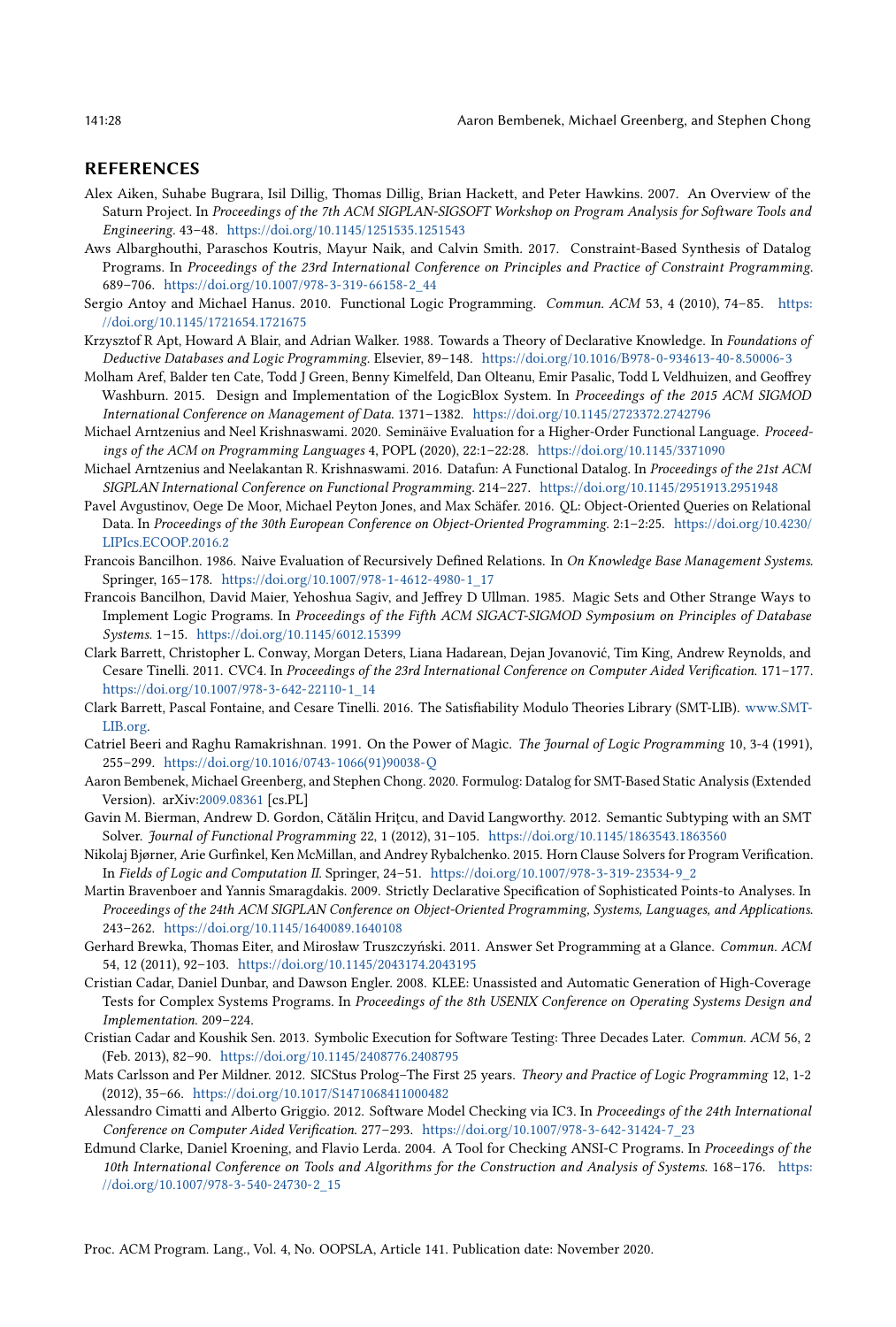- <span id="page-28-22"></span>Michael Codish, Vitaly Lagoon, and Peter J Stuckey. 2008. Logic Programming with Satisfiability. Theory and Practice of Logic Programming 8, 1 (2008), 121-128. <https://doi.org/10.1017/S1471068407003146>
- <span id="page-28-9"></span>Patrick Cousot and Radhia Cousot. 1977. Abstract Interpretation: A Unified Lattice Model for Static Analysis of Programs by Construction or Approximation of Fixpoints. In Proceedings of the 4th ACM SIGACT-SIGPLAN Symposium on Principles of Programming Languages. 238-252. <https://doi.org/10.1145/512950.512973>
- <span id="page-28-14"></span>William Craig. 1957. Three Uses of the Herbrand-Gentzen Theorem in Relating Model Theory and Proof Theory. The Journal of Symbolic Logic 22, 3 (1957), 269-285. <https://doi.org/10.2307/2963594>
- <span id="page-28-7"></span>Leonardo de Moura and Nikolaj Bjørner. 2008. Z3: An Efficient SMT Solver. In Proceedings of the 14th International Conference on Tools and Algorithms for the Construction and Analysis of Systems. 337-340. [https://doi.org/10.1007/978-3-540-78800-](https://doi.org/10.1007/978-3-540-78800-3_24) [3\\_24](https://doi.org/10.1007/978-3-540-78800-3_24)
- <span id="page-28-18"></span>Giorgio Delzanno and Andreas Podelski. 1999. Model Checking in CLP. In Proceedings of the 5th International Conference on Tools and Algorithms for the Construction and Analysis of Systems. 223–239. [https://doi.org/10.1007/3-540-49059-0\\_16](https://doi.org/10.1007/3-540-49059-0_16)
- <span id="page-28-8"></span>David Detlefs, Greg Nelson, and James B. Saxe. 2005. Simplify: A Theorem Prover for Program Checking. J. ACM 52, 3 (2005), 365-473. <https://doi.org/10.1145/1066100.1066102>
- <span id="page-28-16"></span>Bruno Dutertre. 2014. Yices 2.2. In Proceedings of the 26th International Conference on Computer Aided Verification. 737-744. [https://doi.org/10.1007/978-3-319-08867-9\\_49](https://doi.org/10.1007/978-3-319-08867-9_49)
- <span id="page-28-24"></span>Matthias Felleisen, Robert Bruce Findler, and Matthew Flatt. 2009. Semantics Engineering with PLT Redex (1st ed.). The MIT Press.
- <span id="page-28-4"></span>Yu Feng, Xinyu Wang, Isil Dillig, and Thomas Dillig. 2015. Bottom-up Context-Sensitive Pointer Analysis for Java. In Proceedings of the 13th Asian Symposium on Programming Languages and Systems. 465-484. [https://doi.org/10.1007/978-](https://doi.org/10.1007/978-3-319-26529-2_25) [3-319-26529-2\\_25](https://doi.org/10.1007/978-3-319-26529-2_25)
- <span id="page-28-19"></span>Cormac Flanagan. 2004. Automatic Software Model Checking via Constraint Logic. Science of Computer Programming 50, 1-3 (2004), 253-270. <https://doi.org/10.1016/j.scico.2004.01.006>
- <span id="page-28-0"></span>Antonio Flores-Montoya and Eric Schulte. 2020. Datalog Disassembly. In 29th USENIX Security Symposium. 1075-1092.
- <span id="page-28-20"></span>Laurent Fribourg and Julian Richardson. 1996. Symbolic Verification with Gap-Order Constraints. In Proceedings of the 6th International Workshop on Logic Programming Synthesis and Transformation. 20-37. [https://doi.org/10.1007/3-540-62718-](https://doi.org/10.1007/3-540-62718-9_2) [9\\_2](https://doi.org/10.1007/3-540-62718-9_2)
- <span id="page-28-5"></span>Hervé Gallaire and Jack Minker (Eds.). 1978. Logic and Data Bases. Plenum Press.
- <span id="page-28-23"></span>Michael Gelfond and Vladimir Lifschitz. 1988. The Stable Model Semantics for Logic Programming. In Proceedings of the 5th International Conference and Symposium on Logic Programming. 1070-1080.
- <span id="page-28-11"></span>Sergey Grebenshchikov, Nuno Lopes, Corneliu Popeea, and Andrey Rybalchenko. 2012. Synthesizing Software Verifiers from Proof Rules. In Proceedings of the 33rd ACM SIGPLAN Conference on Programming Language Design and Implementation. 405-416. <https://doi.org/10.1145/2254064.2254112>
- <span id="page-28-1"></span>Neville Grech, Lexi Brent, Bernhard Scholz, and Yannis Smaragdakis. 2019. Gigahorse: Thorough, Declarative Decompilation of Smart Contracts. In Proceedings of the 41st International Conference on Software Engineering. 1176-1186. [https:](https://doi.org/10.1109/ICSE.2019.00120) [//doi.org/10.1109/ICSE.2019.00120](https://doi.org/10.1109/ICSE.2019.00120)
- <span id="page-28-2"></span>Neville Grech, Michael Kong, Anton Jurisevic, Lexi Brent, Bernhard Scholz, and Yannis Smaragdakis. 2018. Madmax: Surviving Out-of-Gas Conditions in Ethereum Smart Contracts. Proceedings of the ACM on Programming Languages 2, OOPSLA (2018), 116:1-116:27. <https://doi.org/10.1145/3276486>
- <span id="page-28-6"></span>Todd J. Green, Shan Shan Huang, Boon Thau Loo, and Wenchao Zhou. 2013. Datalog and Recursive Query Processing. Foundations and Trends in Databases 5, 2 (2013), 105-195. <https://doi.org/10.1561/1900000017>
- <span id="page-28-3"></span>Salvatore Guarnieri and V Benjamin Livshits. 2009. GATEKEEPER: Mostly Static Enforcement of Security and Reliability Policies for JavaScript Code. In Proceedings of the 18th USENIX Security Symposium. 78-85.
- <span id="page-28-17"></span>Ashish Gupta, Inderpal Singh Mumick, and Venkatramanan Siva Subrahmanian. 1993. Maintaining Views Incrementally. ACM SIGMOD Record 22, 2 (1993), 157-166. <https://doi.org/10.1145/170035.170066>
- <span id="page-28-12"></span>Arie Gurfinkel, Temesghen Kahsai, Anvesh Komuravelli, and Jorge A Navas. 2015. The SeaHorn Verification Framework. In Proceedings of the 27th International Conference on Computer Aided Verification. 343-361. [https://doi.org/10.1007/978-3-](https://doi.org/10.1007/978-3-319-21690-4_20) [319-21690-4\\_20](https://doi.org/10.1007/978-3-319-21690-4_20)
- <span id="page-28-15"></span>Brian Hackett. 2010. Type Safety in the Linux Kernel. Ph.D. Dissertation. Stanford University.
- <span id="page-28-10"></span>Thomas A. Henzinger, Ranjit Jhala, Rupak Majumdar, and Grégoire Sutre. 2002. Lazy Abstraction. In Proceedings of the 29th ACM SIGPLAN-SIGACT Symposium on Principles of Programming Languages. 58-70. <https://doi.org/10.1145/503272.503279>
- <span id="page-28-13"></span>Kryštof Hoder and Nikolaj Bjørner. 2012. Generalized Property Directed Reachability. In Proceedings of the 15th International Conference on Theory and Applications of Satisfiability Testing. Springer, 157-171. [https://doi.org/10.1007/978-3-642-](https://doi.org/10.1007/978-3-642-31612-8_13) [31612-8\\_13](https://doi.org/10.1007/978-3-642-31612-8_13)
- <span id="page-28-21"></span>Kryštof Hoder, Nikolaj Bjørner, and Leonardo De Moura. 2011.  $\mu$ Z-An Efficient Engine for Fixed Points with Constraints. In Proceedings of the 23rd International Conference on Computer Aided Verification. 457-462. [https://doi.org/10.1007/978-](https://doi.org/10.1007/978-3-642-22110-1_36) [3-642-22110-1\\_36](https://doi.org/10.1007/978-3-642-22110-1_36)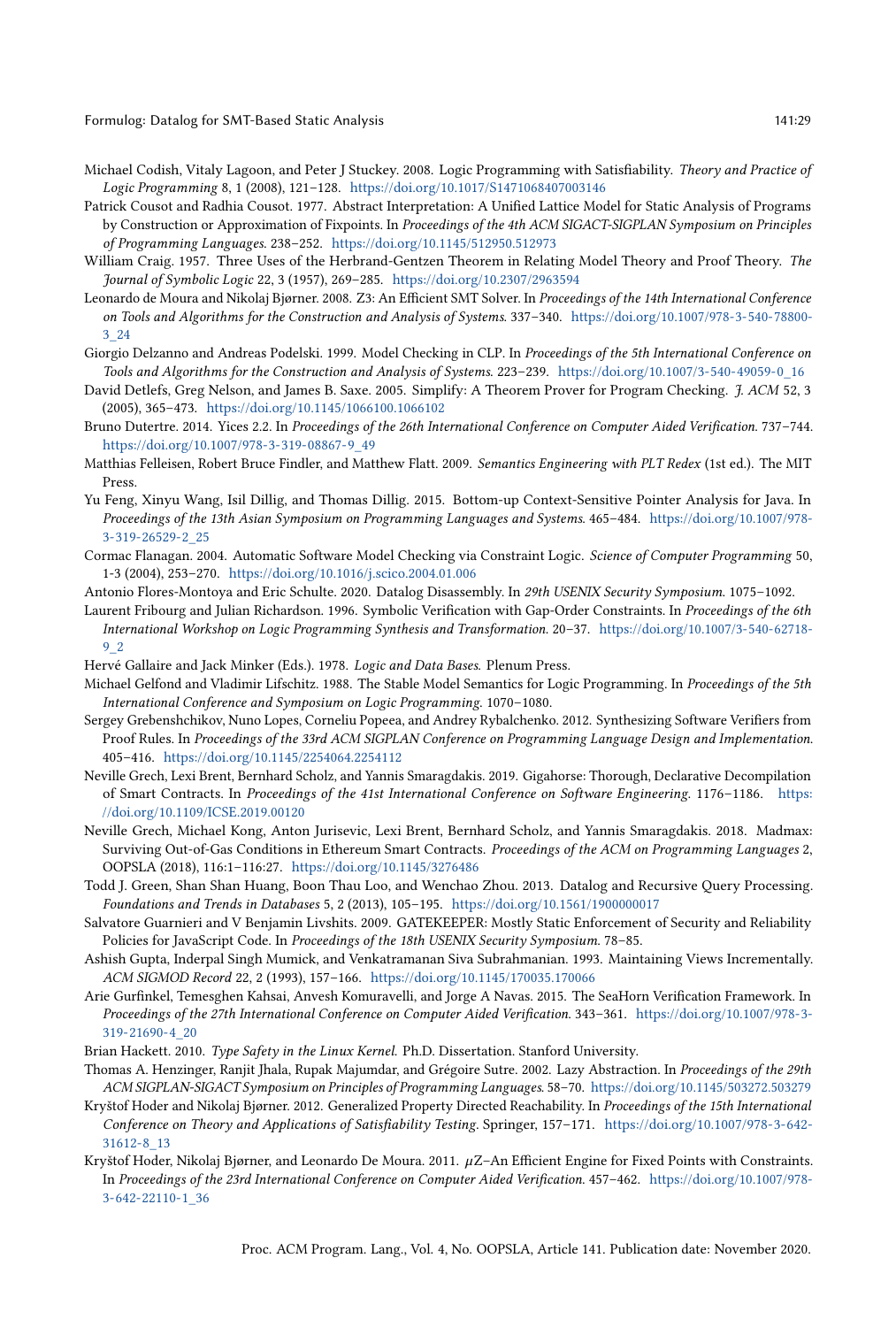- <span id="page-29-15"></span>Joxan Jaffar and Jean-Louis Lassez. 1987. Constraint Logic Programming. In Proceedings of the 14th ACM SIGACT-SIGPLAN Symposium on Principles of Programming Languages. 111-119. <https://doi.org/10.1145/41625.41635>
- <span id="page-29-16"></span>Joxan Jaffar and Michael J. Maher. 1994. Constraint Logic Programming: A Survey. The Journal of Logic Programming 19 (1994), 503-581. [https://doi.org/10.1016/0743-1066\(94\)90033-7](https://doi.org/10.1016/0743-1066(94)90033-7)
- <span id="page-29-2"></span>Herbert Jordan, Bernhard Scholz, and Pavle Subotić. 2016. Soufflé: On Synthesis of Program Analyzers. In Proceedings of the 28th International Conference on Computer Aided Verification. 422-430. [https://doi.org/10.1007/978-3-319-41540-6\\_23](https://doi.org/10.1007/978-3-319-41540-6_23)
- <span id="page-29-17"></span>Herbert Jordan, Pavle Subotic, David Zhao, and Bernhard Scholz. 2019. A Specialized B-tree for Concurrent Datalog Evaluation. In Proceedings of the 24th ACM SIGPLAN Symposium on Principles and Practice of Parallel Programming. 327-339. <https://doi.org/10.1145/3293883.3295719>
- <span id="page-29-22"></span>Lennart C.L. Kats and Eelco Visser. 2010. The Spoofax Language Workbench: Rules for Declarative Specification of Languages and IDEs. In Proceedings of the 25th ACM International Conference on Object-Oriented Programming, Systems, Languages, and Applications. 444-463. <https://doi.org/10.1145/1869459.1869497>
- <span id="page-29-11"></span>James C. King. 1976. Symbolic Execution and Program Testing. Commun. ACM 19, 7 (1976), 385-394. [https://doi.org/10.](https://doi.org/10.1145/360248.360252) [1145/360248.360252](https://doi.org/10.1145/360248.360252)
- <span id="page-29-23"></span>Ali Sinan Köksal, Viktor Kuncak, and Philippe Suter. 2011. Scala to the Power of Z3: Integrating SMT and Programming. In Proceedings of the 23rd International Conference on Automated Deduction. 400-406. [https://doi.org/10.1007/978-3-642-](https://doi.org/10.1007/978-3-642-22438-6_30) [22438-6\\_30](https://doi.org/10.1007/978-3-642-22438-6_30)
- <span id="page-29-4"></span>Robert Kowalski. 1979. Algorithm = Logic + Control. Commun. ACM 22, 7 (1979), 424-436. [https://doi.org/10.1145/359131.](https://doi.org/10.1145/359131.359136) [359136](https://doi.org/10.1145/359131.359136)
- <span id="page-29-14"></span>Chris Lattner and Vikram Adve. 2004. LLVM: A Compilation Framework for Lifelong Program Analysis & Transformation. In Proceedings of the 2nd IEEE/ACM International Symposium on Code Generation and Optimization. 75-88. [https:](https://doi.org/10.1109/CGO.2004.1281665) [//doi.org/10.1109/CGO.2004.1281665](https://doi.org/10.1109/CGO.2004.1281665)
- <span id="page-29-12"></span>Chin Soon Lee, Neil D. Jones, and Amir M. Ben-Amram. 2001. The Size-Change Principle for Program Termination. In Proceedings of the 28th ACM SIGPLAN-SIGACT Symposium on Principles of Programming Languages. 81-92. [https:](https://doi.org/10.1145/360204.360210) [//doi.org/10.1145/360204.360210](https://doi.org/10.1145/360204.360210)
- <span id="page-29-3"></span>V. Benjamin Livshits and Monica S. Lam. 2005. Finding Security Vulnerabilities in Java Applications with Static Analysis. In Proceedings of the 14th USENIX Security Symposium. 271-286.
- <span id="page-29-9"></span>Magnus Madsen, Ming-Ho Yee, and Ondřej Lhoták. 2016. From Datalog to Flix: a Declarative Language for Fixed Points on Lattices. In Proceedings of the 37th ACM SIGPLAN Conference on Programming Language Design and Implementation. 194-208. <https://doi.org/10.1145/2908080.2908096>
- <span id="page-29-1"></span>Kenneth L McMillan. 2006. Lazy Abstraction with Interpolants. In Proceedings of the 18th International Conference on Computer Aided Verification. Springer, 123-136. [https://doi.org/10.1007/11817963\\_14](https://doi.org/10.1007/11817963_14)
- <span id="page-29-20"></span>Dale Miller and Gopalan Nadathur. 1987. A Logic Programming Approach to Manipulating Formulas and Programs. In Proceedings of the 1987 Symposium on Logic Programming. 379-388.
- <span id="page-29-13"></span>Mayur Naik. 2011. Chord: A Program Analysis Platform for Java. [https://www.seas.upenn.edu/~mhnaik/chord/user\\_guide/](https://www.seas.upenn.edu/~mhnaik/chord/user_guide/index.html) [index.html.](https://www.seas.upenn.edu/~mhnaik/chord/user_guide/index.html) Accessed: 2020-04-01.
- <span id="page-29-21"></span>Frank Pfenning and Conal Elliott. 1988. Higher-Order Abstract Syntax. In Proceedings of the ACM SIGPLAN 1988 Conference on Programming Language Design and Implementation. 199-208. <https://doi.org/10.1145/53990.54010>
- <span id="page-29-19"></span>Andreas Podelski and Andrey Rybalchenko. 2007. ARMC: The Logical Choice for Software Model Checking with Abstraction Refinement. In Proceedings of the 9th International Symposium on Practical Aspects of Declarative Languages. 245-259. [https://doi.org/10.1007/978-3-540-69611-7\\_16](https://doi.org/10.1007/978-3-540-69611-7_16)
- <span id="page-29-8"></span>Teodor C Przymusinski. 1988. On the Declarative Semantics of Deductive Databases and Logic Programs. In Foundations of Deductive Databases and Logic Programming. Elsevier, 193-216. <https://doi.org/10.1016/b978-0-934613-40-8.50009-9>
- <span id="page-29-18"></span>Mukund Raghothaman, Jonathan Mendelson, David Zhao, Mayur Naik, and Bernhard Scholz. 2019. Provenance-Guided Synthesis of Datalog Programs. Proceedings of the ACM on Programming Languages 4, POPL (2019), 1-27. [https:](https://doi.org/10.1145/3371130) [//doi.org/10.1145/3371130](https://doi.org/10.1145/3371130)
- <span id="page-29-7"></span>Thomas W. Reps. 1995. Demand Interprocedural Program Analysis Using Logic Databases. In Proceedings of the 3rd ACM SIGSOFT Symposium on Foundations of Software Engineering. 163-196.
- <span id="page-29-0"></span>Patrick M. Rondon, Ming Kawaguci, and Ranjit Jhala. 2008. Liquid Types. In Proceedings of the 29th ACM SIGPLAN Conference on Programming Language Design and Implementation. 159-169. <https://doi.org/10.1145/1375581.1375602>
- <span id="page-29-6"></span>Bernhard Scholz, Herbert Jordan, Pavle Subotić, and Till Westmann. 2016. On Fast Large-Scale Program Analysis in Datalog. In Proceedings of the 25th International Conference on Compiler Construction. 196-206. [https://doi.org/10.1145/2892208.](https://doi.org/10.1145/2892208.2892226) [2892226](https://doi.org/10.1145/2892208.2892226)
- <span id="page-29-5"></span>Yannis Smaragdakis and Martin Bravenboer. 2011. Using Datalog for Fast and Easy Program Analysis. In Datalog Reloaded. Springer, 245-251. [https://doi.org/10.1007/978-3-642-24206-9\\_14](https://doi.org/10.1007/978-3-642-24206-9_14)
- <span id="page-29-10"></span>Tamás Szabó, Gábor Bergmann, Sebastian Erdweg, and Markus Voelter. 2018. Incrementalizing Lattice-Based Program Analyses in Datalog. Proceedings of the ACM on Programming Languages 2, OOPSLA (2018), 139:1-139:29. [https:](https://doi.org/10.1145/3276509)

[Proc. ACM Program. Lang., Vol. 4, No. OOPSLA, Article 141. Publication date: November 2020.](https://doi.org/10.1145/3276509)